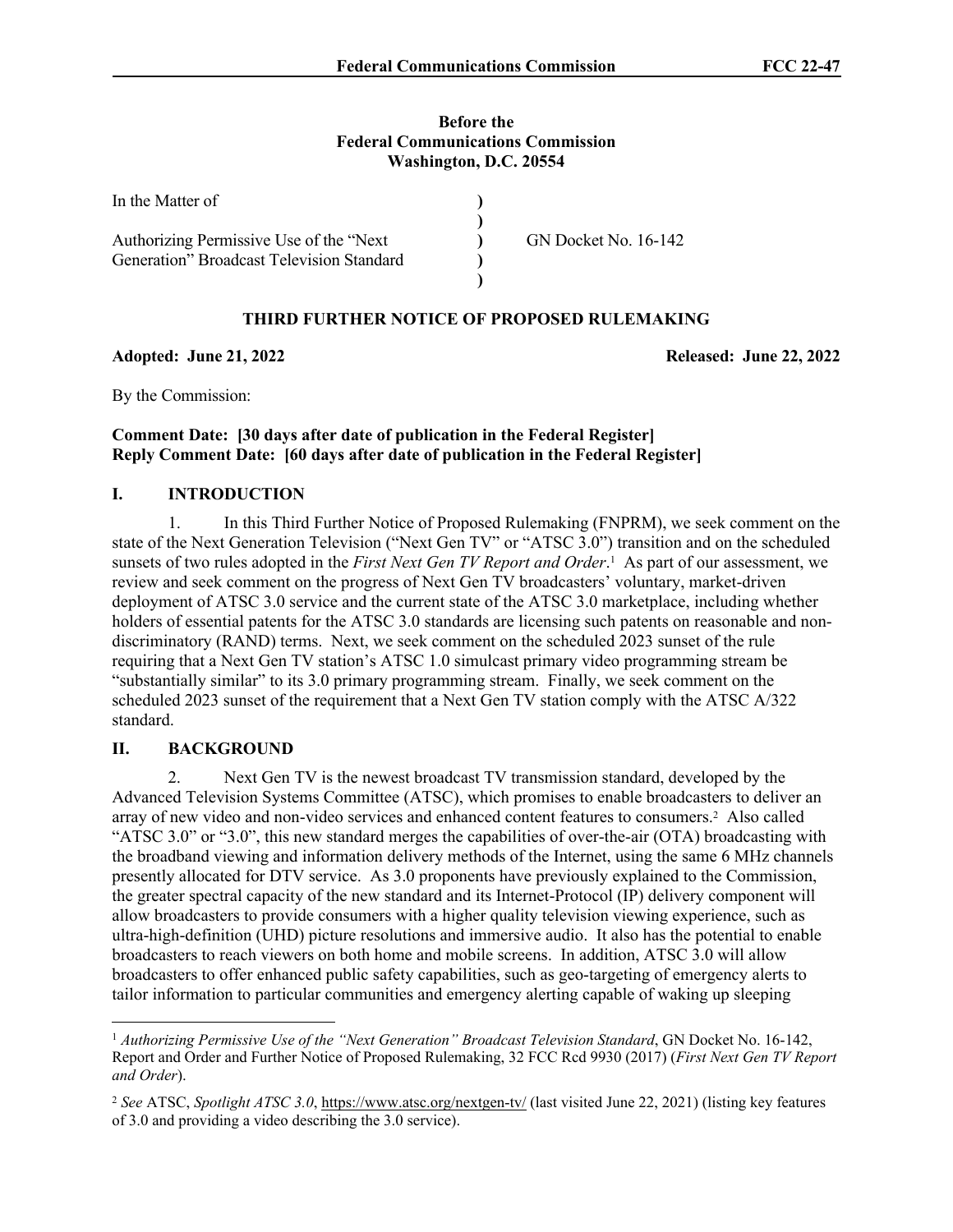devices to warn consumers of imminent emergencies, as well as greater accessibility options, localized content, and interactive educational children's content.<sup>3</sup> And as an IP-based standard, ATSC 3.0 could enable advanced one-way datacasting services to help support the proliferation of new, IP-based consumer applications.

3. In November 2017, the Commission authorized television broadcasters to use the Next Gen TV transmission standard on a voluntary, market-driven basis.<sup>4</sup> The Commission required that broadcasters voluntarily deploying ATSC 3.0 service must, with very limited exceptions, continue to air at least their primary stream using the current-generation digital television (DTV) transmission standard,<sup>5</sup> also called "ATSC 1.0" or "1.0," to their viewers through "local simulcasting" arrangements with other stations in their local market.<sup>6</sup>

4. The Commission found that a local simulcasting requirement is crucial to deploying Next Gen TV service in order to minimize viewer disruption. The Next Gen TV standard is not backwardcompatible with pre-existing TV sets or receivers, which have only ATSC 1.0 and, in many cases, nowobsolete analog tuners.<sup>7</sup> Accordingly, viewers will be unable to watch ATSC 3.0 transmissions on such televisions without additional equipment. Thus, it is critical that Next Gen TV broadcasters continue to provide service using the current ATSC 1.0 standard while the marketplace creates and disseminates devices compatible with the new 3.0 transmission standard, in order to avoid forcing viewers to acquire expensive new equipment immediately or depriving them of their local television service during the transition.<sup>8</sup> Because a TV station cannot, as a technical matter, simultaneously broadcast in both 1.0 and 3.0 format from the same facility on the same physical channel, local simulcasting must be effectuated through voluntary partnerships between local market broadcasters that seek to provide Next Gen TV

8 *Id*. at 9939, paras. 15-16.

<sup>3</sup> *See Promoting Broadcast Internet Innovation through ATSC 3.0*, MB Docket No. 20-145, Report and Order, 35 FCC Rcd 14492, 14493, para. 4 (2020) (*Broadcast Internet Order*); *First Next Gen TV Report and Order*, 32 FCC Rcd at 9933-34, para. 4.

<sup>4</sup> *First Next Gen TV Report and Order*, 32 FCC Rcd at 9931, para. 1. In June 2020, the Commission adopted a Second Report and Order and Order on Reconsideration, resolving the remaining issues raised in the *Next Gen TV Further Notice*, as well as dismissing (or alternatively denying) the two petitions for reconsideration filed in response to the *First Next Gen TV Report and Order*. *Authorizing Permissive Use of the "Next Generation" Broadcast Television Standard*, GN Docket No. 16-142, Second Report and Order and Order on Reconsideration, 35 FCC Rcd 6793, 6793-94, para. 1 (2020) (*Second Next Gen TV Report and Order*).

<sup>&</sup>lt;sup>5</sup> LPTV and TV translator stations may deploy ATSC 3.0 service without providing an ATSC 1.0 simulcast signal. *First Next Gen TV Report and Order*, 32 FCC Rcd at 9950, para. 40; 47 CFR § 74.782(c). In addition, full power and Class A stations may request a waiver of the simulcast requirements. *First Next Gen TV Report and Order*, 32 FCC Rcd at 9953, para. 46.

<sup>6</sup> *Id*. at 9931, para. 1. Under the Commission's rules, a Next Gen TV station is encouraged, but not required, to simulcast its existing non-primary video programming streams (multicast streams) in a 1.0 format. In November 2021, the Commission initiated a proceeding to allow Next Gen TV stations to include within their license certain of their multicast streams that are aired in a different service on "host" stations during a transitional period, using the same licensing framework, and to a large extent the same regulatory regime, established for the simulcast of primary video programming streams on "host" station facilities. *See Authorizing Permissive Use of the "Next Generation" Broadcast Television Standard*, GN Docket No. 16-142, Further Notice of Proposed Rulemaking, FCC 21-116 (rel. Nov. 5, 2021) (*ATSC 3.0 Multicast Licensing FNPRM*).

<sup>7</sup> *First Next Gen TV Report and Order*, 32 FCC Rcd at 9939, para. 15. As of August 31, 2017, new television receivers may, but are no longer required to, contain analog tuners. *Amendment of Part 15 of the Commission's Rules to Eliminate the Analog Tuner Requirement*, ET Docket No. 14-175, Third Report and Order and Fourth Notice of Proposed Rulemaking, 30 FCC Rcd 14927, para. 44 (2016).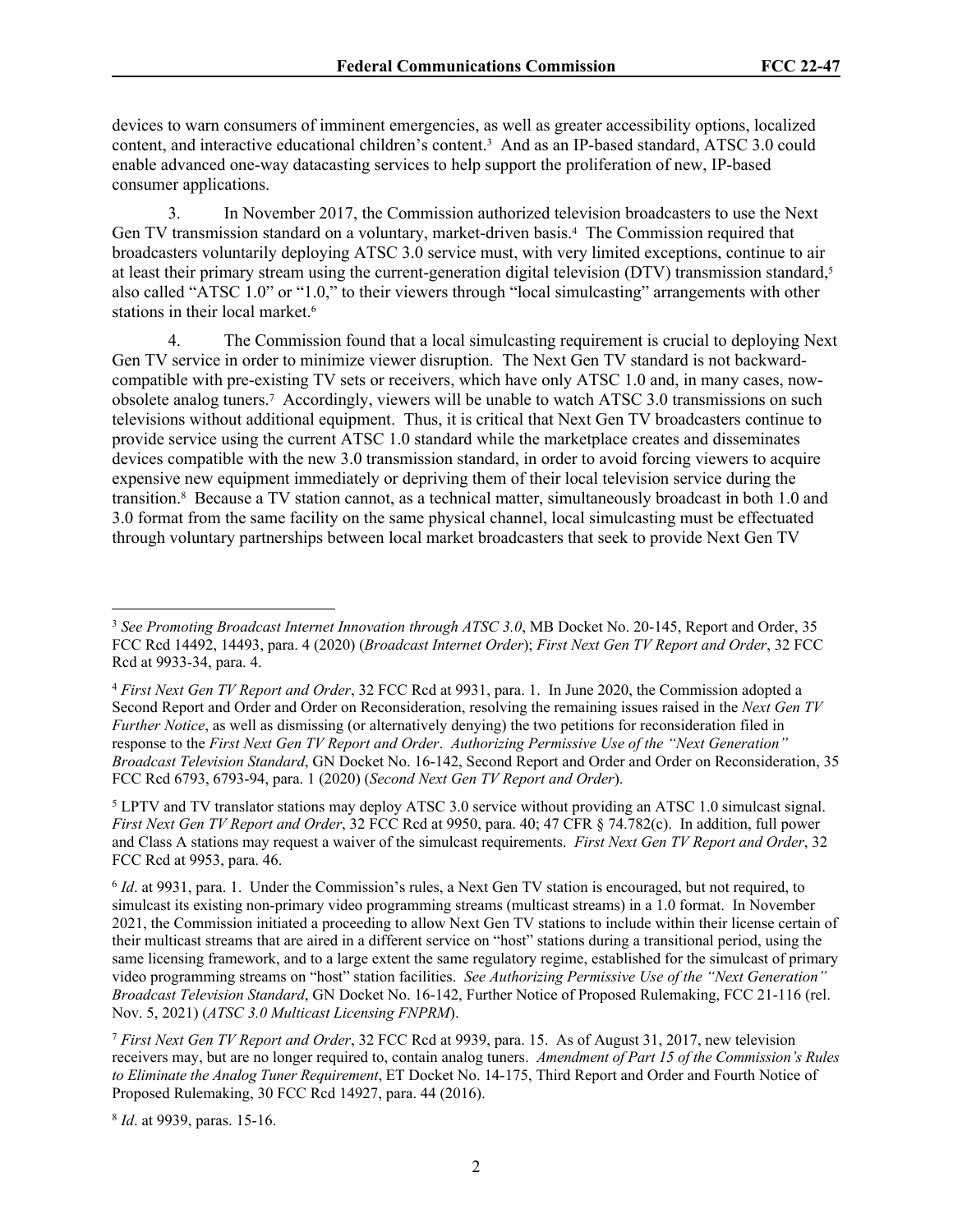service.<sup>9</sup> The Commission established certain requirements in the *First Next Gen TV Report and Order*  for the provision of simulcast signals to ensure that local simulcasting is effective in protecting viewers.<sup>10</sup>

5. The Commission also required that Next Gen TV broadcasters comply with all of its broadcast rules, including, but not limited to, our rules regarding foreign ownership, political broadcasting, children's programming, equal employment opportunities, public inspection file, indecency, sponsorship identification, contests, the CALM Act, the Emergency Alert System (EAS), and accessibility for people with disabilities.11 The Commission emphasized that broadcasters, equipment manufacturers, and MVPDs must comply with the Commission's Part 79 captioning rules including closed captioning decoder requirements, video description and emergency information accessibility requirements, and requirements for user interfaces, programming guides, and menus.<sup>12</sup>

6. *"Substantially Similar" Rule*. In the 2017 *First Next Gen TV Report and Order*, the Commission adopted a requirement that the programming aired on a Next Gen TV station's ATSC 1.0 simulcast channel be "substantially similar" to that of the primary video programming stream on the ATSC 3.0 channel.<sup>13</sup> This means that the programming must be the same, except for programming features that are based on the enhanced capabilities of ATSC 3.0 and promotions for upcoming programs.14 In adopting this approach, the Commission found it "will help ensure that viewers do not lose access to the broadcast programming they receive today, while still providing flexibility for

<sup>10</sup> *See* 47 CFR §§ 73.3801, 73.6029, 74.782.

<sup>11</sup> *First Next Gen TV Report and Order*, 32 FCC Rcd at 9971-72, para. 80 n.232 (citing 47 CFR §§ 73.1940, 73.1941, and 73.1942 (political broadcasting); 73.670, 73.671, and 73.673 (children's programming); 73.2080 (EEO); 73.1943, 73.3526, 73.3527 (public and political file); 73.1125 (main studio); 73.3999 (indecency); 73.1212 (sponsorship id); 73.1216 (contest rules); 47 CFR 73.682(d) (incorporating ATSC A/65C:2006 into our rules) and Appendix B (adopting new Section 73.682(f)(2), which will require broadcasters to maintain their major channel numbers); 73.682(e) and 73.8000 (loud commercials) (We understand that ATSC 3.0 signals that do not use the AC-3 audio codec for audio compression will refer to Annex K of the A/85 recommended practice, which describes actions to ensure that all non-AC-3 programming is consistently matched to a target loudness level.); 11.1 *et seq*. & 73.1250 (EAS); 79.1 *et seq.* (*e.g.*, closed captioning, televised emergency information, and video description). *See also* 47 U.S.C. § 310 and 47 CFR §§ 1.5000-5004 (foreign ownership).

<sup>12</sup> *First Next Gen TV Report and Order*, 32 FCC Rcd at 9972, para. 81 (citations omitted).

<sup>13</sup> 47 CFR §§ 73.3801(b)(1), 73.6029(b)(1), 74.782(b)(1); *First Next Gen TV Report and Order*, 32 FCC Rcd at 9942-43, para. 22. We refer to this as the substantially similar rule. The substantially similar rule is independent of the requirement for Next Gen TV broadcasters to simulcast in 1.0 format (*see infra* note 16), a requirement that does not have a sunset date. *See* 47 CFR §§ 73.3801(b), 73.6029(b), 74.782(b).

<sup>14</sup> Such enhanced content or features that cannot reasonably be provided in ATSC 1.0 format include: targeted advertisements, "hyper-localized" content (e.g., geo-targeted weather, targeted emergency alerts, and hyper-local news), programming features or improvements created for the 3.0 service (e.g., emergency alert "wake up" ability and interactive programming features), enhanced formats made possible by 3.0 technology (e.g., 4K or HDR), and any personalization of programming performed by the viewer and at the viewer's discretion. *See* 47 CFR §§ 73.3801(b)(1), 73.6029(b)(1), 74.782(b)(1).

<sup>9</sup> *Second Next Gen TV Report and Order*, 35 FCC Rcd at 6794, para. 3; *First Next Gen TV Report and Order*, 32 FCC Rcd at 9937, para. 12; 47 CFR § 73.624(b)(3). A Next Gen TV station must partner with another television station ("host") in its local market to either: (1) air an ATSC 3.0 channel at the host's facility, while using its original facility to continue to provide an ATSC 1.0 simulcast channel, or (2) air an ATSC 1.0 simulcast channel at the host's facility, while converting its original facility to the ATSC 3.0 standard in order to provide a 3.0 channel. In either case, a Next Gen TV broadcaster must simulcast the primary video programming stream of its ATSC 3.0 channel in an ATSC 1.0 format, so that viewers will continue to receive ATSC 1.0 service. *First Next Gen TV Report and Order*, 32 FCC Rcd at 9937, para. 12; 47 CFR § 73.3801(b) (simulcasting requirement). By the time the transition is complete, any temporary authority granted for local simulcasting will expire, and a station will once again be required to air all of its licensed programming on its own single channel. *First Next Gen TV Report and Order*, 32 FCC Rcd at 9938, n.46 and accompanying text.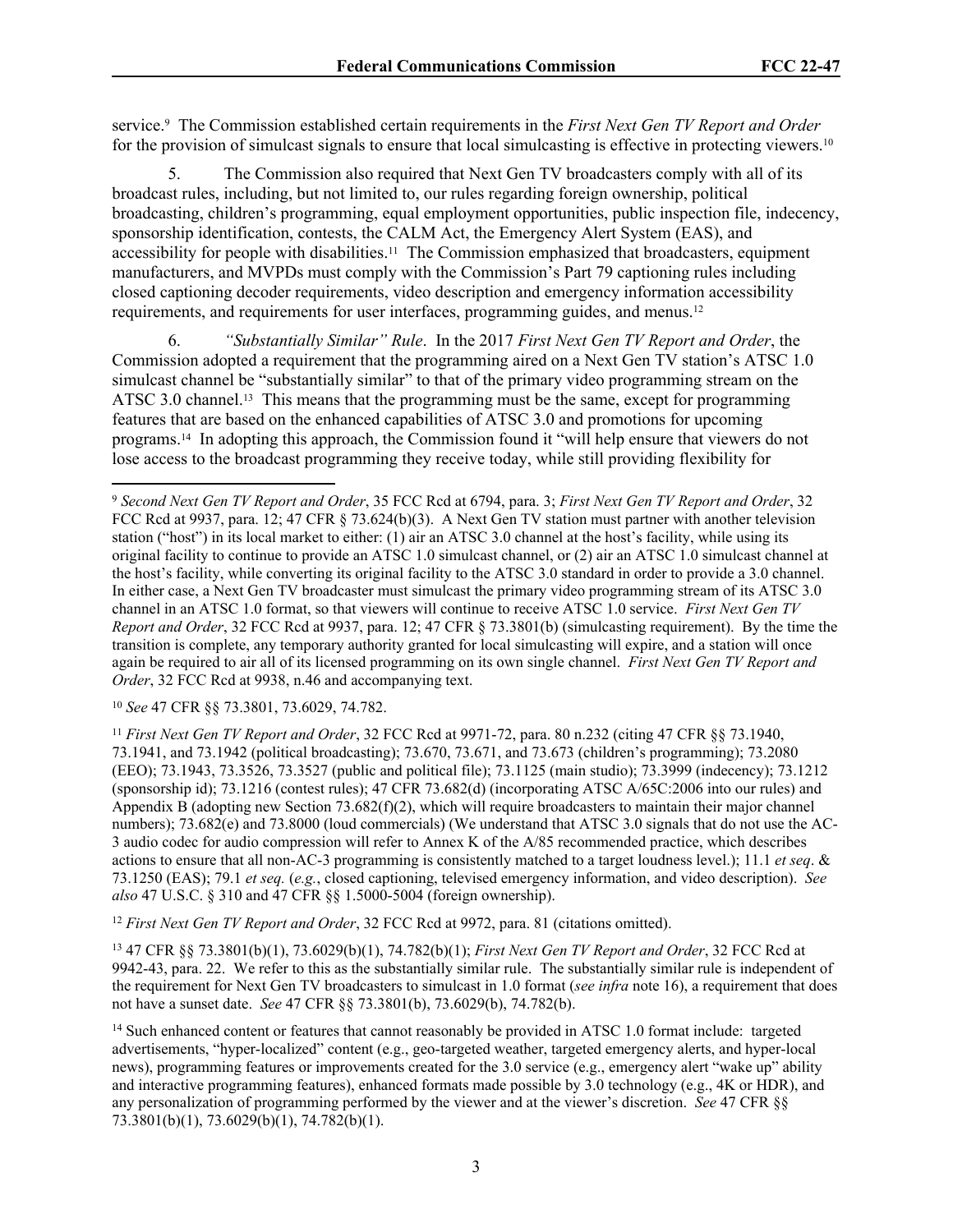broadcasters to innovate and experiment with new, innovative programming features using Next Gen TV technology."15 The Commission decided, however, that the substantially similar requirement would expire on July 17, 2023, unless the Commission takes action to extend it.16 In this regard, the Commission concluded that, while "this [substantially similar] requirement is necessary in the early stages of ATSC 3.0 deployment, it could unnecessarily impede Next Gen TV programming innovations as the deployment of ATSC 3.0 progresses."17 The Commission further stated that it "intend[ed] to monitor the ATSC 3.0 marketplace," and would "extend the substantially similar requirement if necessary."18 The substantially similar rule took effect on July 17, 2018, and is set to expire on July 17, 2023, unless extended by the Commission.19 The Commission affirmed this decision in 2020, but stated that, approximately one year before the requirement is set to expire, it would seek comment on whether the rule should be extended based on marketplace conditions at that time.<sup>20</sup>

7. *Requirement to comply with the ATSC A/322 standard*. In authorizing use of the Next Gen TV broadcast transmission standard, the Commission in the *First Next Gen TV Report and Order*  required compliance with only two parts of the ATSC 3.0 suite of standards: (1) ATSC A/321:2016 "System Discovery & Signaling"  $(A/321)$ ,<sup>21</sup> which is the standard used to communicate the RF signal type that the ATSC 3.0 signal will use; and  $(2)$  A/322:2016 "Physical Layer Protocol"  $(A/322)$ ,<sup>22</sup> which is the standard that defines the waveforms that ATSC 3.0 signals may take.<sup>23</sup> In requiring compliance with A/322, the Commission observed that "device manufacturers and MVPDs may not be able to reliably predict what signal modulation a broadcaster is using unless broadcasters are required to follow A/322," at least with respect to their required primary programming stream.<sup>24</sup> The Commission explained that "[t]his uncertainty could cause manufacturers to inadvertently build equipment that cannot receive Next Gen TV broadcasts or could render MVPDs unable to receive and retransmit the signals of Next Gen TV stations. These outcomes would harm consumers."25 The Commission, however, decided that it was not appropriate at the time "to require broadcasters to adhere to A/322 indefinitely," explaining that "the ATSC 3.0 standard could evolve, and stagnant Commission rules could prevent broadcasters from taking

<sup>17</sup> *First Next Gen TV Report and Order*, 32 FCC Rcd at 9942-43, para. 22.

<sup>18</sup> *Id*.

<sup>19</sup> The local simulcasting rules, sections 73.3801, 73.6029, and 74.782, took effect on July 17, 2018. *Next Gen TV Rules Receive OMB Approval*, GN Docket No. 16-142, Public Notice, 33 FCC Rcd 6747 (MB 2018).

<sup>20</sup> *See Second Next Gen Report and Order.*, 35 FCC Rcd at 6812-13, para 39.

<sup>21</sup> *See* ATSC A/321:2016 "System Discovery & Signaling" (2016), [https://www.atsc.org/wp](https://www.atsc.org/wp-content/uploads/2016/03/A321-2016-System-Discovery-and-Signaling.pdf)[content/uploads/2016/03/A321-2016-System-Discovery-and-Signaling.pdf.](https://www.atsc.org/wp-content/uploads/2016/03/A321-2016-System-Discovery-and-Signaling.pdf)

<sup>22</sup> *See* ATSC A/322:2016 "Physical Layer Protocol" (2016), [https://atsc.org/wp-content/uploads/2016/10/A322-](https://atsc.org/wp-content/uploads/2016/10/A322-2016-Physical-Layer-Protocol.pdf) [2016-Physical-Layer-Protocol.pdf.](https://atsc.org/wp-content/uploads/2016/10/A322-2016-Physical-Layer-Protocol.pdf)

<sup>23</sup> These two standards were incorporated by reference into the Commission's rules. *See* 47 CFR § 73.682(f). The Commission applied the A/322 standard only to a Next Gen TV station's primary, free, OTA video programming stream.

<sup>15</sup> *First Next Gen TV Report and Order*, 32 FCC Rcd at 9942-43, para. 22.

<sup>&</sup>lt;sup>16</sup> *Id.* We emphasize that the underlying requirement that a Next Gen TV station must simulcast in 1.0 format does not have a sunset date. *See* 47 CFR §§ 73.3801(b), 73.6029(b), 74.782(b) ("A full power television station that chooses to air an ATSC 3.0 signal must simulcast the primary video programming stream of that signal in an ATSC 1.0 format."). In addition, none of the other aspects of the local simulcasting rules are set to expire, including those governing: simulcast arrangements and agreements; designated market area (DMA), and community of license coverage; and multichannel video programming distributor (MVPD) notices and consumer education. *See id*. §§ 73.3801, 73.6029, 74.782.

<sup>24</sup> *First Next Gen TV Report and Order*, 32 FCC Rcd at 9980, para. 99.

<sup>25</sup> *Id*.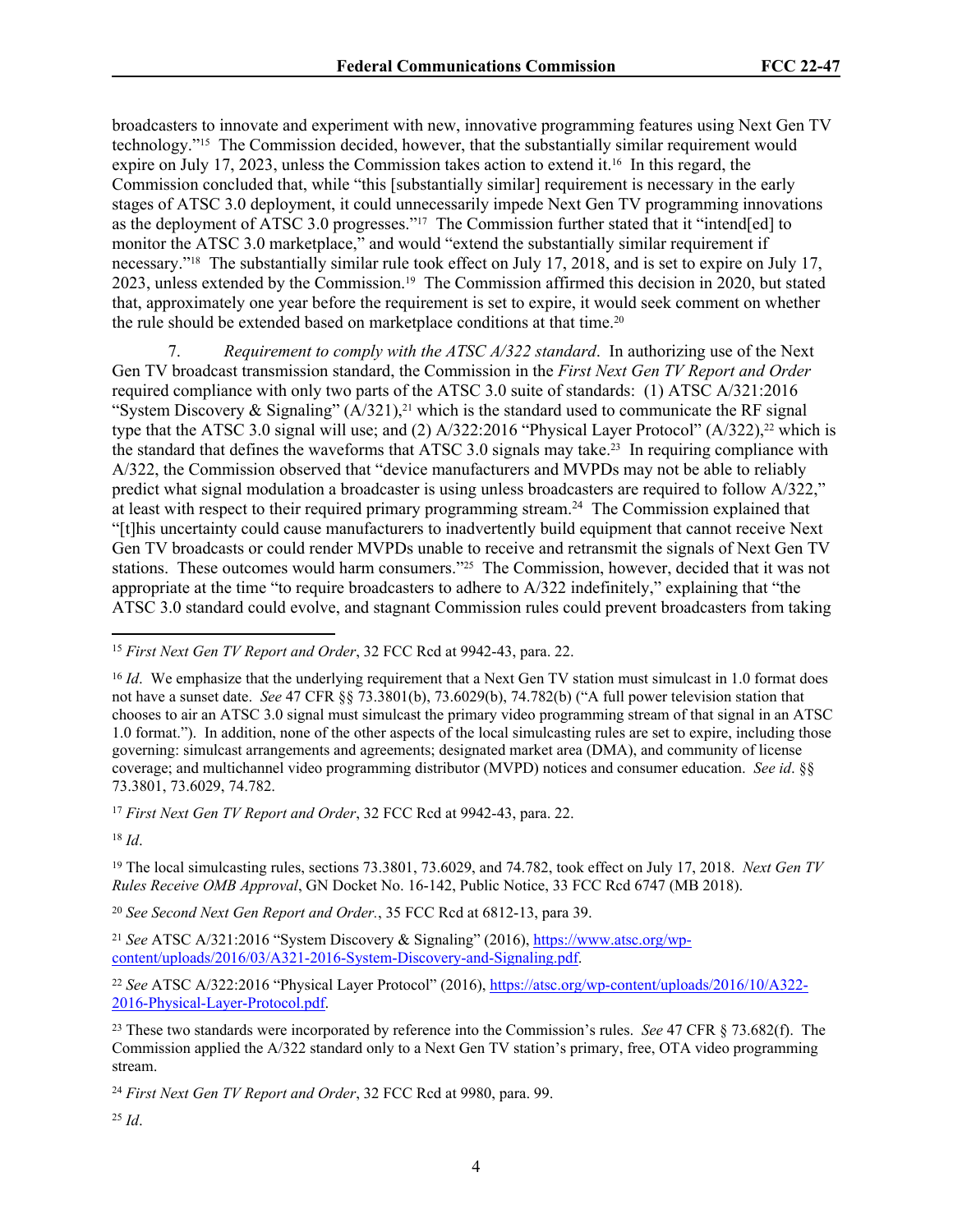advantage of that evolution."26 The Commission thus determined that the requirement to comply with the A/322 standard would expire on March 6, 2023, absent Commission action to extend it. In establishing a sunset for A/322 compliance, the Commission sought to "balance [its] goals of protecting consumers while promoting innovation."<sup>27</sup> The Commission affirmed this decision in 2020, but stated that, approximately one year before the requirement is set to expire, it would seek comment on whether the rule should be extended based on marketplace conditions at that time.<sup>28</sup>

8. *Patent Licensing*. In the *First Next Gen TV Report and Order*, the Commission observed that the ATSC, which developed the ATSC 3.0 standard, requires patent owners to disclose that they hold relevant patents and to commit to licensing them on reasonable and non-discriminatory (RAND) terms.<sup>29</sup> Courts have found that a patentee's agreement with a standard-setting organization to provide RAND licensing created a contract enforceable by a third-party beneficiary.30 The Commission decided in 2017 that "[w]ith no evidence of patent licensing issues, … it [was] premature to impose regulations on the private licensing marketplace."31 We note that in the context of the original DTV transition, the Commission similarly stated its expectation that the licensing of patents in DTV technology would be on RAND terms.<sup>32</sup> The Commission also emphasized that if a problem with patent licensing arose and was brought to the Commission's attention, it would "consider it and take appropriate action."33 Ultimately, however, the Commission never adopted any specific licensing terms or otherwise took action on these

<sup>28</sup> *Second Next Gen TV Report and Order.*, 35 FCC Rcd at 6815, para. 44.

<sup>29</sup> *See First Next Gen TV Report and Order*, 32 FCC Rcd at 9981, n.300. These disclosures about patents in ATSC 3.0 technology are posted on the ATSC's website at [https://www.atsc.org/documents/atsc-3-0-standards/patent](https://www.atsc.org/documents/atsc-3-0-standards/patent-statements/)[statements](https://www.atsc.org/documents/atsc-3-0-standards/patent-statements/) (last visited May 17, 2022). *See also* ATSC's Patent Policy, Doc. B/04 at <https://www.atsc.org/policies/policy-documents/>) ("It shall be the policy of the Advanced Television Systems Committee, Inc. (ATSC) that Essential Claims included in ATSC Specification Documents be available to implementers on reasonable and non-discriminatory terms.").

<sup>30</sup> *See*, *e.g.*, *Microsoft Corp. v. Motorola, Inc.*, 696 F.3d 872, 885 (9th Cir. 2012) (finding existence of contract where "Motorola made promises to the ITU to license its standard-essential patents worldwide to all comers," and "[i]n exchange, it received the benefit of having its patents implicated in the standards"); *Microsoft Corp. v. Motorola, Inc.*, 854 F.Supp.2d 993, 999 (W.D. Wash. 2012) ("The court agrees with Microsoft that through Motorola's [RAND] letters to [standard-setting organizations (SSOs)], Motorola has entered into binding contractual commitments to license its essential patents on RAND terms."); *Apple, Inc. v. Motorola Mobility, Inc.*, 886 F.Supp.2d 1061, 1083 (W.D. Wis. 2012) ("In this case, the combination of the policies and bylaws of the standardsetting organizations, Motorola's membership in those organizations and Motorola's assurances that it would license its essential patents on fair, reasonable and nondiscriminatory terms constitute contractual agreements."); *Realtek Semiconductor Corp. v. LSI Corp.*, 946 F.Supp.2d 998, 1006 (N.D. Cal. 2013) ("Similar to the situation in Motorola, the defendants are contractually obligated under their Letters of Assurance to the IEEE to license the [patents] on RAND terms....").

<sup>31</sup> *First Next Gen TV Report and Order*, 32 FCC Rcd at 9981, n.300.

<sup>32</sup> *See Digital Television Distributed Transmission System Technologies*, MB Docket No. 05-312, Report and Order, 23 FCC Rcd 16731, 16760, para. 51 (2008) (*DTS Report and Order*); *Advanced Television Systems and Their Impact upon the Existing Television Broadcast Service*, MM Docket No. 87-268, Fourth Report and Order, 11 FCC Rcd 17771, 17794, para. 55 (1996) (*DTV Fourth Report and Order*) (stating that the adoption of the DTV standard was "premised" on "reasonable and non-discriminatory" licensing, but finding that Commission rules were not necessary).

<sup>33</sup> *Id*.

<sup>26</sup> *Id*. at 9980, para. 100.

<sup>&</sup>lt;sup>27</sup> *Id.* at 9979-80, para. 98 (concluding that "requiring Next Gen TV broadcasters to adhere to A/322 for an appropriate transitional period, and only on their primary video programming stream, appropriately addresses the concerns raised in the record and will best serve the public interest").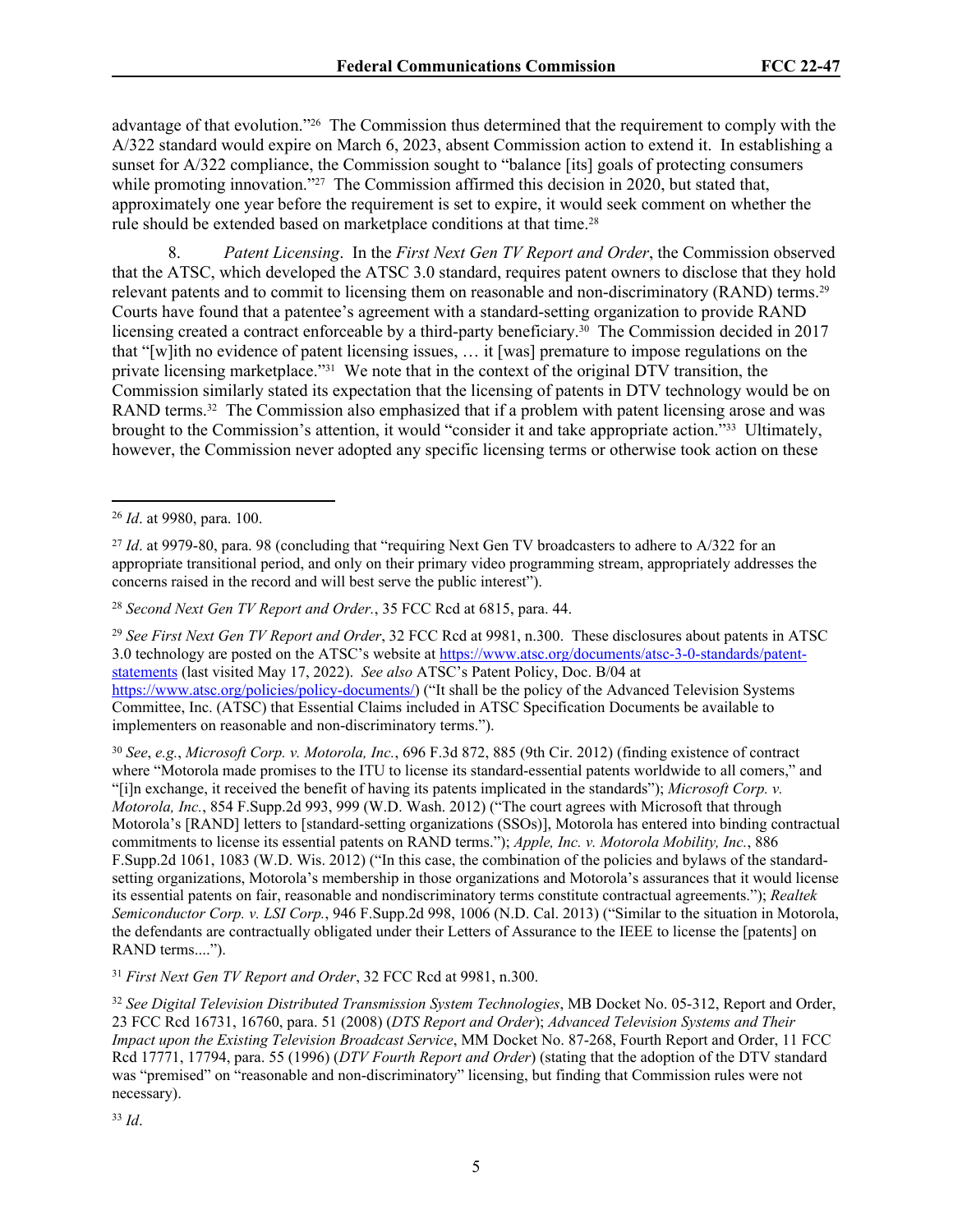issues in the context of the DTV transition. In the case of ATSC 3.0 the Commission stated that it would "monitor how the marketplace handles patent royalties for essential patents."<sup>34</sup>

### **III. DISCUSSION**

9. As an initial matter, we seek comment on the state of the ATSC 3.0 marketplace, including specifically information and data on broadcasters' present deployment of ATSC 3.0 service; current availability and pricing of ATSC 3.0 consumer television equipment; the number of over-the-air (OTA) television viewers currently watching ATSC 3.0 broadcasts; whether any MVPDs are currently carrying or have plans to carry 3.0 signals; and how the 3.0 marketplace is handling patent royalties for essential patents in ATSC 3.0 technology. Next, we seek comment on whether we should retain the substantially similar requirement, which is set to expire in July 2023. Finally, we seek comment on whether we should retain the requirement that Next Gen TV broadcasters' primary video programming stream must comply with the ATSC A/322 standard, which is set to expire in March 2023, and, if so, for how long.

## **A. Review of ATSC 3.0 Marketplace**

10. First, we seek comment regarding the ATSC 3.0 marketplace. It has been more than four years since the Commission authorized Next Gen TV broadcasters to provide OTA broadcast ATSC 3.0 service on a voluntary, market-driven basis.<sup>35</sup> During this time, dozens of broadcasters have voluntarily deployed ATSC 3.0 service to test its technical and economic viability as a DTV broadcast service. In the *First Next Gen TV Report and Order*, the Commission stated that it would "monitor the pace of the voluntary deployment of ATSC 3.0 both nationally and market-by-market, including the rollout of 3.0 service by television broadcasters, the penetration of ATSC 3.0–ready TV sets and other converter equipment, and the extent to which MVPDs have deployed 3.0 equipment."36 The Commission also stated that it would "monitor how the marketplace handles patent royalties for essential patents."<sup>37</sup> Accordingly, we seek specific comment on five aspects of the deployment: (1) voluntary deployment of ATSC 3.0 service by broadcasters and the continued availability of ATSC 1.0 programming; (2) availability of ATSC 3.0 consumer TV sets and equipment; (3) consumer viewership of ATSC 3.0 signals; (4) MVPD carriage of ATSC 3.0 signals; and (5) status of ATSC 3.0 patent licensing.

11. As part of this review, we seek comment on whether broadcasters still consider ATSC 3.0 to be a trial technology and the extent to which broadcasters intend to fully transition to 3.0 at some point. Is the expectation still a uniform transition by all broadcasters at some future point? The Commission intended for broadcasters to operate in both 1.0 and 3.0 only for a "temporary" period of time.38 We seek comment on the appropriate length of time broadcasters should be required or allowed to operate in both

<sup>36</sup> *First Next Gen TV Report and Order*, 32 FCC Rcd at 9938, para. 14.

<sup>37</sup> *Id.* at 9981, n.300.

<sup>34</sup> *Id*. The Commission affirmed this decision in the *Second Next Gen TV Report and Order*. *Second Next Gen TV Report and Order*, 35 FCC Rcd at 6823-24, paras. 60-61.

<sup>&</sup>lt;sup>35</sup> The Media Bureau completed revisions to the FCC Form 2100 and began accepting ATSC 3.0 license applications through the Commission's Licensing and Management System (LMS) on May 28, 2019. *Media Bureau Announces That It Will Begin Accepting Next Generation Television (ATSC 3.0) License Applications In The Commission's Licensing and Management System On May 28, 2019*, GN Docket No. 16-142, Public Notice, 34 FCC Rcd 3684 (MB 2019). Prior to this date, the Bureau continued to process requests to commence ATSC 3.0 market trials and product development under the experimental licensing rules. *Next Gen TV Rules Receive OMB Approval*, GN Docket No. 16-142, Public Notice, 33 FCC Rcd 6747, n.6 (MB 2018).

<sup>38</sup> *See First Next Gen TV Report and Order*, 32 FCC Rcd at 9938, para. 14, n.46 ("intend[ing] that the local simulcasting requirement be temporary" and "anticipat[ing] that Next Gen TV broadcasters that initiate 3.0 service at another location will ultimately return to their existing licensed facility and convert that facility from 1.0 to 3.0 technology.").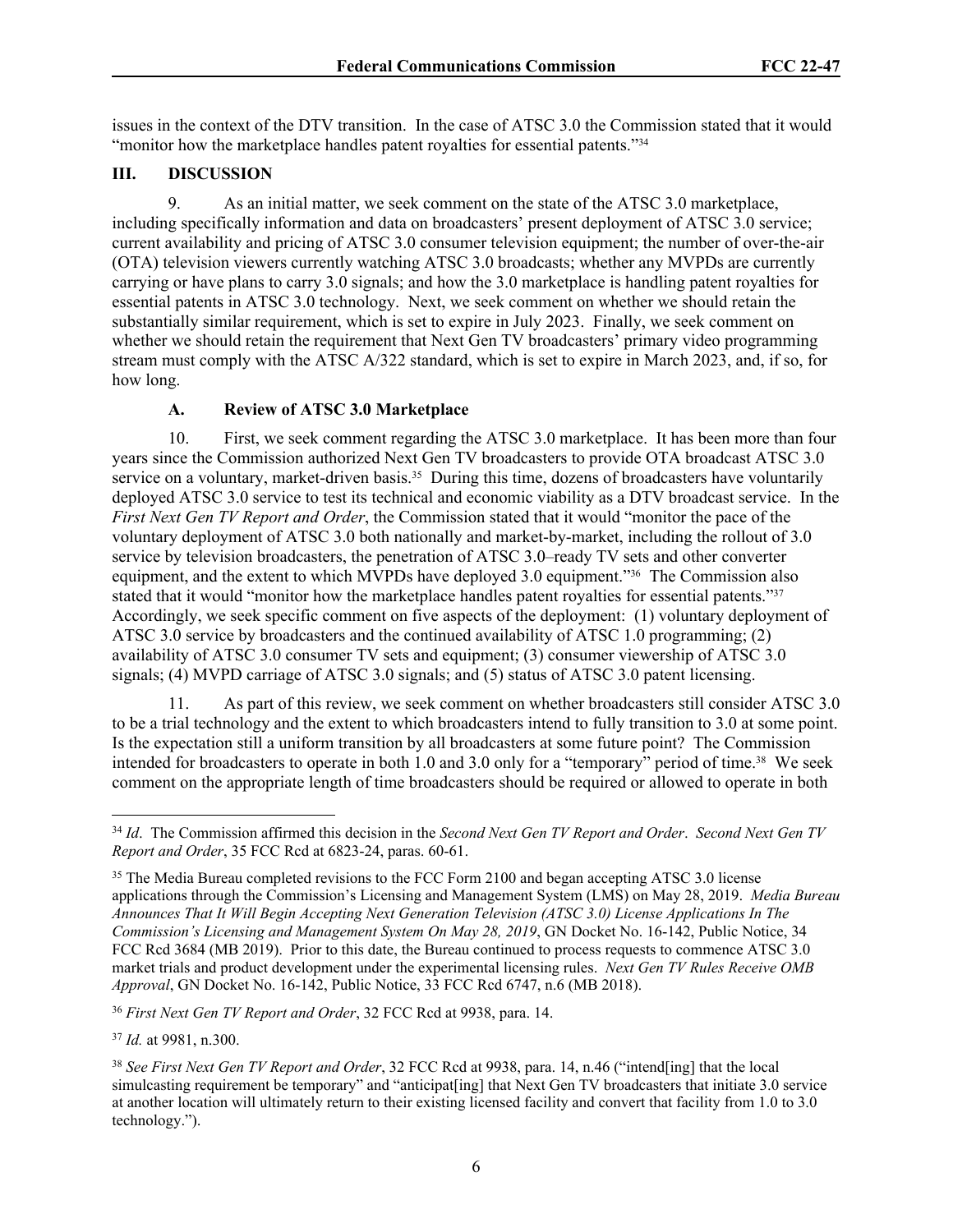1.0 and 3.0. What is the impact on OTA viewers and MVPDs of not having a date certain 3.0 transition deadline? For example, without a certain transition date, are viewers and MVPDs able to prepare for their own transitions? We also seek comment on the ways in which broadcasters are educating consumers about the continued progress of the transition.

## **1. Broadcaster Deployment of ATSC 3.0 Service**

12. We seek comment and data on broadcasters' current and future deployment of ATSC 3.0 service. According to our licensing records, as of June 21, 2022, the Commission has licensed 306 broadcast television stations to provide ATSC 3.0 service.39 Based on our records, ATSC 3.0 stations have been licensed to operate in 68 markets, though in some cases it may be a single low power television station.<sup>40</sup> Furthermore, most markets with 3.0 deployments have a single 3.0 "lighthouse" facility licensed to provide ATSC 3.0 service.41 According to S&P Global, Next Gen TV now reaches nearly 66.3 million unique households, or about 51.1% of total U.S. households.42 Given current deployments, is this an accurate estimate of the percentage of the U.S. population that could have access to at least one ATSC 3.0 broadcast signal if they had 3.0 TV equipment? We seek comment on these data points, as well as additional data. In how many DMAs has ATSC 3.0 service actually been launched, and what percentage of viewers could receive ATSC 3.0 programming if they had 3.0 equipment? In how many markets are broadcasters providing access to all of the "Big-4" networks (NBC, CBS, ABC, FOX) and what percentage of 3.0 viewers have access to such programming? In how many markets are broadcasters providing access to all of the "Big-4" networks and PBS programming and what percentage

<sup>40</sup> In the following 54 DMAs at least one full power television station has been licensed to provide ATSC 3.0 service: Albany-Schenectady-Troy, NY; Albuquerque-Santa Fe, NM; Atlanta, GA; Austin, TX; Baltimore, MD; Buffalo, NY; Birmingham, AL; Charleston-Huntington, WV; Charleston, SC; Charlotte, NC; Cincinnati, OH; Columbus, OH; Dallas-Ft. Worth, TX; Denver, CO; Detroit, MI; Flint-Saginaw-Bay City, MI; Fresno-Visalia, CA; Grand Rapids-Kalamazoo-Battle Creek, MI; Green Bay-Appleton, WI; Greensboro-High Point-Winston-Salem, NC; Greenville-New Bern-Washington, NC; Greenville-Spartanburg, SC-Asheville, NC-Anderson, SC; Harrisburg-Lancaster-Lebanon-York, PA; Hartford-New Haven, CT; Houston, TX; Indianapolis, IN; Kansas City, KS-MO; Las Vegas, NV; Little Rock-Pine Bluff, AR; Los Angeles, CA; Mobile, AL-Pensacola, FL; Nashville, TN; Norfolk-Portsmouth-Newport News, VA; Oklahoma City, OK; Omaha, NE: Orlando-Daytona Beach-Melbourne, FL; Phoenix, AZ; Pittsburgh, PA; Portland, OR; Raleigh-Durham, NC; Richmond-Petersburg, VA; Sacramento-Stockton-Modesto, CA; Salt Lake City, UT; San Antonio, TX; Seattle, WA; Shreveport, LA; Springfield, MO; Springfield-Holyoke, MA; St. Louis, MO; Syracuse, NY; Tampa-St. Petersburg-Sarasota, FL; Washington, DC; West Palm Beach-Ft. Pierce, FL; and Wichita-Hutchinson Plus, KS. In addition, there are 14 markets with at least one licensed 3.0 Class A TV, LPTV or TV Translator station, but no full-power station has been licensed to operate in ATSC 3.0: Bend, OR; Boise, ID; Chicago, IL; Colorado Springs-Pueblo, CO; Fresno-Visalia, CA; Medford-Klamath Falls, OR; Memphis, TN; Miami-Ft. Lauderdale, FL; New York, NY; San Diego, CA; San Francisco-Oakland-San Jose, CA; Santa Barbara, CA; Tallahassee, FL-Thomasville, GA; Twin Falls, ID. The type of 3.0 programming and extent to which ATSC 3.0 may be available across these markets is likely limited. *See also* <https://www.watchnextgentv.com/>(last visited May 17, 2022) (an industry website tracking Next Gen TV deployments).

<sup>41</sup> Based on Staff review of licensing records, of the markets with at least one full power station licensed to operate in ATSC 3.0, there is a single 3.0 "lighthouse" facility in 38 markets. There is more than one 3.0 lighthouse facility licensed to provide ATSC 3.0 service in 13 markets. For purposes of our count, a 3.0 "lighthouse" facility is a station that is hosting at least one other broadcast station's primary signal.

<sup>42</sup> Peter Leitzinger, *Broadcast TV groups expecting heavy growth in Next Gen TV development in 2022*, S&P Global Market Intelligence, Broadcast Investor (March 10, 2022).

<sup>&</sup>lt;sup>39</sup> According to our licensing records, the following stations have been licensed to provide 3.0 service: 250 of 1,373 (18.2 percent) full-power commercial stations, 10 of 384 (2.6 percent) noncommercial educational TV stations, 15 of 383 (3.9 percent) Class A TV stations, 31 of 5,071 (0.6 percent) low-power TV and TV translator stations. Percentages are based on stations totals as of March 31, 2022. *See Broadcast Station Totals as of March 31, 2022*, Public Notice, DA 22-365 (rel. Apr. 5, 2022).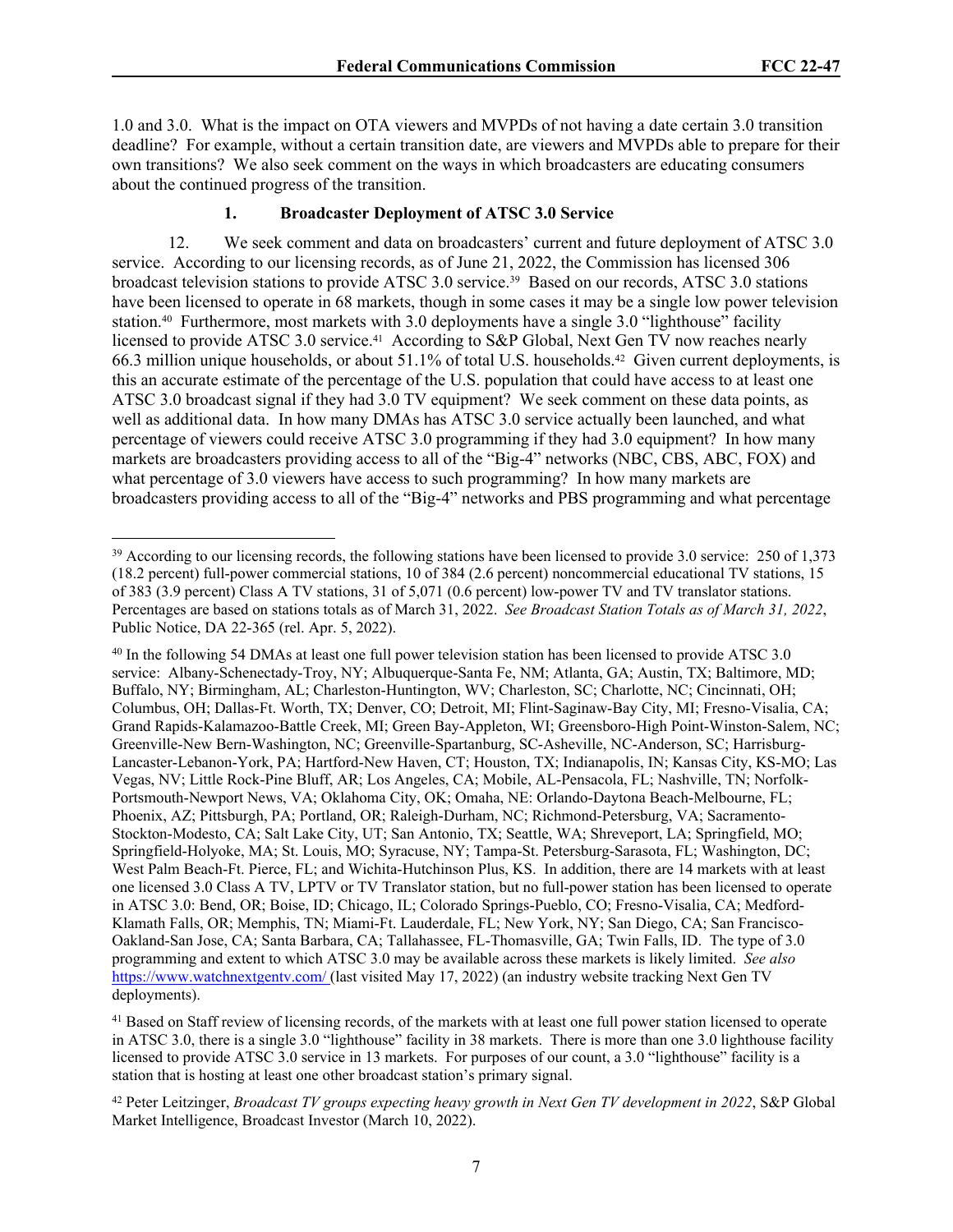of 3.0 viewers can receive such programming? What other programming networks are available in 3.0 and in which markets? What other data should the Commission be tracking in order to monitor the state of the ATSC 3.0 transition, and how should it collect such information? Are existing Commission databases sufficient to track such information?

13. We seek further information on the ATSC 3.0 broadcast rollout. Just prior to the pandemic, the broadcast industry expected that ATSC 3.0 service would be available in 61 markets by the end of 2020.43 To date, however, full-power broadcasters are licensed to provide ATSC 3.0 service in only 54 markets.<sup>44</sup> How, and to what extent, has the pandemic impacted overall ATSC 3.0 deployment?<sup>45</sup> Early in the pandemic, some expected that the delays would not be significant.46 Given the length of the pandemic and its impact on supply chains, have those early estimates held? Have the related supplychain disruptions had an impact on broadcasters' ability to secure necessary equipment? What other challenges have Next Gen TV broadcasters faced?47 What future challenges do they anticipate, if any? Has ATSC 3.0 met broadcasters', and the Commission's original expectations from a technical perspective?48 What have broadcasters learned so far in terms of the economic viability of ATSC 3.0 service, and how are they evaluating viability? What else have broadcasters learned from over four years of real-world experience with ATSC 3.0?

14. What are broadcasters' plans for future voluntary ATSC 3.0 deployment? For example, by what date do broadcasters expect that there will be some ATSC 3.0 service in all 210 markets, and when do they expect to be ready to transition entire markets to ATSC 3.0? To what extent are enhanced datacasting capabilities expected to help promote the transition to ATSC 3.0 and what, if any, services are already being offered? We also specifically seek comment from any broadcasters that do not currently have plans to voluntarily deploy ATSC 3.0 service. Do they have plans to transition at a later date? Why have they decided not to undertake ATSC 3.0 service, and what factors are most important to these stations as they plan for future services (be it in 1.0 or 3.0)?

15. *Continuing Availability of Programming to Existing Viewers*. We seek comment on the effectiveness of local simulcasting in ensuring continuity of OTA television service. Has local simulcasting worked as expected? To what extent, if any, have consumers experienced disruption or confusion as a result of the transition and simulcasting arrangements? Have any OTA viewers

<sup>43</sup> *See, e.g.*, *Second Next Gen TV Report and Order*, 35 FCC Rcd at 6815, para. 43 (*citing* information from NAB and Pearl TV). Pearl TV described this estimate as an "ambitious goal." Letter from Gerard J. Waldron, Counsel to Pearl TV, to Marlene H. Dortch, Secretary, FCC, GN Docket No. 16-142, at 1-2 (filed Sept. 9, 2019).

<sup>44</sup> *Supra* note 40.

<sup>45</sup> *See, e.g.*, James O'Neal, *NextGen TV Deployment Picks Up Steam* (June 30, 2020), <https://www.tvtechnology.com/news/nextgen-tv-deployment-picks-up-steam>(quoting ONEMedia President Mark Aitken's statement that the pandemic caused "a slight delay [but] not a serious delay").

<sup>46</sup> *See, e.g.*, James O'Neal, *NextGen TV Deployment Picks Up Steam* (June 30, 2020), <https://www.tvtechnology.com/news/nextgen-tv-deployment-picks-up-steam>(quoting ONEMedia President Mark Aitken's statement that the pandemic caused "a slight delay [but] not a serious delay").

<sup>&</sup>lt;sup>47</sup> We note that the Commission recently issued an FNPRM in response to broadcasters' concerns about airing multicast streams on host stations. *Authorizing Permissive Use of the "Next Generation" Broadcast Television Standard*, GN Docket No. 16-142, Further Notice of Proposed Rulemaking, FCC 21-116 (rel. Nov. 5, 2021) (*ATSC 3.0 Multicast Licensing FNPRM*) (proposing to allow Next Gen TV stations to apply the same licensing framework established for the simulcast of primary streams to multicast streams, in order to preserve television viewer access to 1.0 service on multicast streams and minimize viewer disruption as much as possible while also facilitating Next Gen TV broadcasters' transition to 3.0).

<sup>48</sup> For example, has ATSC 3.0 service met the Commission's original expectations of technical performance outlined in the *First Next Gen TV Report and Order*? *See First Next Gen TV Report and Order*, 32 FCC Rcd at 9982-87, paras. 105-114.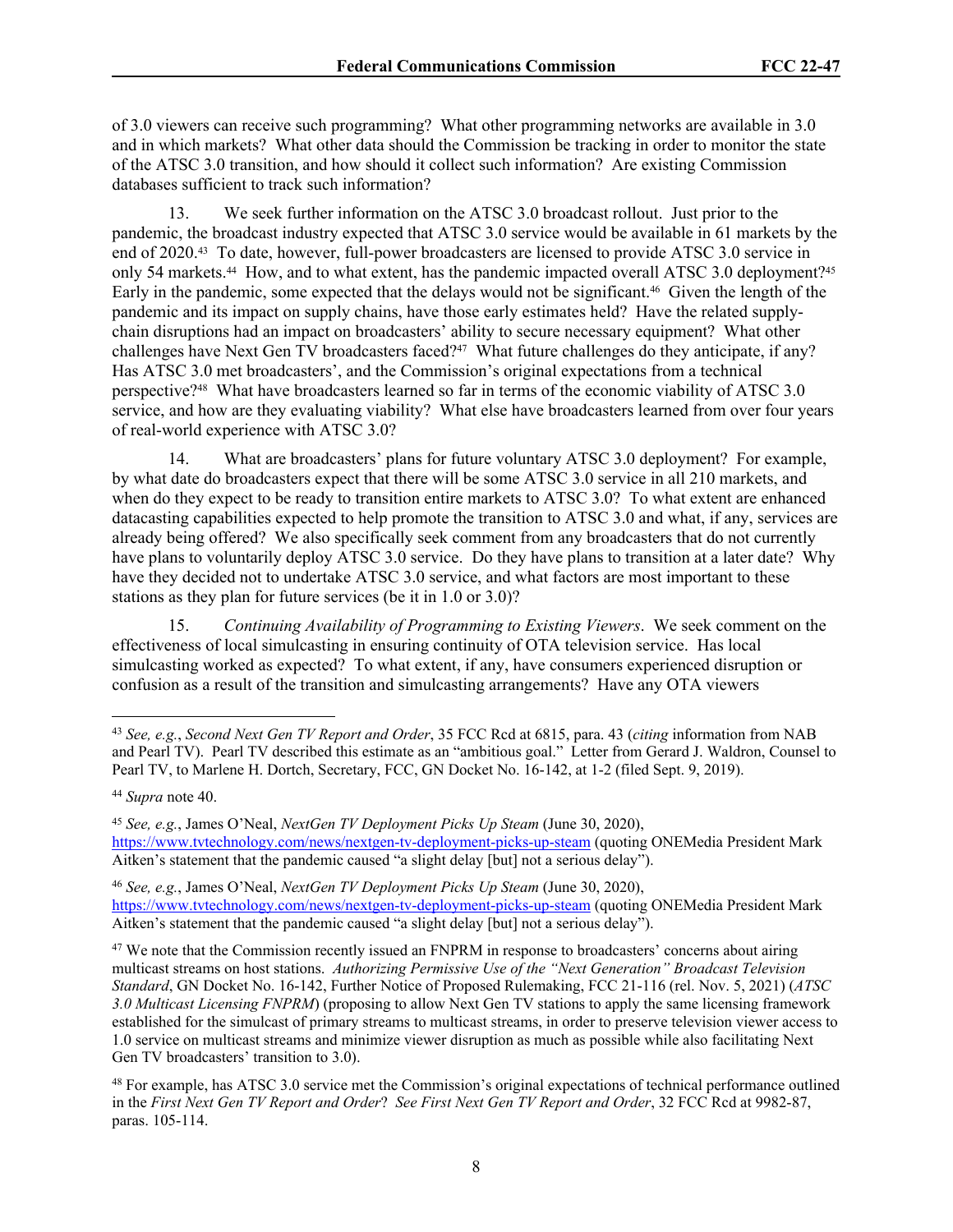complained about problems related to 1.0 simulcast service such as loss of access to service or quality of a station's signal? Have any viewers purchased 3.0 TV equipment because they stopped receiving a 1.0 simulcast signal? Are Next Gen TV stations' 1.0 simulcasts aired in HD format? Have any Next Gen TV stations that were previously broadcasting 1.0 service in HD changed to an SD format for their 1.0 simulcast service upon or after the deployment of 3.0 service? If so, why? To what extent and in what ways has the programming on Next Gen TV stations' 3.0 primary stream differed from that on their 1.0 primary stream?<sup>49</sup>

16. *3.0 Enhanced Content and Features*. We seek comment on what types of enhanced content and features are currently being broadcast to 3.0 viewers (both with and without internet service). The record established in the 2017 *First Next Gen TV Report and Order* reflected ATSC 3.0's potential to allow for "a wide range of potential services now and in the future."50 ATSC 3.0 proponents said that ATSC 3.0 will enable delivery of Ultra High Definition (UHD) television, including images with high spatial resolution, wide color gamut, high dynamic range and high frame rate as well as advanced audio systems to provide consumers with more vivid pictures and sound.<sup>51</sup> In addition, ATSC 3.0 proponents said the new standard would "'allow broadcasters to offer exciting and innovative services,' including superior reception, mobile viewing capabilities, enhanced public safety capabilities, such as advanced emergency alerting capable of waking up sleeping devices to warn consumers of imminent emergencies, enhanced accessibility features, localized and/or personalized content, interactive educational children's content, and other enhanced features."52 To what extent are any of these enhanced content or features, such as enhanced accessibility features, currently being offered to viewers?<sup>53</sup> If they are not currently available, when can viewers expect them to become available? What types of specific enhanced content and features are currently being provided? What types of enhanced content and features are expected to be launched in the near future, and what is the timing for such offerings? What offerings can be accessed by viewers who do not have wired or wireless broadband Internet access?

17. We seek comment in particular on the types of viewer data that broadcasters deploying ATSC 3.0 may collect and on the expected uses of such data.<sup>54</sup> Will all 3.0 viewers be potentially subject to ATSC 3.0-enabled viewer data collection, or does that capability apply only to those 3.0 viewers whose television receivers have an Internet connection? What efforts are broadcasters taking to inform 3.0 viewers about the data that is being collected? Will 3.0 viewers have the ability to opt out of undesired 3.0 features, such as data collection and targeted advertising? Would limitations or regulations on the collection of user data by ATSC 3.0 broadcasters be in the public interest? Commenters should identify the authority on which the Commission might rely to impose such limitations or regulations.

## **2. Availability of ATSC 3.0 Consumer TV Equipment**

18. We seek comment on the current availability and pricing of TV sets with ATSC 3.0 tuners and other ATSC 3.0 consumer TV equipment (*e.g.*, gateway devices, set-top boxes, and 3.0 to 1.0 converter devices such as dongles). According to recent press reports, the industry believes there is still

<sup>51</sup> *Id*.

<sup>54</sup> *See, e.g.*, Paul Gluckman, *Sinclair Eyes Start of "Legacy" ATSC 1.0 Shutdown in "Near Future*" (Apr 1, 2022) [https://communicationsdaily.com/article/view?search\\_id=537740&id=1209574&BC=bc\\_6247079f8513f](https://communicationsdaily.com/article/view?search_id=537740&id=1209574&BC=bc_6247079f8513f) (noting that Sinclair has installed dedicated apps on at least some 3.0 sets, allowing it to monitor "'how many people are watching' 3.0 signals from a Sinclair station, including 'when they watch and what they watch'").

<sup>49</sup> *See supra* para. 6.

<sup>50</sup> *First Next Gen TV Report and Order*, 32 FCC Rcd at 9933-34, para. 4 (citing ATSC's Reply).

<sup>52</sup> *Id*. (citing comments of ATSC, AWARN, GatesAir, ONE Media and PTV).

<sup>53</sup> Jared Newman, *ATSC 3.0—aka NextGen TV—remains irrelevant to most cord-cutters. Here's why* (Jan. 6, 2022), <https://www.techhive.com/article/579965/atsc-30-aka-next-gen-tv-remains-irrelevant-to-most-cord-cutters.html> (arguing that NextGen TV "remains irrelevant," in large part because it offers, at best, only "modest benefits").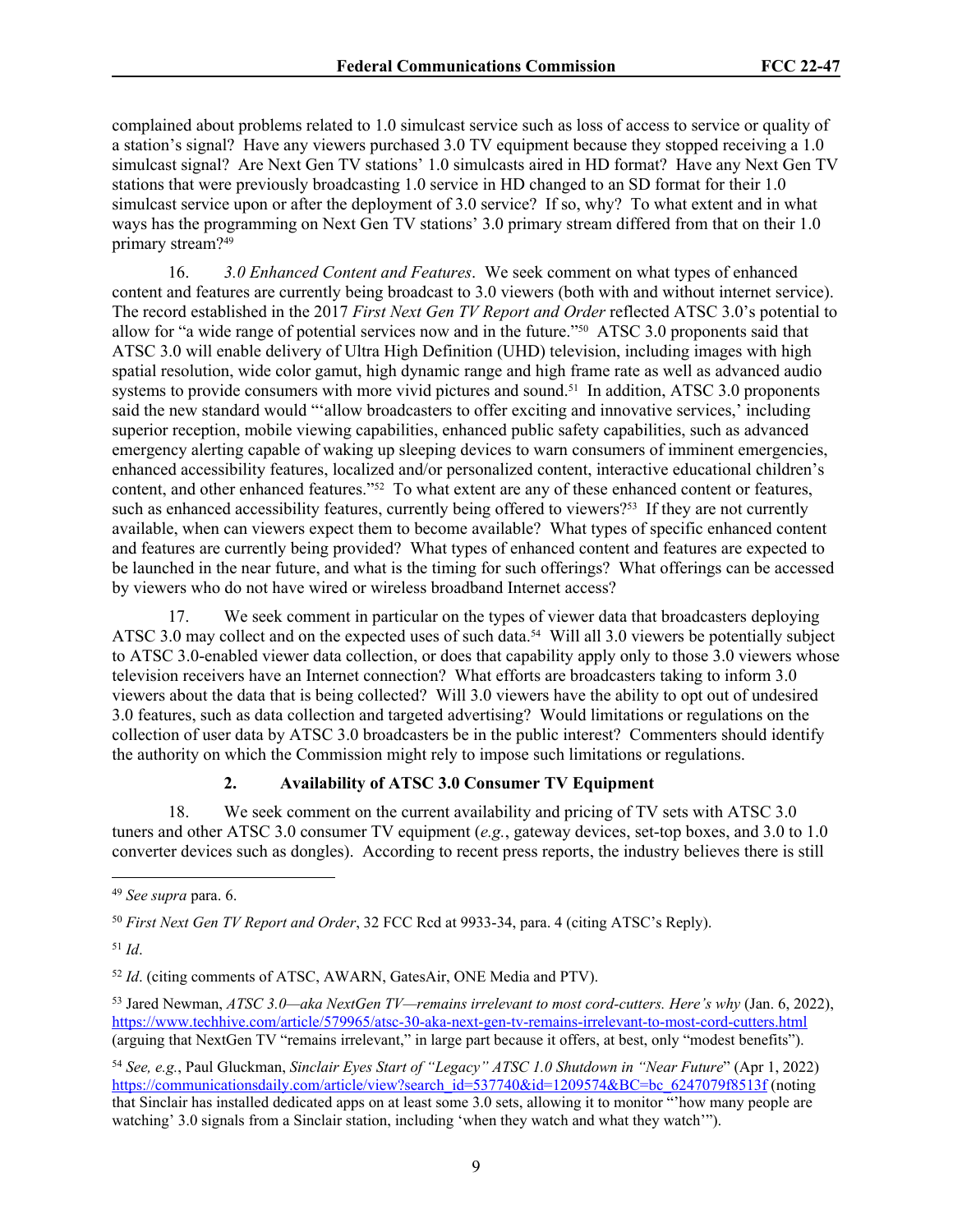"a lot of work to be done" to get 3.0 equipment on the shelves and into the hands of consumers.55 This is unsurprising, since no television purchased before 2020 is capable of tuning ATSC 3.0 programming,<sup>56</sup> and the first mass produced consumer converter device was not available until 2021.57 Even in 2022, analyst forecasts of TV sales suggest that only 11% of new televisions sold will have ATSC 3.0 tuners.<sup>58</sup> We understand that about 70 models of TV sets with ATSC 3.0 tuners are now available from three manufacturers – LG Electronics, Samsung, and Sony.<sup>59</sup> Press reports suggest that the least expensive 3.0compatible set is a mid-size TV that is consistently listed for more than \$400.60 A fourth manufacturer, Hisense, recently announced that it will be releasing three 3.0-compatible sets this year, with the least expensive retailing for approximately \$800.<sup>61</sup> How many 3.0 TV sets have been sold in the U.S. to

<sup>58</sup> Industry has projected that 4.5 million 3.0 TV sets will be sold in 2022; *see* Ty Pendlebury, *Get Ready for Free NextGen TV Broadcasts with these 2022 Televisions* (Jan. 30, 2022), [https://www.cnet.com/tech/home](https://www.cnet.com/tech/home-entertainment/every-new-2022-tv-with-atsc-3-0-get-ready-for-free-next-gen-tv-broadcasts)[entertainment/every-new-2022-tv-with-atsc-3-0-get-ready-for-free-next-gen-tv-broadcasts](https://www.cnet.com/tech/home-entertainment/every-new-2022-tv-with-atsc-3-0-get-ready-for-free-next-gen-tv-broadcasts) (noting that "ATSC says that 3 million compatible [ATSC 3.0] TVs were sold last year). Overall 2022 TV set sales are predicted to be about 41 million. *See* Rick Kowalski, CTA.tech, *By the Numbers: Record Television Shipments in 2020* (May/June 2021), [https://cdn.cta.tech/cta/media/media/resources/i3/2021/may-june/pdfs/business-by-the-numbers.pdf.](https://cdn.cta.tech/cta/media/media/resources/i3/2021/may-june/pdfs/business-by-the-numbers.pdf)

<sup>59</sup> These TV sets are marketed using the "NEXTGEN TV" label. *See* <https://www.watchnextgentv.com/#faq>; [https://www.watchnextgentv.com/products/lg-tvs/;](https://www.watchnextgentv.com/products/lg-tvs/) [https://www.watchnextgentv.com/products/samsung-tvs/;](https://www.watchnextgentv.com/products/samsung-tvs/) [https://www.watchnextgentv.com/products/sony-tvs/.](https://www.watchnextgentv.com/products/sony-tvs/) *See also* ATSC News, *President's Memo: Collaborating Together* (Aug. 9, 2021), [https://www.atsc.org/news/presidents-memo-collaborating-together/;](https://www.atsc.org/news/presidents-memo-collaborating-together/) Glen Dickson, *ATSC Touts Gains On 3.0 Receivers, Datacasting* (Sept. 2, 2021), [https://tvnewscheck.com/tech/article/atsc-touts-gains](https://tvnewscheck.com/tech/article/atsc-touts-gains-on-3-0-receivers-datacasting/)[on-3-0-receivers-datacasting/](https://tvnewscheck.com/tech/article/atsc-touts-gains-on-3-0-receivers-datacasting/). *See also* Paul Gluckman,*'Still a Ways to Go' Before ATSC 3.0 Reaches Mainstream: Pearl's Schelle*, Communications Daily (Apr. 12, 2022) (quoting Anne Schelle, Pearl TV Managing Director, as saying she expects 150 models of 3.0-compliant TVs to be available to consumers this year, "but there's still a ways to go" before the technology reaches the mainstream).

<sup>60</sup> *See Sony 43" Class X80J Series LED 4K UHD Smart Google TV*, [https://www.bestbuy.com/site/sony-43-class](https://www.bestbuy.com/site/sony-43-class-x80j-series-led-4k-uhd-smart-google-tv/6452965.p?skuId=6452965)[x80j-series-led-4k-uhd-smart-google-tv/6452965.p?skuId=6452965\(](https://www.bestbuy.com/site/sony-43-class-x80j-series-led-4k-uhd-smart-google-tv/6452965.p?skuId=6452965)last visited Mar. 8, 2022); *Sony 43" Class X80J Series LED 4K UHD Smart Google TV*, [https://www.amazon.com/Sony-X80J-Inch-Compatibility-](https://www.amazon.com/Sony-X80J-Inch-Compatibility-KD43X80J/dp/B08QXV8TWZ?th=1)[KD43X80J/dp/B08QXV8TWZ?th=1\(](https://www.amazon.com/Sony-X80J-Inch-Compatibility-KD43X80J/dp/B08QXV8TWZ?th=1)last visited Mar. 8, 2022).

<sup>61</sup> *See* Tom Butts, *CES 2022: Hisense Debuts its First NextGen TVs* (Jan. 5, 2022),

<https://www.tvtechnology.com/news/ces-2022-hisense-debuts-its-first-nextgen-tvs>. A fifth manufacturer, Skyworth, has also announced a single 3.0-compatible set, but it is not clear when or if it will be available for purchase by U.S. consumers. Ty Pendlebury, *Get Ready for Free NextGen TV Broadcasts with these 2022 Televisions* (Jan. 30, 2022), [https://www.cnet.com/tech/home-entertainment/every-new-2022-tv-with-atsc-3-0-get-ready-for-free-next](https://www.cnet.com/tech/home-entertainment/every-new-2022-tv-with-atsc-3-0-get-ready-for-free-next-gen-tv-broadcasts)[gen-tv-broadcasts](https://www.cnet.com/tech/home-entertainment/every-new-2022-tv-with-atsc-3-0-get-ready-for-free-next-gen-tv-broadcasts).

<sup>55</sup> *See* Paul Gluckman,*'Still a Ways to Go' Before ATSC 3.0 Reaches Mainstream: Pearl's Schelle*, Communications Daily (Apr. 12, 2022) (quoting Anne Schelle, Pearl TV Managing Director, as saying "it's 'still the early days' of 3.0 service deployments," and "[t]here's 'a lot of work that needs to be done' first, in seeding consumer adoption of 3.0 sets, before considering sunsetting the 1.0 service").

<sup>56</sup> Brian Westover, *Best TVs with ATSC 3.0 tuners* (February 09, 2022), https://www.tomsguide.com/best-picks/besttvs-with-atsc-30-tuners (stating that "[t]he first ATSC 3.0 tuners only started arriving in new TVs in 2020, and there hasn't been the biggest influx since then.").

<sup>57</sup> Tom Butts, *\$200 NextGen TV Tuner Now available on Amazon*, https://www.tvtechnology.com/news/dollar200 nextgen-tv-tuner-now-available-on-amazon (Apr. 29, 2021) (stating that the first standalone tuner was not available on a mass market basis until April 2021). *See also* Paul Gluckman,*'Still a Ways to Go' Before ATSC 3.0 Reaches Mainstream: Pearl's Schelle*, Communications Daily (Apr. 12, 2022) (quoting Anne Schelle, Pearl TV Managing Director, as saying: "There's a natural arc to scale. Smartphones took eight years to scale." The article further quotes Schelle as saying: "'We're focused on creating the marketplace and the environment to allow for a full transition to happen' away from the legacy 1.0 service. 'When and how that happens is a discussion that will be happening over the next several years."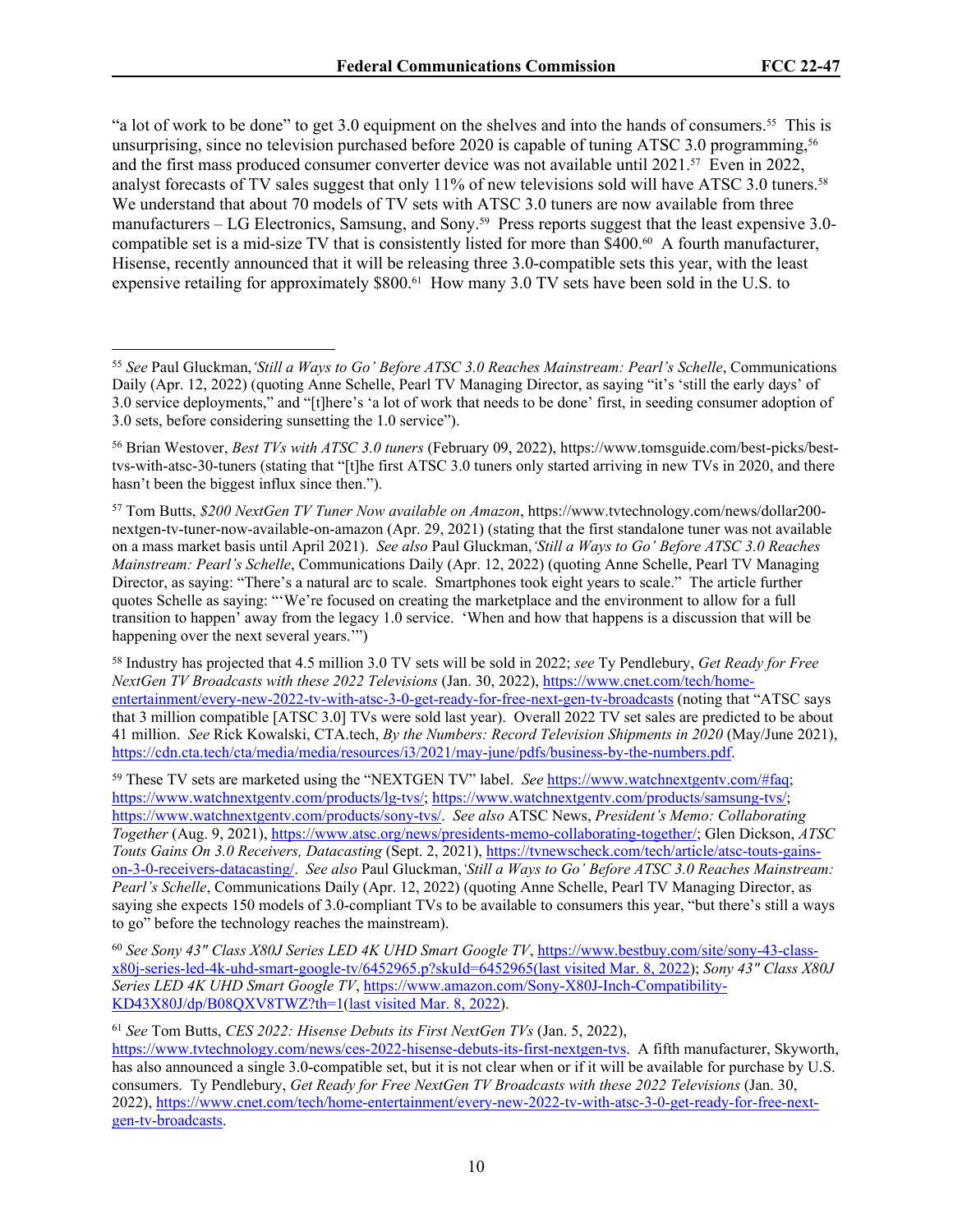date?62 How does the pricing of currently available 3.0 TV sets compare to the overall market? To what extent are 3.0 tuners available, or expected to be available, in the lowest-cost models of TV sets? What other companies are manufacturing or are planning to manufacture 3.0 TV sets and other 3.0 TV equipment? What challenges or impediments exist, if any, for manufacturers seeking to develop and manufacture 3.0 TV sets and other 3.0 TV equipment? To what extent, if any, is patent licensing inhibiting the development of 3.0 TV sets or other 3.0 equipment by non-patent holders?<sup>63</sup>

19. We seek specific comment on the availability of low-cost consumer 3.0 to 1.0 set-top boxes or other converter devices, such as external tuners or dongles, that can make a legacy 1.0 TV set capable of receiving 3.0 signals.64 How many 3.0 converter devices have been sold in the U.S. to date? Where are such devices available for sale? Do all currently available converter devices require an Internet connection, and if so are there plans to create devices that do not require Internet access? What manufacturers are developing or have plans to develop ATSC 3.0 converter devices, particularly low-cost devices, and where will such devices be sold? When might such devices become available and at what prices? We believe the availability of low-cost 3.0 converter devices will be critical for consumers who are not ready to replace their 1.0 TV sets. What is the price range that should be considered "low-cost," and what is that range based on? The cheapest 3.0 gateway device currently available for purchase, of which we are aware, is the "HDHomeRun 4K" device that can be purchased over the Internet and retails for \$199.65 We are not aware of any low-cost set-top boxes or converters (*e.g.*, external tuners or

<sup>62</sup> According to the ATSC website, more than 3 million Next Gen TV sets were shipped in 2021 and another 4.5 million sets are projected to be sold in 2022. *See* ATSC News, *ATSC Salutes Broadcasters and Consumer Technology Companies Pushing Forward With NEXTGEN TV Deployment*, (Jan. 5, 2022), [https://www.atsc.org/news/atsc-salutes-broadcasters-and-consumer-technology-companies-pushing-forward-with](https://www.atsc.org/news/atsc-salutes-broadcasters-and-consumer-technology-companies-pushing-forward-with-nextgen-tv-deployment/)[nextgen-tv-deployment/](https://www.atsc.org/news/atsc-salutes-broadcasters-and-consumer-technology-companies-pushing-forward-with-nextgen-tv-deployment/) (stating that "[t]he Consumer Technology Association this week said that overall 2021 sales of NEXTGEN TVs more than tripled last year's original forecast, with three million units shipped by manufacturers. CTA is projecting 2022 NEXTGEN TV sales of 4.5 million units, as the number of TV makers endorsing the hybrid over-the-air and over-the-top ATSC 3.0 technology continues to grow").

<sup>63</sup> We observe that LG Electronics, Samsung, and Sony – which were the first to offer 3.0 TV sets – each appear to have patent rights in ATSC 3.0 technology, but that at least some other manufacturers are beginning to enter the market. *See* [https://www.atsc.org/documents/atsc-3-0-standards/patent-statements/.](https://www.atsc.org/documents/atsc-3-0-standards/patent-statements/)

<sup>64</sup> *See* Paul Gluckman,*'Still a Ways to Go' Before ATSC 3.0 Reaches Mainstream: Pearl's Schelle*, Communications Daily (Apr. 12, 2022) (quoting Anne Schelle, Pearl TV Managing Director, as saying "we need to get into the highvolume, low-cost devices" in order for 3.0 to achieve widespread adoption).

<sup>65</sup> *See* SiliconDust HDHomeRun 4K Flex, <https://www.silicondust.com/product/hdhomerun-flex-4k/> (last visited May 19, 2022). SiliconDust's HDHomeRun 4K Flex is priced at \$199. Another converter device called the "Zapperbox M1" is currently shipping to "beta users" and is available for pre-order to the general public, with all pre orders expected to ship by June 15, 2022. <https://zapperbox.com/faqs/> (last visited May 19, 2022). The lowest cost unit retails for \$249, with upgraded versions available for up to \$329. The device also includes the ability to record programming. Zapperbox,<https://zapperbox.com/> (last visited Mar. 25, 2022). We are also aware that Tablo has announced that it plans to release an ATSC 3.0 DVR in the spring of 2022, for \$299.99, but has since said it "anticipate[s] a manufacturing delay of several months." *Introducing the Tablo ATSC 3.0 QUAD HDMI – A Tablo DVR for NextGen TV* (Jan. 4, 2022), [https://www.tablotv.com/blog/tablo-atsc-3-quad-hdmi-a-tablo-dvr-for-nextgen](https://www.tablotv.com/blog/tablo-atsc-3-quad-hdmi-a-tablo-dvr-for-nextgen-tv/)[tv/.](https://www.tablotv.com/blog/tablo-atsc-3-quad-hdmi-a-tablo-dvr-for-nextgen-tv/) *See also* Jess Barnes, *Tablo Will Delay the Release of Its ATSC 3.0 QUAD OTA DVR* (April 15, 2022), https://www.cordcuttersnews.com/tablo-will-delay-the-release-of-its-atsc-3-0-quad-ota-dvr/?source=home. None of the converter boxes listed above appear to currently contain the "NexGenTV" logo certification. While Commission staff has been informed such certification is in process for some of the devices, until such certification is obtained the precise functionality of each box and its ability to receive all ATSC 3.0 signals is currently unclear. *See* Zapperbox,<https://zapperbox.com/faqs/>(last visited May 19, 2022); Tablo Support-David, *Tablo ATSC 3.0 Quad OTA DVR Status Update* (Apr. 12, 2022),<https://support.tablotv.com/hc/en-us/articles/5517396708372>); s*ee also* NextGenTV, *Shop Devices*, <https://www.watchnextgentv.com/shop/>(last visited May 19, 2022). The "NextGenTV" logo will help retailers and consumers identify devices that are compliant with the ATSC 3.0 standard in order to ensure the devices' functionality. *See* Consumer Technology Association, *Next GenTV is the Future of TV*, <https://www.cta.tech/Membership/Member-Groups/Video-Division/NEXTGEN-TV> (last visited May 19, 2022); s*ee*  (continued….)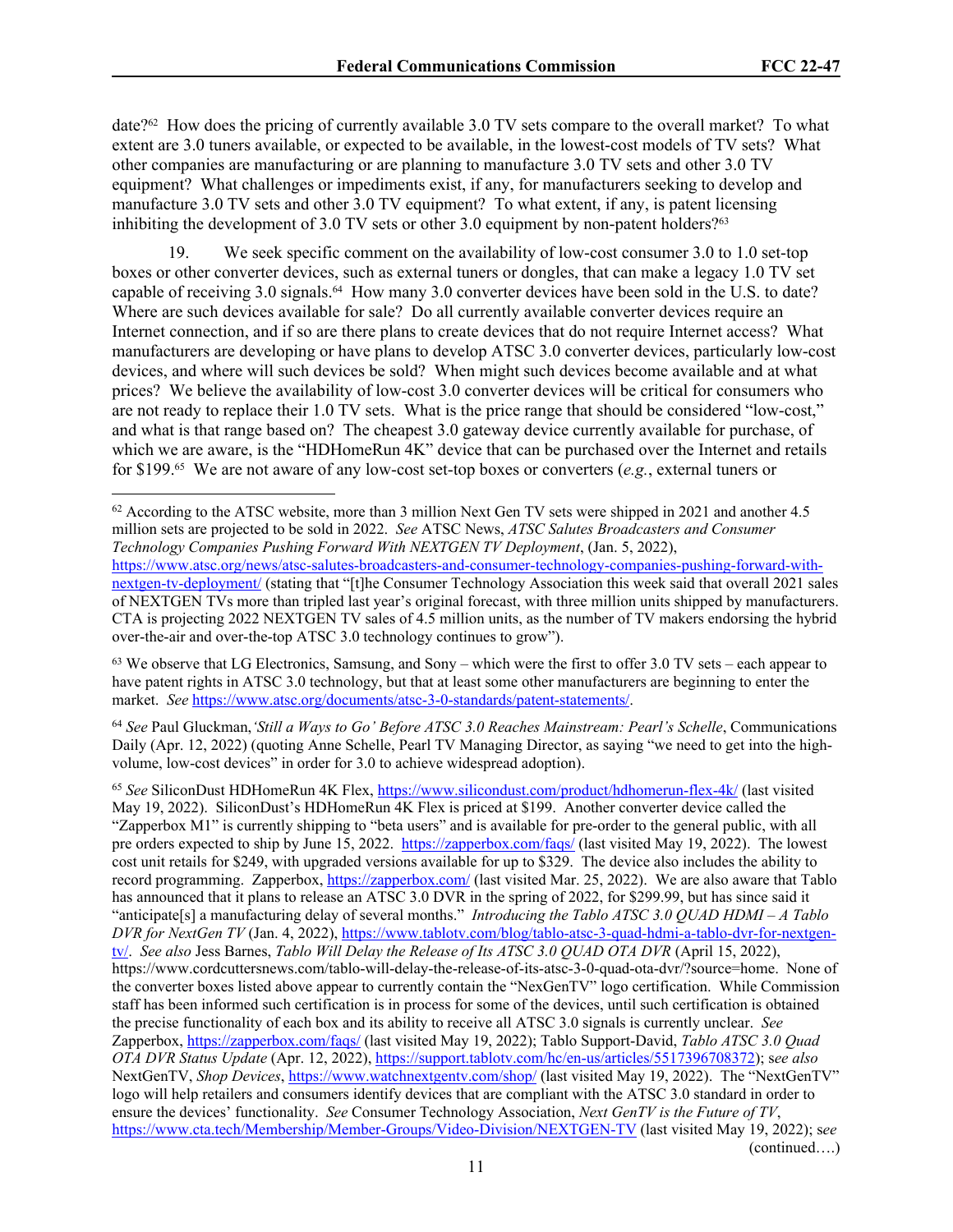dongles), or any converter devices that can be purchased offline in a "brick and mortar" location. What (if anything) can the Commission do to foster the development of such low-cost 3.0 converter devices? Do broadcasters have any plans to distribute or subsidize such devices as a means of facilitating the deployment of ATSC 3.0?

## **3. OTA TV Viewers Watching 3.0 Broadcasts**

20. We seek comment and data on how many OTA TV viewers are currently watching 3.0 broadcasts. Are there any current sources for this information? Are any companies able or planning to track this data as the transition progresses? If so, how? How many OTA TV households have a TV set with (or attached to) a 3.0 tuner? Is the number of 3.0 TV sets or other 3.0 TV equipment sold with ATSC 3.0 tuners a good indicator of consumer viewing trends for ATSC 3.0 service? Is there evidence that consumers are currently using the ATSC 3.0 tuner featured in these sets? Are OTA TV viewers and other consumers aware of the broadcasters' voluntary transition to 3.0 and how it may affect them now and in the future?

21. We seek comment on how broadcasters are educating OTA TV viewers and other consumers about the broadcasters' voluntary transition to 3.0 and how it may affect them now and in the future. How effective have the required on-air notices been in informing OTA viewers about the 3.0 transition?66 Following the transitions of individual stations, have broadcasters received any complaints or questions? What (if any) additional, voluntary education efforts are currently being employed by broadcasters, manufacturers and/or retailers? Other than the "NEXTGEN TV" branding noted above, are manufacturers and retailers providing information about the 3.0 transition to consumers before they buy new TV equipment?<sup>67</sup>

#### **4. MVPD Carriage of 3.0 Signals**

22. We seek comment and data on whether any MVPDs are currently carrying or have plans to carry 3.0 signals. We note that MVPDs are not required to carry 3.0 signals but may do so voluntarily if they obtain retransmission consent from the Next Gen TV broadcast station. We seek comment about the technical challenges, if any, that MVPDs face in carrying 3.0 signals. Is there equipment available that will allow MVPDs to receive 3.0 signals and redistribute them to their subscribers? We seek comment on the coordination efforts between Next Gen TV broadcasters and MVPDs to resolve any existing technical issues, including the status of any relevant ATSC 3.0 working groups.68 We observe that ATSC has issued a recommended practice, ATSC A/370: "Conversion of ATSC 3.0 Services for Redistribution."69 Does this document resolve the question of how MVPDs can receive 3.0 broadcast signals and convert them to 1.0 or some other format for redistribution to their subscribers? Is ATSC still working on the issue of how broadcasters can deliver 3.0 services to MVPDs for direct redistribution?

(Continued from previous page)

*also* ATSC, *Brand Guide*, [https://www.atsc.org/about/brand-guide/.](https://www.atsc.org/about/brand-guide/) We are not aware of any manufacturer that has committed to developing devices using the "low-cost chipset from Mediatek" that was announced at this year's Consumer Electronics Show. *See also* Ty Pendlebury, *Get Ready for Free NextGen TV Broadcasts with these 2022 Televisions* (Jan. 30, 2022), [https://www.cnet.com/tech/home-entertainment/every-new-2022-tv-with-atsc-3-0-get](https://www.cnet.com/tech/home-entertainment/every-new-2022-tv-with-atsc-3-0-get-ready-for-free-next-gen-tv-broadcasts)[ready-for-free-next-gen-tv-broadcasts](https://www.cnet.com/tech/home-entertainment/every-new-2022-tv-with-atsc-3-0-get-ready-for-free-next-gen-tv-broadcasts).

<sup>66</sup> *See* 47 CFR §§ 73.3801(g), 73.6029(g), 74.782(g) (requiring Next Gen TV broadcasters to provide advance on-air notifications to educate consumers about Next Gen TV service deployment and simulcasting).

<sup>67</sup> *See supra* note 59.

<sup>68</sup> In the 2017 *First Next Gen TV Report and Order*, the Commission observed that an ATSC working group called TG3/S37, the "Specialist Group on Conversion and Redistribution of ATSC 3.0 Service," was still working to resolve technical issues in this regard. *First Next Gen TV Report and Order*, 32 FCC Rcd at 9962-3, n.189. What is the status of this working group and the resolution of these issues?

<sup>69</sup> ATSC A/370: "Conversion of ATSC 3.0 Services for Redistribution" (2022); [https://www.atsc.org/atsc](https://www.atsc.org/atsc-documents/type/3-0-recommended-practices/)[documents/type/3-0-recommended-practices/](https://www.atsc.org/atsc-documents/type/3-0-recommended-practices/).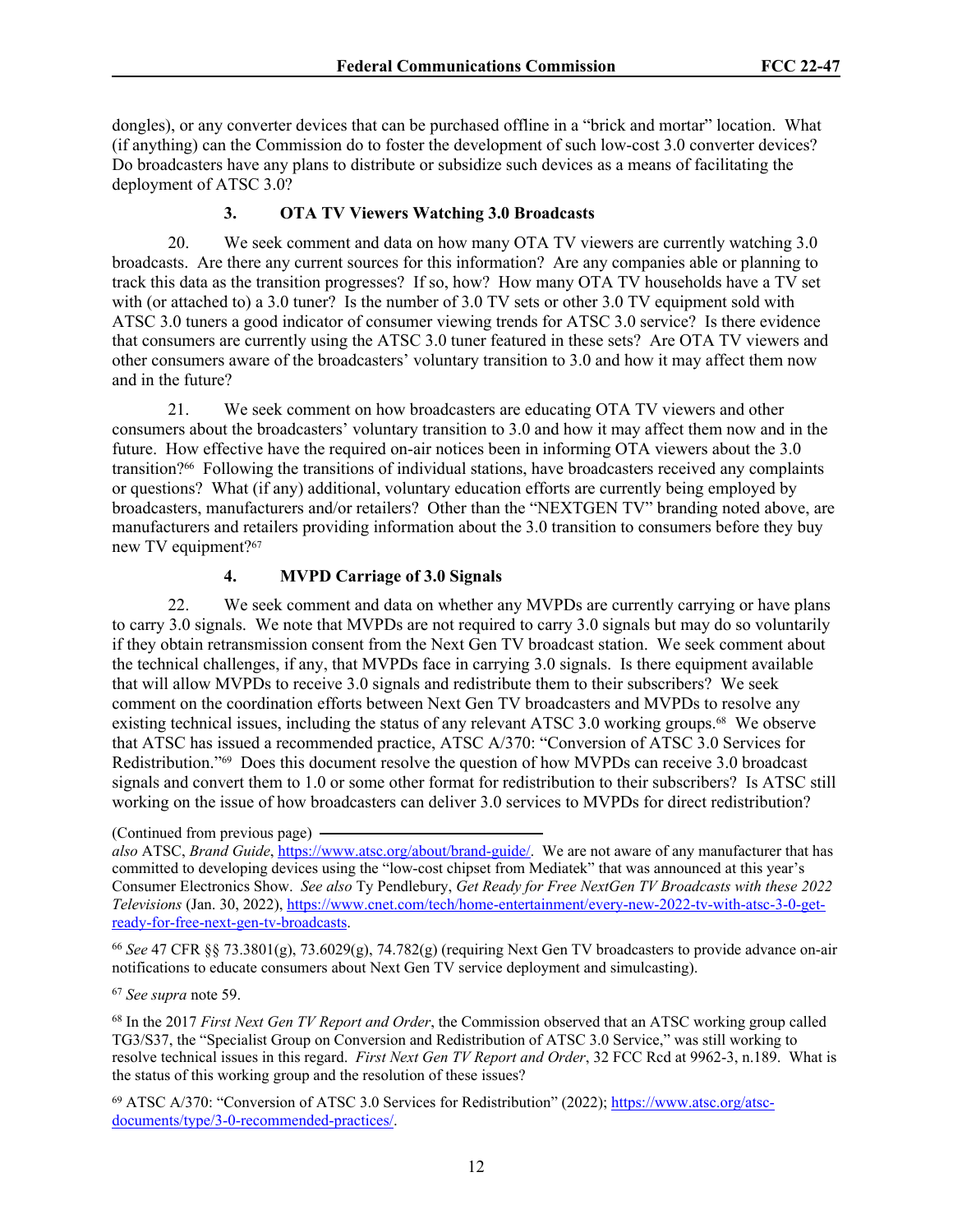Which enhanced features available to OTA 3.0 viewers do MVPDs expect to be able to pass through to their subscribers now or in the future? We also seek comment on any other issues related to MVPDs' ability to carry and transmit ATSC 3.0 signals.

### **5. RAND Licensing of 3.0 Patents**

23. We seek comment on how the 3.0 marketplace is handling patent royalties for essential patents in ATSC 3.0 technology. As noted above, ATSC requires patentees to make essential patents available on RAND terms.70 Are holders of essential patents in ATSC 3.0 technologies licensing such patents on RAND terms? How have the available licensing terms impacted current and potential participants in the 3.0 marketplace, the deployment of 3.0 services, and the availability of consumer devices? The Commission previously found that it would be premature to impose regulations on 3.0 patent licensing in the absence of any issues. Have there been any developments that would warrant such Commission action at this time and how should the Commission continue to monitor this issue in the future? If so, what precisely should such a rule require and upon what authority would the rule be based? What are the advantages, disadvantages, and legal limitations of such a requirement? Finally, we observe that a "ATSC 3.0 Patent Portfolio License" is being offered by MPEG LA, LLC.71 We seek more information and comment about this portfolio license. Is this portfolio license being made available on RAND terms? What essential patents, if any, are not included in this portfolio license?

### **B. Substantially Similar Rule**

24. We seek comment on whether we should retain the substantially similar rule or permit it to sunset in 2023.<sup>72</sup> As the Commission stated when adopting the requirement, the purpose of the rule, in conjunction with the underlying requirement to simulcast in 1.0, is to protect 1.0 viewers from losing access to a Next Gen TV station's programming when that station transitions its facility to 3.0.73 While the underlying requirement that a Next Gen TV broadcaster must air a 1.0 signal (when deploying 3.0) ensures 1.0 viewers continue to receive some free OTA TV service during the transition, the substantially similar rule ensures that 1.0 viewers actually receive the same primary video programming as that aired on the 3.0 channel. As the Commission explained in the 2017 *First Next Gen TV Report and Order*, "[t]o ensure that viewers are protected, it is important not only to require that television broadcasters continue to broadcast in the current ATSC 1.0 standard while ATSC 3.0 is being deployed, but also that they continue to air in ATSC 1.0 format the programming that viewers most want and expect to receive. We seek to ensure that broadcasters air their most popular, widely-viewed programming on their 1.0 simulcast channels so that viewers are not forced to purchase 3.0 capable equipment simply to continue to receive this programming rather than because they find the ATSC 3.0 technology particularly attractive."74

<sup>70</sup> *Supra* notes 29 and 30 and accompanying text**.**

<sup>71</sup> In January 2022, it was reported that a company called MPEG LA, LLC announced the availability of the "ATSC 3.0 Patent Portfolio License," which offers a "one-stop access to patents that are essential to the [ATSC 3.0] standard." *See* Business Wire, *MPEG LA Offers One-Stop License for ATSC 3.0* (Jan. 20, 2022), https://www.businesswire.com/news/home/20220120005711/en/. According to the Business Wire article, the initial patent owners to MPEG LA's ATSC 3.0 License are CableTelevision Laboratories, Inc.; Cerinet USA Inc.; Communications Research Centre Canada (CRC), part of Innovation, Science and Economic Development Canada; Dolby Laboratories Licensing Corporation; Fraunhofer-Gesellschaft zur Foerderung der angewandten Forschung e.V.; Koninklijke KPN N.V.; Koninklijke Philips N.V.; NEC Corporation; Nippon Hoso Kyokai; ONE Media, LLC; Panasonic Corporation; Shanghai National Engineering Research Center of Digital Television Co., Ltd (NERC-DTV); and Sun Patent Trust.

 $72$  We note that, even without an expiration date, the substantially similar rule, which is tied to the underlying requirement to simulcast in 1.0, is intended to be temporary and would in any event be eliminated when the transition to 3.0 is complete. *First Next Gen TV Report and Order*, 32 FCC Rcd at 9938, para. 14.

<sup>73</sup> *See First Next Gen TV Report and Order*, 32 FCC Rcd at 9943, 9944, para. 22, 25.

<sup>74</sup> *First Next Gen TV Report and Order*, 32 FCC Rcd at 9944, para. 25.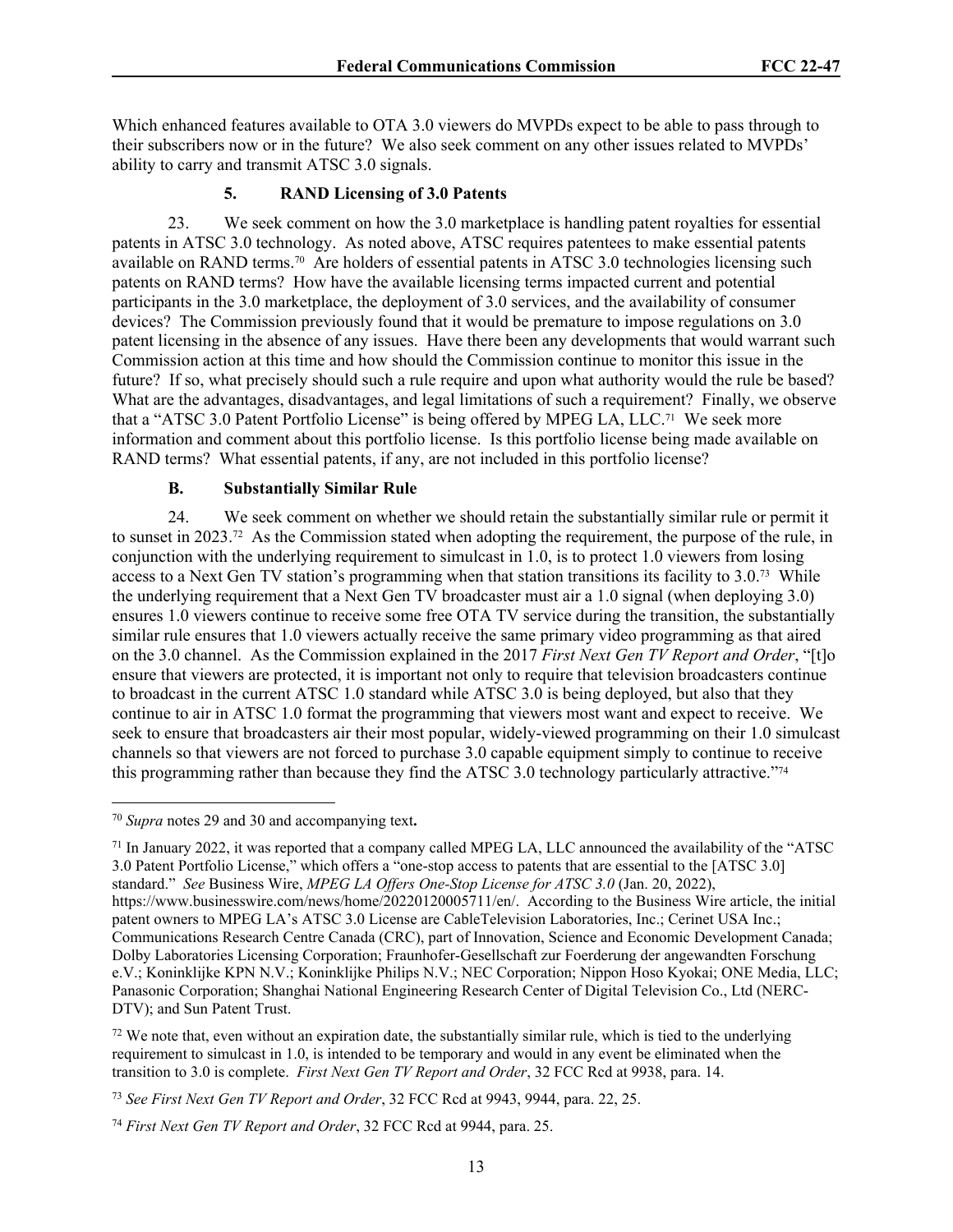25. To what extent would allowing the sunset of the substantially similar rule undermine the 1.0 simulcast rule? For example, without the substantially similar rule, how can the Commission ensure that 1.0 viewers are able to keep watching the same programming they watch today, as well as any new programming offerings on a broadcaster's primary channel that can be offered in 1.0 format? The voluntary transition to 3.0 is intended to "minimize[e] the impact on, and costs to, consumers and other industry stakeholders."75 Yet many consumers may not want or be financially able to purchase new TV equipment with 3.0 tuners in the current market. Would eliminating the rule make the underlying requirement to simulcast in 1.0 less effective or ineffective? In the absence of the substantially similar rule, how would the Commission determine whether a 1.0 stream was a "simulcast" of a specific 3.0 stream when enforcing the underlying requirement to simulcast in 1.0?

26. While broadcasters have incentives to provide the programming their viewers want, after making significant investments in ATSC 3.0 technology they may also have incentives to favor their ATSC 3.0 offerings. For example, without a requirement to make programming substantially similar, Next Gen TV broadcasters would be free to provide the most desirable programming only to those viewers with 3.0 TV equipment. This could create two different tiers of free, OTA television service.<sup>76</sup> Advertising dollars, and thus spending on programming, could flow primarily to the 3.0 "tier" in such a scenario, potentially widening the quality gap between the two tiers. Given these concerns, are Next Gen TV broadcasters' financial incentives sufficient to ensure that all 1.0 viewers retain access to all primary video programming that can be offered in 1.0 format? How might broadcasters' financial incentives change as the 3.0 transition progresses? How could the development of "tiered" programming disproportionately impact consumers with limited means and other vulnerable consumers (such as seniors)? In a voluntary, market-based transition, what are Next Gen TV broadcasters' obligations to 1.0 viewers that choose not to transition to 3.0? We seek comment on these questions and issues.

27. Have marketplace developments to date in any way reduced or eliminated the need for the substantially similar rule? What marketplace conditions are relevant to this question, independent of the underlying requirement to simulcast in 1.0?77 While we are seeking detailed information about the state of the ATSC 3.0 marketplace in this proceeding, the information we have already shows that ATSC 3.0 deployment and consumer adoption remain in the early stages.78 When 3.0 viewership increases (reducing reliance on 1.0 service) and more affordable 3.0 TV equipment become available in the marketplace, will the need for the substantially similar rule remain? How, if at all, will any such need be affected by the potential for shifting financial incentives as the transition progresses? We seek comment on these questions and issues.

28. We also seek comment on whether the substantially similar rule is currently impeding innovations in broadcast programming and, if so, how? Is it likely that the rule will hinder 3.0

<sup>75</sup> *First Next Gen TV Report and Order*, 32 FCC Rcd at 9931, para. 2

<sup>76</sup> We recognize that two tiers of OTA TV service may already occur to a lesser extent. Due to inevitable 1.0 capacity constraints as the transition progresses, the Commission has afforded Next Gen TV stations with the flexibility to air 1.0 primary programming in SD, even if the station was previously broadcasting it in HD. Similarly, the Commission did not require that Next Gen TV stations air multicast streams in 1.0 format. In contrast to these situations, 1.0 capacity constraints would not seem to be hindering the provision of substantially similar programming. Next Gen TV broadcasters are not required to simulcast programming that cannot be aired in 1.0 format.

<sup>77</sup> We observe that certain marketplace conditions will factor into our analysis about how long the underlying requirement to simulcast in 1.0 is needed. *First Next Gen TV Report and Order*, 32 FCC Rcd at 9938, para. 14 (stating that the Commission "intends that the local simulcasting requirement be temporary" and "will monitor the pace of the voluntary deployment of ATSC 3.0 both nationally and market-by-market, including the rollout of 3.0 service by television broadcasters, the penetration of ATSC 3.0–ready TV sets and other converter equipment, and the extent to which MVPDs have deployed 3.0 equipment.").

<sup>78</sup> *See supra* section III.A.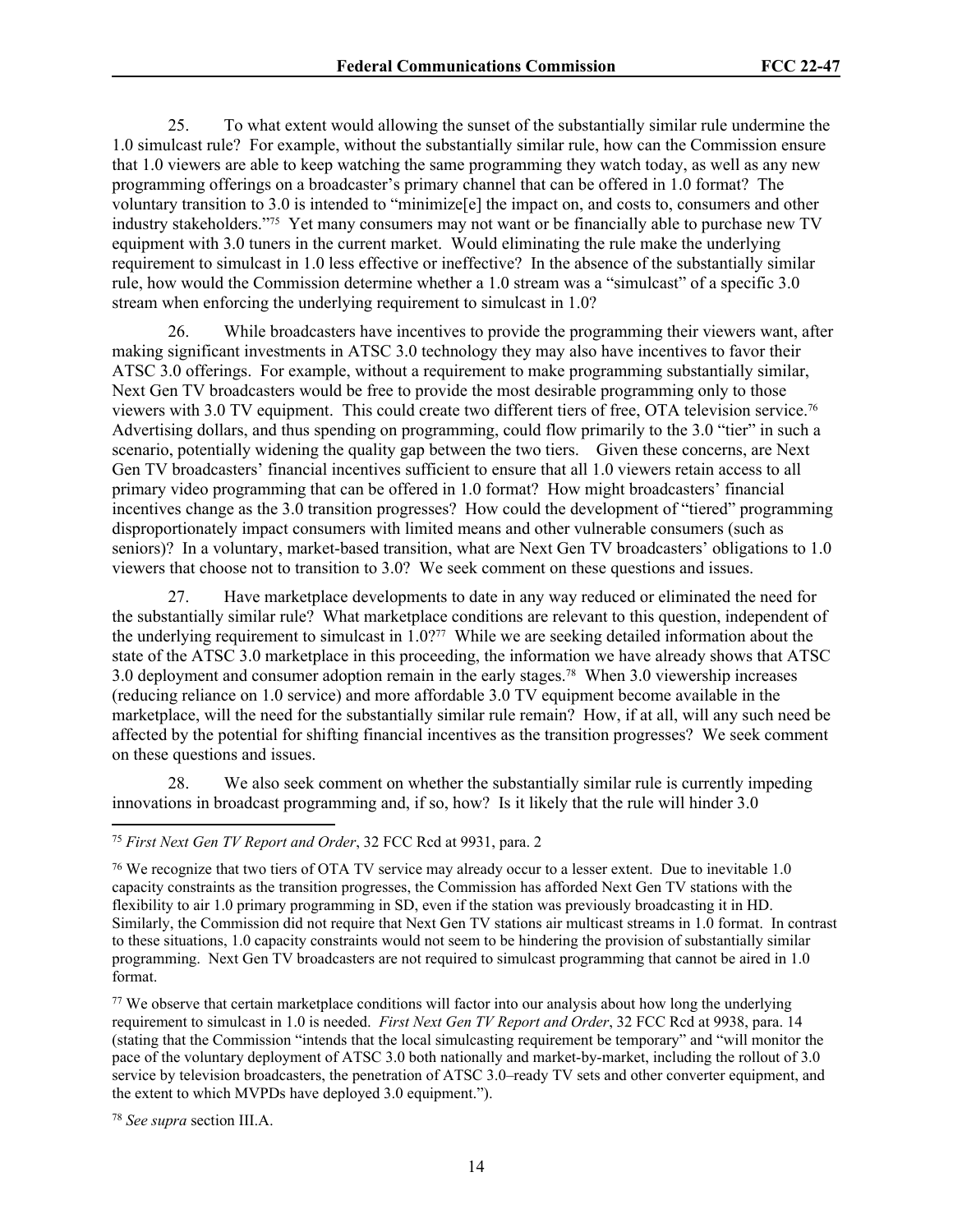programming innovations in the near future? If so, how? Should any such innovations outweigh the protections afforded to 1.0 viewers by the rule? We observe that the substantially similar rule already affords significant flexibility for broadcasters to innovate and experiment with new, innovative programming features using Next Gen TV technology in that it does not require Next Gen TV broadcasters to duplicate enhanced content or features that cannot reasonably be provided in the 1.0 format, and does not require any degree of simulcasting on any stream other than the primary stream.<sup>79</sup> Does the requirement nonetheless pose any impediment to innovation in broadcast programming and, if so, how? Are such impediments imminent or currently theoretical? What innovations that are currently being aired or are in development would be hindered by the rule, if any? We seek specific comment on what types of programming Next Gen TV broadcasters would like to provide only in 3.0 and, to the extent such programming can (as a technical matter) be provided in 1.0 format, why such programming should not have to be provided in 1.0 format? To the extent an individual Next Gen TV broadcaster may need more flexibility than the rule allows, would targeted waivers be more appropriate than sunsetting the substantially similar requirement?80 We seek comment on these questions and issues.

29. Finally, we seek comment about any other advantages or disadvantages associated with the sunset of the substantially similar rule, and if we do decide to retain it, for how long? How would the sunset of the rule impact MVPDs, including small MVPDs, particularly given that the 1.0 simulcast signal remains the relevant signal for carriage purposes?<sup>81</sup> What is the impact on small broadcasters of requiring continued compliance with the substantially similar rule? Finally, we note that because the substantially similar rule, like the underlying requirement to simulcast in 1.0, will be eliminated when the transition to 3.0 is complete, the timing of the ultimate "sunset" of this requirement is very much in the hands of the broadcast industry. If the rule is retained, should we consider extending the substantially similar requirement for a particular term, or retain it for as long as the underlying requirement to simulcast in 1.0 remains? If for a term, what would be an appropriate benchmark? We seek comment on these questions and issues.

## **C. Requirement to Comply with the ATSC A/322 Standard**

30. We seek comment on whether we should retain the requirement that Next Gen TV broadcasters' primary video programming stream must comply with the ATSC A/322 standard and, if so, for how long. If we retain the requirement, should we apply a different sunset date or is it needed on an ongoing basis? The purpose of this requirement is to provide certainty to consumers, television receiver manufacturers, and MVPDs that 3.0 TV sets or other 3.0 TV equipment will be able to receive all 3.0 primary broadcast signals. What would be the impact on consumers, television receiver manufacturers,

<sup>79</sup> *See* 47 CFR §§ 73.3801(b)(1), 73.6029(b)(1), 74.782(b)(1). Next Gen TV broadcasters do not have to duplicate enhanced content or features that cannot reasonably be provided in the 1.0 format. *First Next Gen TV Report and Order*, 32 FCC Rcd at 9943, para. 23. This includes: "hyper-localized" content (e.g., geo-targeted weather, targeted emergency alerts, and hyper-local news), programming features or improvements created for the 3.0 service (e.g., emergency alert "wake up" ability and interactive programming features), enhanced formats made possible by 3.0 technology (e.g., 4K or HDR), and any personalization of programming performed by the viewer and at the viewer's discretion. *See* 47 CFR §§ 73.3801(b)(1), 73.6029(b)(1), 74.782(b)(1).

<sup>&</sup>lt;sup>80</sup> Notably, the Commission has stated with respect to requests for waiver of the requirement to simulcast that "[it would] look favorably on a waiver applicant choosing to provide ATSC 3.0 converter devices at no cost or low cost to over-the-air households located within its community of license which will no longer receive the station's ATSC 1.0 signal as a means to minimize the impact of not simulcasting on viewers." *Second Next Gen TV Report and Order*, 35 FCC Rcd at 6801, para. 18.

<sup>81</sup> We note that small or rural MVPDs are more likely to rely exclusively on OTA delivery of TV signals. *First Next Gen TV Report and Order*, 32 FCC Rcd at 9945, n.89 (citing ACA Comments). While MVPDs that rely on OTA delivery could mitigate signal quality issues by obtaining delivery through alternate means, such as fiber, DBS transport, or reception and transcoding/down conversion of the ATSC 3.0 signal, such methods may require significant expenditures that small MVPDs in particular are less able to afford.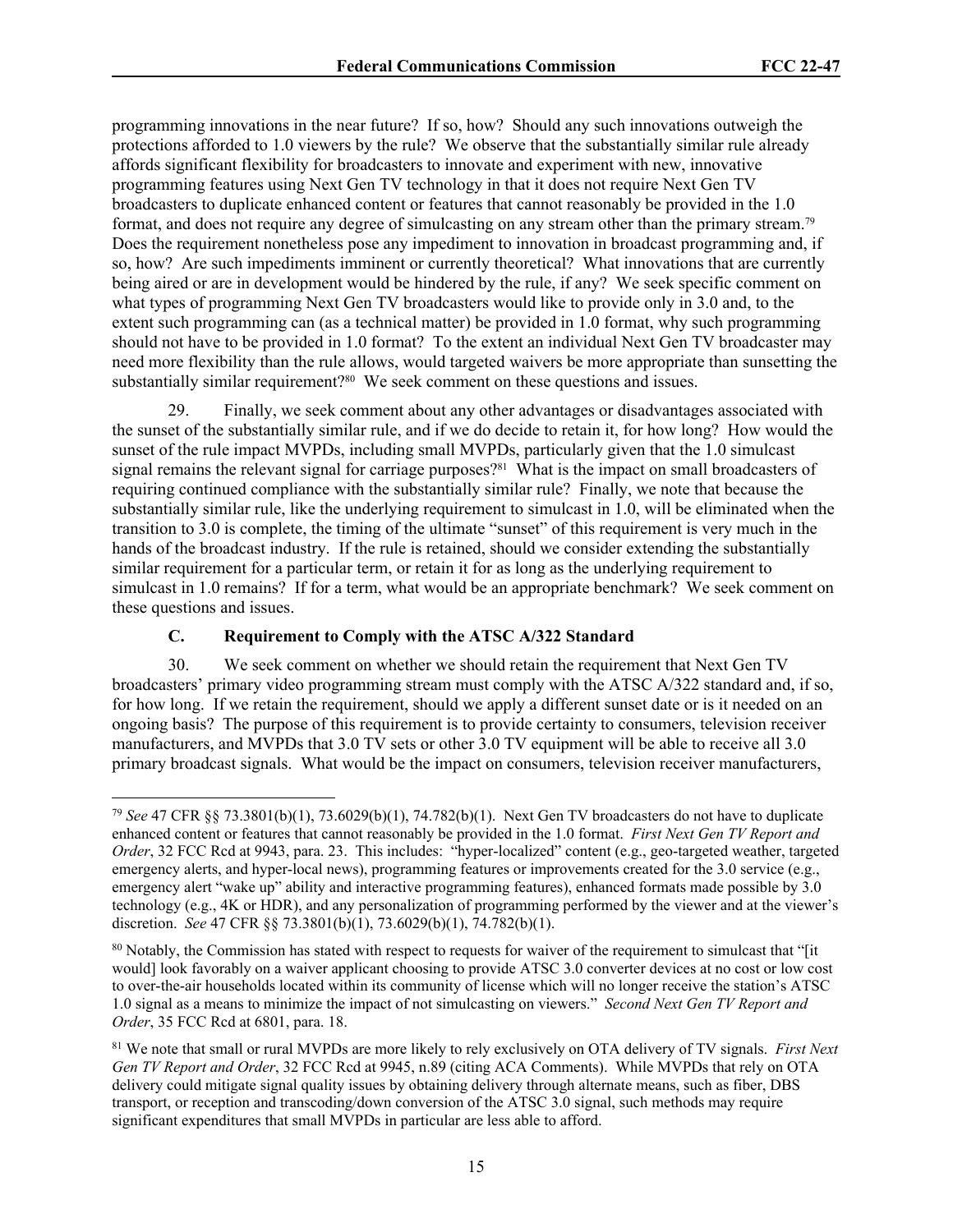and MVPDs if this requirement were to sunset? If we do not require compliance with the ATSC A/322 standard, how can we ensure that 3.0 TV sets and other 3.0 TV equipment will be able to receive all 3.0 primary broadcast signals? What would be the potential impact, if any, of eliminating the requirement on consumers, television manufacturers, and MVPDs? Would the sunset of this requirement jeopardize the provision of ATSC 3.0 service as a free and universally available digital broadcast television service? Have marketplace developments since 2017 reduced or eliminated the need for mandatory compliance with the ATSC A/322 standard? What marketplace conditions are relevant to this question?

31. In 2017, broadcasters acknowledged that "adopting the full physical layer of the Next Gen standard, including A/322" may "ensure that consumer electronics manufacturers can build television receivers with confidence."82 Is this no longer the case? Is A/322 no longer necessary to provide such certainty? Is the A/322 standard currently impeding broadcast innovations? If so, how? Does the need to facilitate any such innovations outweigh the protections the rule affords to consumers, television receiver manufacturers and MVPDs? Might retention of the A/322 standard – which applies only to the primary broadcast stream – hinder broadcast innovation in the future? If so, how? Do broadcasters merely hope to use methods that are likely to be adopted in future versions of A/322, or do they contemplate the use of a physical layer standard that ATSC would never incorporate into A/322? What is the impact on small broadcasters of requiring continued compliance with the A/322 standard? What could be the impact on small television receiver manufacturers and small MVPDs if the requirement is allowed to sunset? We seek comment on these questions.

32. Finally, we observe that ATSC has updated the A/322 standard since we mandated its use in 2017. It appears, however, that the most recent 2021 version of the  $A/322$  standard<sup>83</sup> makes only ministerial changes to the standard and contains no substantive changes.84 We seek comment on this observation as well as whether it is necessary or advisable to incorporate into our rules the 2021 version of the A/322 standard to the extent that the requirement is retained.

33. *Digital Equity and Inclusion*. The Commission, as part of its continuing effort to advance digital equity for all,<sup>85</sup> including people of color, persons with disabilities, persons who live in rural or Tribal areas, and others who are or have been historically underserved, marginalized, or adversely affected by persistent poverty or inequality, invites comment on any equity-related considerations<sup>86</sup> and benefits (if any) that may be associated with the proposals and issues discussed herein. Specifically, we seek comment on how our proposals may promote or inhibit advances in diversity, equity, inclusion, and accessibility, as well the scope of the Commission's relevant legal authority.

<sup>85</sup> Section 1 of the Communications Act of 1934 as amended provides that the FCC "regulat[es] interstate and foreign commerce in communication by wire and radio so as to make [such service] available, so far as possible, to all the people of the United States, without discrimination on the basis of race, color, religion, national origin, or sex." 47 U.S.C. § 151.

<sup>86</sup> The term "equity" is used here consistent with Executive Order 13985 as the consistent and systematic fair, just, and impartial treatment of all individuals, including individuals who belong to underserved communities that have been denied such treatment, such as Black, Latino, and Indigenous and Native American persons, Asian Americans and Pacific Islanders and other persons of color; members of religious minorities; lesbian, gay, bisexual, transgender, and queer (LGBTQ+) persons; persons with disabilities; persons who live in rural areas; and persons otherwise adversely affected by persistent poverty or inequality. *See* Exec. Order No. 13985, 86 Fed. Reg. 7009, Executive Order on Advancing Racial Equity and Support for Underserved Communities Through the Federal Government (January 20, 2021).

<sup>82</sup> *First Next Gen TV Report and Order*, 32 FCC Rcd at 9980, para. 99.

<sup>83</sup> *See* A/322:2021 "Physical Layer Protocol" (2021);<https://www.atsc.org/atsc-documents/type/3-0-standards/>.

<sup>84</sup> *See* ATSC's document "Approved Changes to A/322, Physical Layer Protocol," Doc. TG3-201r3 (dated Jan. 20, 2021), which "describes changes made to A/322, "Physical Layer Protocol," since the 2017 version (dated 6 June 2017) was approved and adopted by reference in the FCC rules 47 CFR § 73.682."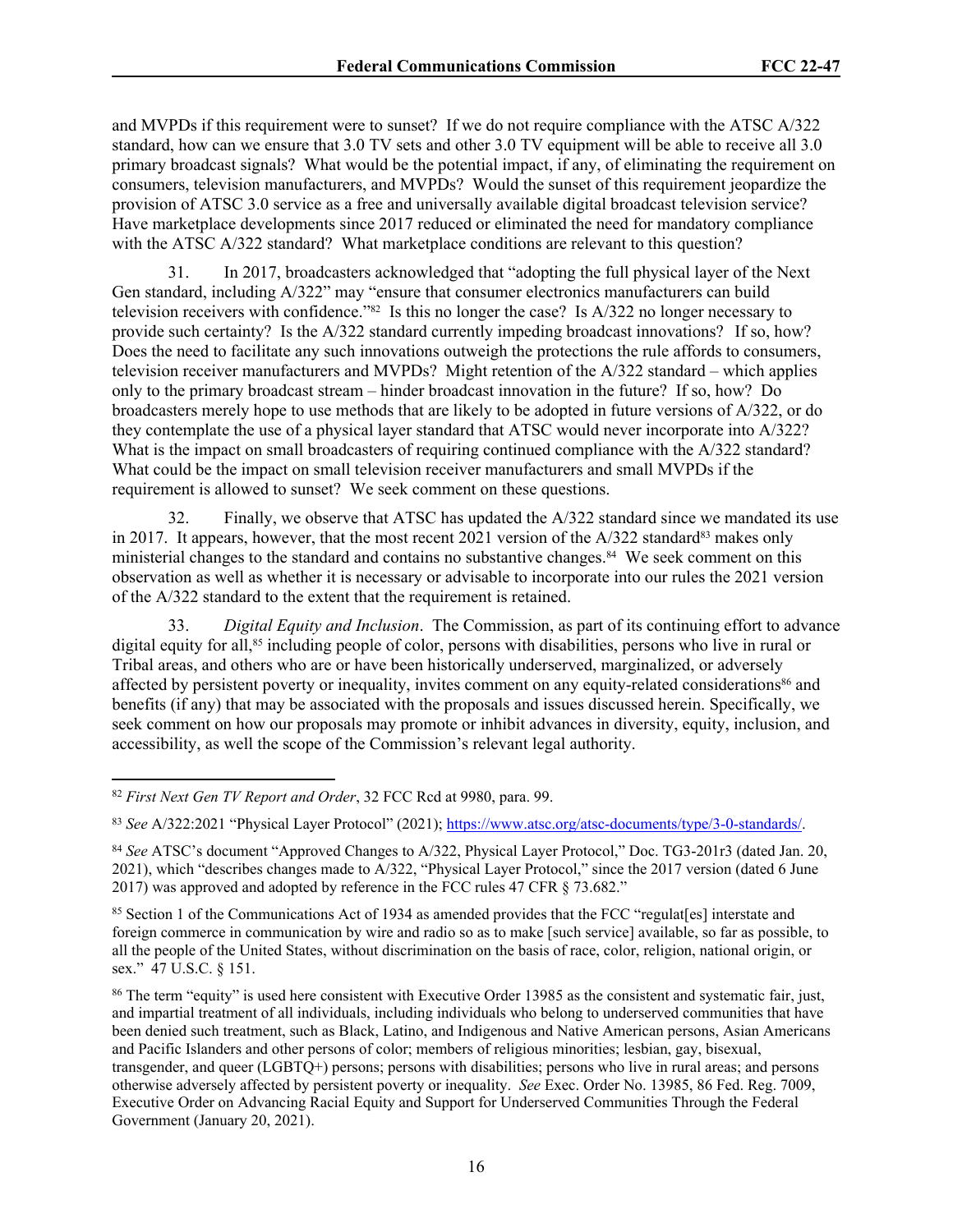### **IV. PROCEDURAL MATTERS**

34. *Initial RFA Analysis*. As required by the Regulatory Flexibility Act of 1980 (RFA),87 the Commission has prepared an Initial Regulatory Flexibility Analysis (IRFA). The IRFA is attached as Appendix A. Written public comments are requested on the IRFA. Comments must be identified as responses to the IRFA and must be filed by the deadlines for comments on the first page of this document. The Commission will send a copy of this document, including this IRFA, to the Chief Counsel for Advocacy of the Small Business Administration (SBA).

35. *Initial Paperwork Reduction Act Analysis*. This document does not contain proposed information collection requirements subject to the Paperwork Reduction Act of 1995 (PRA).<sup>88</sup> In addition, therefore, it does not contain any new or modified information collection burden for small business concerns with fewer than 25 employees, pursuant to the Small Business Paperwork Relief Act of 2002.<sup>89</sup>

36. *Ex Parte Rules - Permit-But-Disclose*. This proceeding shall be treated as a "permit-butdisclose" proceeding in accordance with the Commission's *ex parte* rules.<sup>90</sup> Persons making *ex parte* presentations must file a copy of any written presentation or a memorandum summarizing any oral presentation within two business days after the presentation (unless a different deadline applicable to the Sunshine period applies). Persons making oral *ex parte* presentations are reminded that memoranda summarizing the presentation must (1) list all persons attending or otherwise participating in the meeting at which the *ex parte* presentation was made, and (2) summarize all data presented and arguments made during the presentation. If the presentation consisted in whole or in part of the presentation of data or arguments already reflected in the presenter's written comments, memoranda, or other filings in the proceeding, the presenter may provide citations to such data or arguments in his or her prior comments, memoranda, or other filings (specifying the relevant page and/or paragraph numbers where such data or arguments can be found) in lieu of summarizing them in the memorandum. Documents shown or given to Commission staff during *ex parte* meetings are deemed to be written *ex parte* presentations and must be filed consistent with rule 1.1206(b). In proceedings governed by rule 1.49(f) or for which the Commission has made available a method of electronic filing, written *ex parte* presentations and memoranda summarizing oral *ex parte* presentations, and all attachments thereto, must be filed through the electronic comment filing system available for that proceeding, and must be filed in their native format (e.g., .doc, .xml, .ppt, searchable .pdf). Participants in this proceeding should familiarize themselves with the Commission's *ex parte* rules.

37. *Filing Requirements—Comments and Replies*. Pursuant to sections 1.415 and 1.419 of the Commission's rules,<sup>91</sup> interested parties may file comments and reply comments on or before the dates indicated on the first page of this document. Comments may be filed using the Commission's Electronic Comment Filing System (ECFS).<sup>92</sup>

<sup>90</sup> 47 CFR §§ 1.1200 *et seq.*

<sup>91</sup> *Id*. §§ 1.415, 1419.

<sup>87</sup> 5 U.S.C. § 603. The RFA, *see* 5 U.S.C. § 601, *et. seq.,* has been amended by the Small Business Regulatory Enforcement Fairness Act of 1996 (SBREFA), Pub. L. No. 104-121, Title II, 110 Stat. 847 (1996). The SBREFA was enacted as Title II of the Contract with America Advancement Act of 1996 (CWAAA).

<sup>88</sup> The Paperwork Reduction Act of 1995 (PRA), Pub. L. No. 104-13, 109 Stat 163 (1995) (codified in Chapter 35 of title 44 U.S.C.).

<sup>89</sup> The Small Business Paperwork Relief Act of 2002 (SBPRA), Pub. L. No. 107-198, 116 Stat. 729 (2002) (codified in Chapter 35 of title 44 U.S.C.). *See* 44 U.S.C. § 3506(c)(4).

<sup>92</sup> *Electronic Filing of Documents in Rulemaking Proceedings*, GC Docket No. 97-113, Report and Order, 13 FCC Rcd 11322 (1998).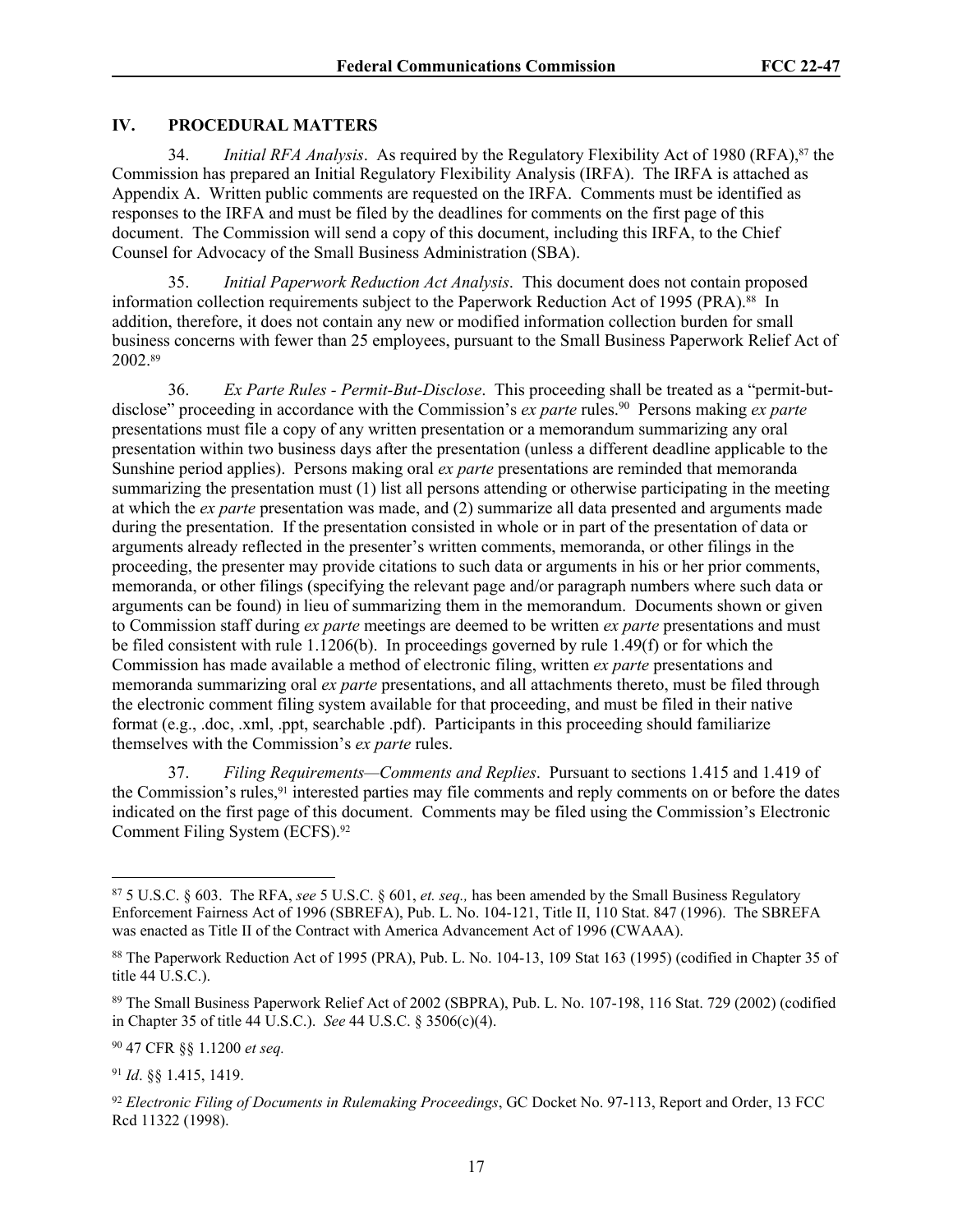- Electronic Filers: Comments may be filed electronically using the Internet by accessing the ECFS: <http://apps.fcc.gov/ecfs/>.
- Paper Filers: Parties who choose to file by paper must file an original and one copy of each filing.
- Filings can be sent by commercial overnight courier or by first-class or overnight U.S. Postal Service mail. All filings must be addressed to the Commission's Secretary, Office of the Secretary, Federal Communications Commission.
	- o Commercial overnight mail (other than U.S. Postal Service Express Mail and Priority Mail) must be sent to 9050 Junction Drive, Annapolis Junction, MD 20701.
	- o U.S. Postal Service first-class, Express, and Priority mail must be addressed to 45 L Street NE, Washington, DC 20554.
- Effective March 19, 2020, and until further notice, the Commission no longer accepts any hand or messenger delivered filings. This is a temporary measure taken to help protect the health and safety of individuals, and to mitigate the transmission of COVID-19.<sup>93</sup>
- During the time the Commission's building is closed to the general public and until further notice, if more than one docket or rulemaking number appears in the caption of a proceeding, paper filers need not submit two additional copies for each additional docket or rulemaking number; an original and one copy are sufficient.

38. *People with Disabilities*. To request materials in accessible formats for people with disabilities (braille, large print, electronic files, audio format), send an e-mail to  $\frac{fcc504@fcc.gov}{c}$  or call the Consumer & Governmental Affairs Bureau at 202-418-0530 (voice), 202-418-0432 (TTY).

39. *Additional Information*. For additional information, contact Evan Baranoff, Evan.Baranoff@fcc.gov, of the Media Bureau, Policy Division, (202) 418-7142. Direct press inquiries to Janice Wise at (202) 418-8165.

## **V. ORDERING CLAUSES**

40. **IT IS ORDERED**, pursuant to the authority found in sections 1, 4, 7, 301, 303, 307, 308, 309, 316, 319, 325(b), 336, 338, 399b, 403, 534, and 535 of the Communications Act of 1934, as amended, 47 U.S.C. §§ 151, 154, 157, 301, 303, 307, 308, 309, 316, 319, 325(b), 336, 338, 399b, 403, 534, and 535, this Third Further Notice of Proposed Rulemaking **IS HEREBY ADOPTED** and **NOTICE IS HEREBY GIVEN** of the proposals and tentative conclusions described in this Third Further Notice of Proposed Rulemaking.

41. **IT IS FURTHER ORDERED** that the Commission's Consumer and Governmental Affairs Bureau, Reference Information Center, **SHALL SEND** a copy of this Third Further Notice of

<sup>&</sup>lt;sup>93</sup> FCC Announces Closure of FCC Headquarters Open Window and Change in Hand-Delivery Policy, Public Notice, 35 FCC Rcd 2788 (OMD 2020). See https://www.fcc.gov/document/fcc-closes-headquarters-open-windowand-changes-hand-delivery-policy.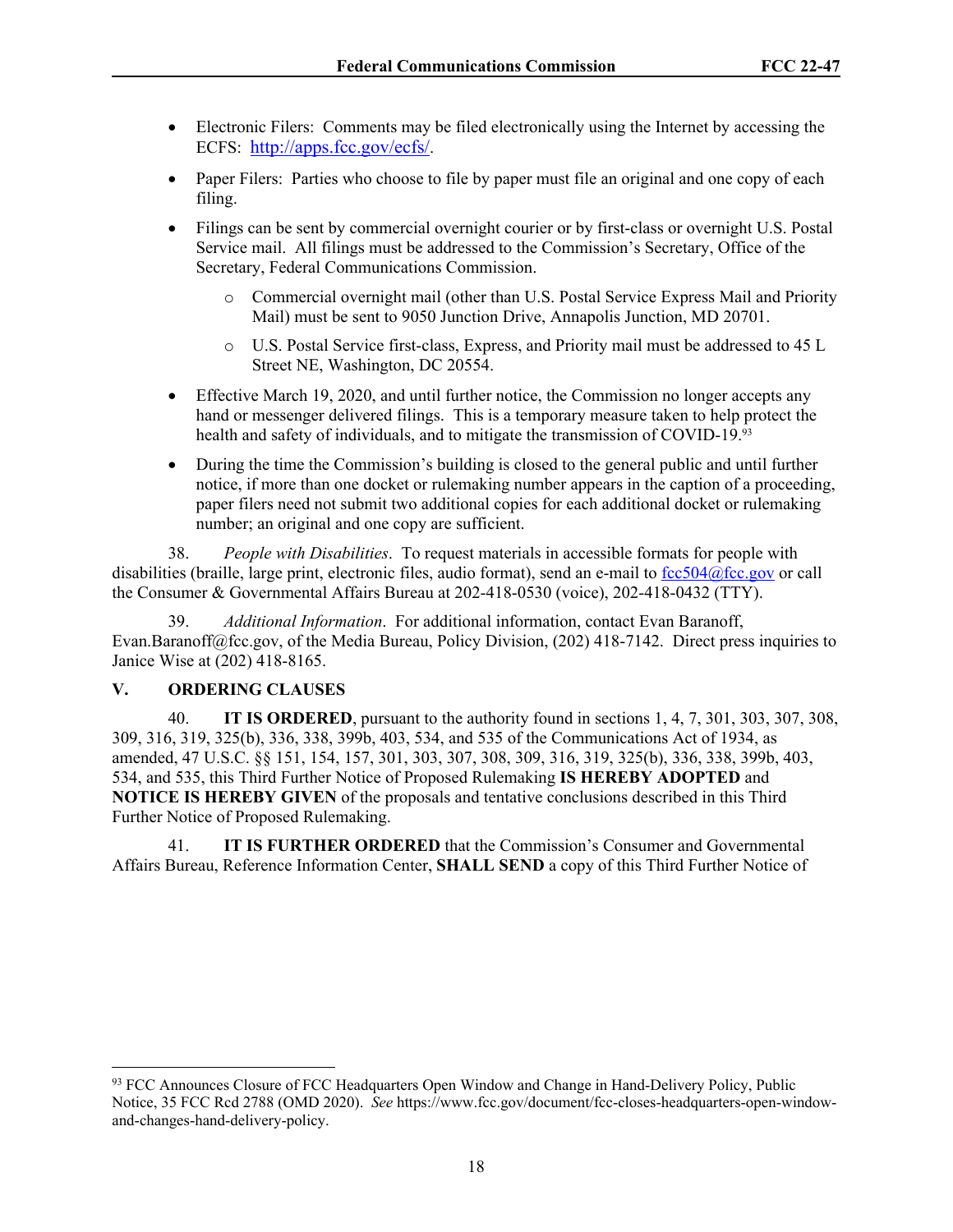Proposed Rulemaking, including the Initial Regulatory Flexibility Analysis, to the Chief Counsel for Advocacy of the Small Business Administration.

FEDERAL COMMUNICATIONS COMMISSION

Marlene H. Dortch Secretary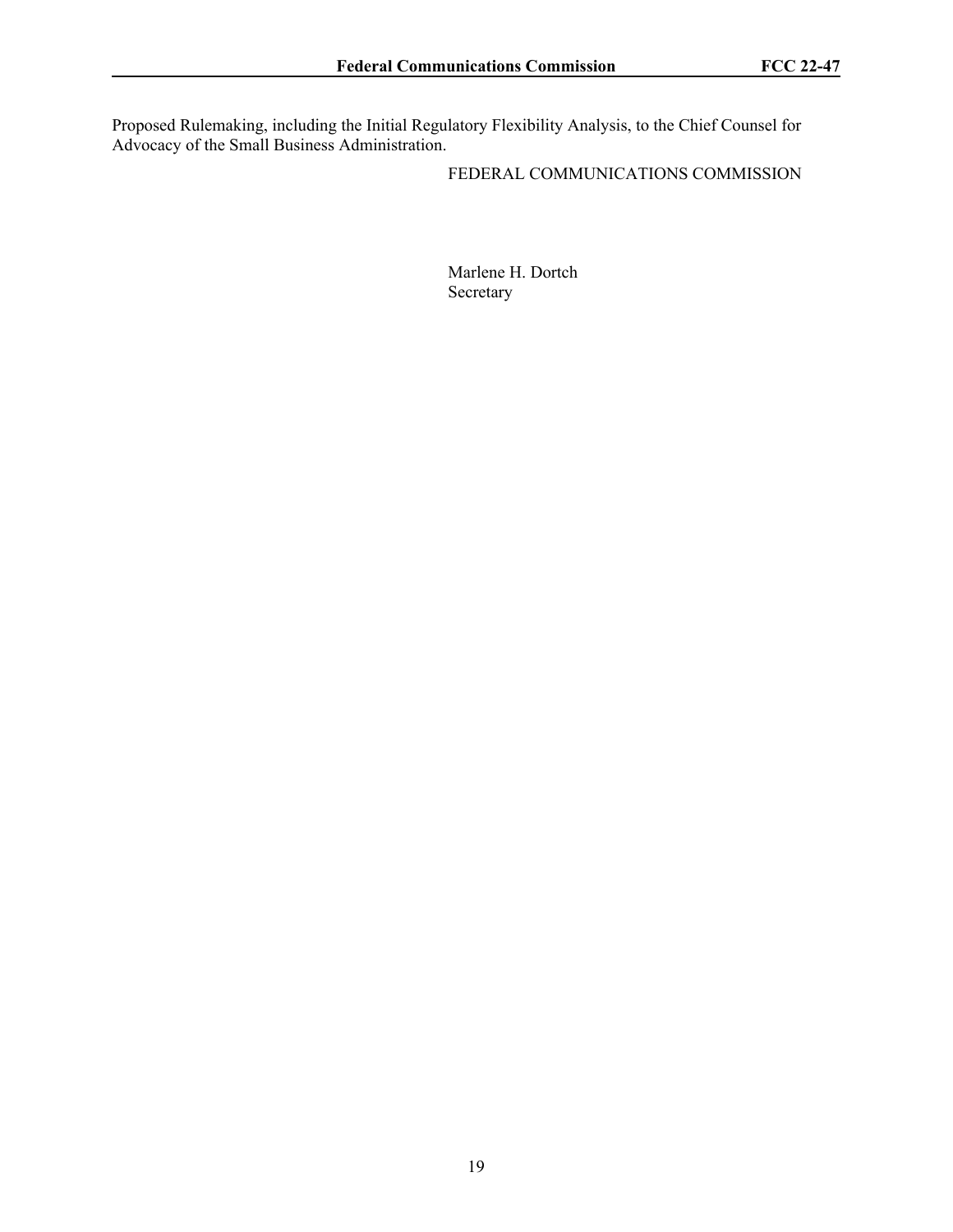# **APPENDIX A**

## **Initial Regulatory Flexibility Analysis**

1. As required by the Regulatory Flexibility Act of 1980, as amended (RFA),<sup>1</sup> the Commission has prepared this Initial Regulatory Flexibility Analysis (IRFA) of the possible significant economic impact on a substantial number of small entities by the policies proposed in this *Third Further Notice of Proposed Rulemaking* (*NPRM*). Written public comments are requested on this IRFA. Comments must be identified as responses to the IRFA and must be filed by the deadlines for comments on the *FNPRM* provided on the first page of the *FNPRM*. The Commission will send a copy of this entire *FNPRM*, including this IRFA, to the Chief Counsel for Advocacy of the Small Business Administration (SBA).<sup>2</sup> In addition, the *FNPRM* and the IRFA (or summaries thereof) will be published in the Federal Register.<sup>3</sup>

## **A. Need for, and Objectives of, the Proposed Rule Changes.**

2. In this *Third Further Notice of Proposed Rulemaking* (*FNPRM*), the Commission considers and seeks comment on the state of the Next Gen TV transition and on the scheduled sunsets of two rules adopted in the *First Next Gen TV Report and Order*. In that decision, the Commission authorized broadcasters to use the ATSC 3.0 standard and adopted rules governing the deployment of 3.0 service, including two which are scheduled to sunset absent further action. The Commission noted that it would monitor the 3.0 transition and approximately one year before the scheduled sunsets, it would seek comment on whether marketplace conditions warranted extending these requirements. As part of our assessment, we review and seek comment on the progress of Next Gen TV broadcasters' voluntary, market-driven deployment of ATSC 3.0 service and the current state of the ATSC 3.0 marketplace, including whether holders of essential patents for the ATSC 3.0 standards are licensing such patents on reasonable and non-discriminatory (RAND) terms and if a Commission rule requiring 3.0 patent licensing on RAND terms would provide benefits to consumers and potential participants in the 3.0 marketplace. Next, the Commission considers whether to retain the rule requiring that a Next Gen TV station's ATSC 1.0 simulcast primary video programming stream be substantially similar to its 3.0 primary programming stream. This rule is scheduled to sunset in July 2023. Finally, the Commission considers whether to retain the requirement that a Next Gen TV station comply with the ATSC A/322. This rule is also scheduled to sunset in March 2023.

## **B. Legal Basis.**

3. The proposed action is authorized pursuant to sections 1, 4, 7, 301, 303, 307, 308, 309, 316, 319, 325(b), 336, 338, 399b, 403, 534, and 535 of the Communications Act of 1934, as amended, 47 U.S.C. §§ 151, 154, 157, 301, 303, 307, 308, 309, 316, 325(b), 336, 338, 399b, 403, 534, and 535.

### **C. Description and Estimate of the Number of Small Entities to Which the Proposed Rules Will Apply.**

4. The RFA directs agencies to provide a description of and, where feasible, an estimate of the number of small entities that may be affected by the proposed rules, if adopted.<sup>4</sup> The RFA generally defines the term "small entity" as having the same meaning as the terms "small business," "small organization," and "small governmental jurisdiction."<sup>5</sup> In addition, the term "small business" has the

3 *Id*.

 $45$  U.S.C. § 603(b)(3).

 $5$  *Id.* § 601(6).

<sup>1</sup> 5 U.S.C. § 603. The RFA, *see* 5 U.S.C. §§ 601-612, was amended by the Small Business Regulatory Enforcement Fairness Act of 1996 (SBREFA), Pub. L. No. 104-121, Title II, 110 Stat. 857 (1996).

<sup>2</sup> 5 U.S.C. § 603(a).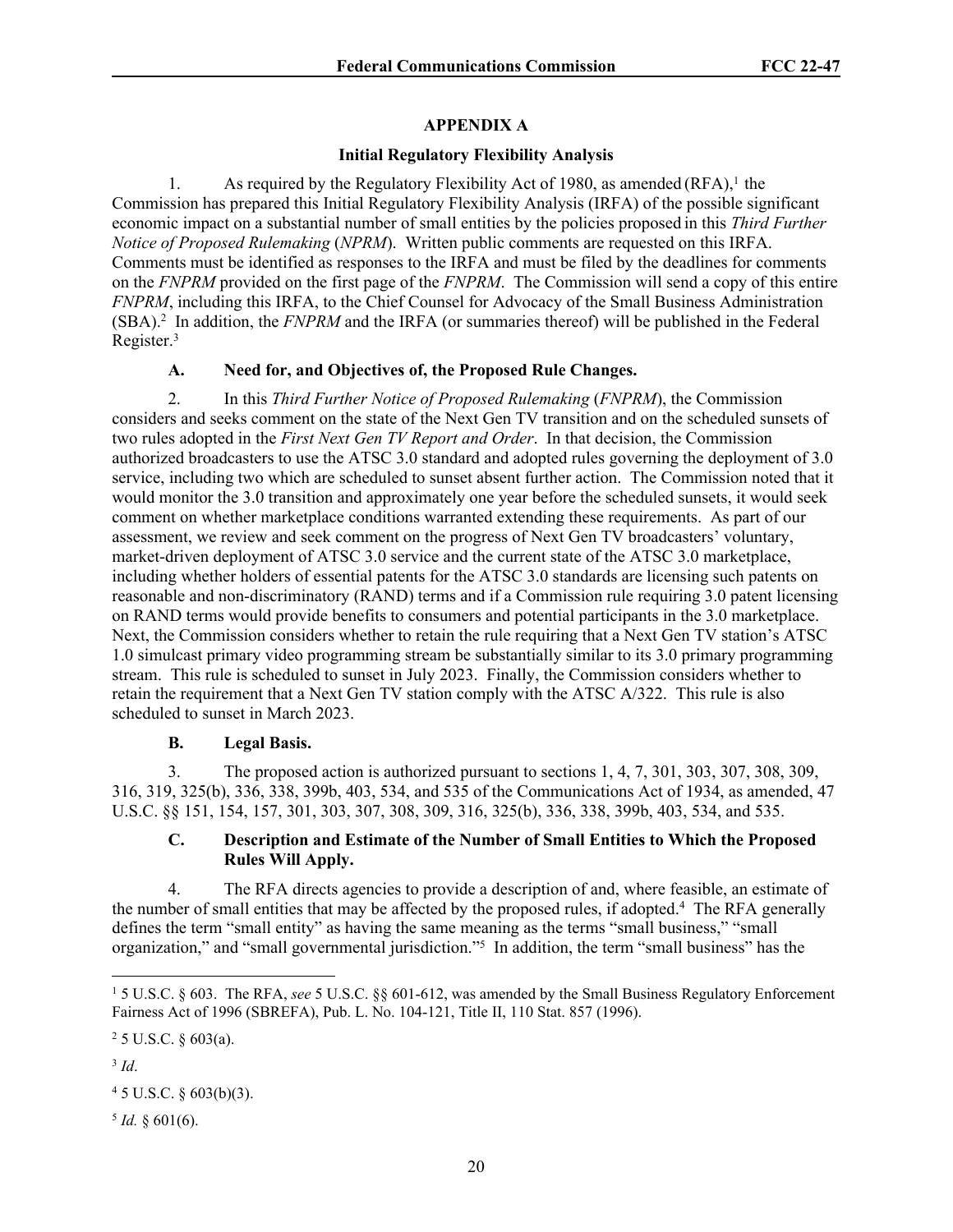same meaning as the term "small business concern" under the Small Business Act.<sup>6</sup> A small business concern is one which: (1) is independently owned and operated; (2) is not dominant in its field of operation; and (3) satisfies any additional criteria established by the SBA.<sup>7</sup> The rules proposed herein will directly affect small television and radio broadcast stations. Below, we provide a description of these small entities, as well as an estimate of the number of such small entities, where feasible.

5. *Wired Telecommunications Carriers*. The U.S. Census Bureau defines this industry as establishments primarily engaged in operating and/or providing access to transmission facilities and infrastructure that they own and/or lease for the transmission of voice, data, text, sound, and video using wired communications networks.<sup>8</sup> Transmission facilities may be based on a single technology or a combination of technologies. Establishments in this industry use the wired telecommunications network facilities that they operate to provide a variety of services, such as wired telephony services, including VoIP services, wired (cable) audio and video programming distribution, and wired broadband internet services.<sup>9</sup> By exception, establishments providing satellite television distribution services using facilities and infrastructure that they operate are included in this industry.10 Wired Telecommunications Carriers are also referred to as wireline carriers or fixed local service providers.<sup>11</sup>

6. The SBA small business size standard for Wired Telecommunications Carriers classifies firms having 1,500 or fewer employees as small.<sup>12</sup> U.S. Census Bureau data for 2017 show that there were 3,054 firms that operated in this industry for the entire year.<sup>13</sup> Of this number, 2,964 firms operated with fewer than 250 employees.<sup>14</sup> Additionally, based on Commission data in the 2021 Universal Service Monitoring Report, as of December 31, 2020, there were 5,183 providers that reported they were engaged in the provision of fixed local services.<sup>15</sup> Of these providers, the Commission estimates that 4,737

9 *Id.*

<sup>10</sup> *Id.*

<sup>12</sup> *See* 13 CFR § 121.201, NAICS Code 517311.

 $6$  *Id.* § 601(3) (incorporating by reference the definition of "small business concern" in 15 U.S.C. § 632). Pursuant to 5 U.S.C. § 601(3), the statutory definition of a small business applies "unless an agency, after consultation with the Office of Advocacy of the Small Business Administration and after opportunity for public comment, establishes one or more definitions of such term which are appropriate to the activities of the agency and publishes such definition(s) in the Federal Register." *Id.* § 601(3).

<sup>&</sup>lt;sup>7</sup> 15 U.S.C. § 632(a)(1). Application of the statutory criteria of dominance in its field of operation and independence are sometimes difficult to apply in the context of broadcast television. Accordingly, the Commission's statistical account of television stations may be over-inclusive.

<sup>8</sup>  *See* U.S. Census Bureau, *2017 NAICS Definition, "517311 Wired Telecommunications Carriers,"* [https://www.census.gov/naics/?input=517311&year=2017&details=517311.](https://www.census.gov/naics/?input=517311&year=2017&details=517311)

<sup>11</sup> Fixed Local Service Providers include the following types of providers: Incumbent Local Exchange Carriers (ILECs), Competitive Access Providers (CAPs) and Competitive Local Exchange Carriers (CLECs), Cable/Coax CLECs, Interconnected VOIP Providers, Non-Interconnected VOIP Providers, Shared-Tenant Service Providers, Audio Bridge Service Providers, and Other Local Service Providers. Local Resellers fall into another U.S. Census Bureau industry group and therefore data for these providers is not included in this industry.

<sup>13</sup> *See* U.S. Census Bureau, *2017 Economic Census of the United States, Selected Sectors: Employment Size of Firms for the U.S.: 2017,* Table ID: EC1700SIZEEMPFIRM, NAICS Code 517311, [https://data.census.gov/cedsci/table?y=2017&n=517311&tid=ECNSIZE2017.EC1700SIZEEMPFIRM&hidePrevie](https://data.census.gov/cedsci/table?y=2017&n=517311&tid=ECNSIZE2017.EC1700SIZEEMPFIRM&hidePreview=false) [w=false.](https://data.census.gov/cedsci/table?y=2017&n=517311&tid=ECNSIZE2017.EC1700SIZEEMPFIRM&hidePreview=false)

<sup>&</sup>lt;sup>14</sup> *Id.* The available U.S. Census Bureau data does not provide a more precise estimate of the number of firms that meet the SBA size standard.

<sup>15</sup> Federal-State Joint Board on Universal Service, Universal Service Monitoring Report at 26, Table 1.12 (2021), https://docs.fcc.gov/*pubId.lic*[/attachments/DOC-379181A1.pdf.](https://docs.fcc.gov/public/attachments/DOC-379181A1.pdf)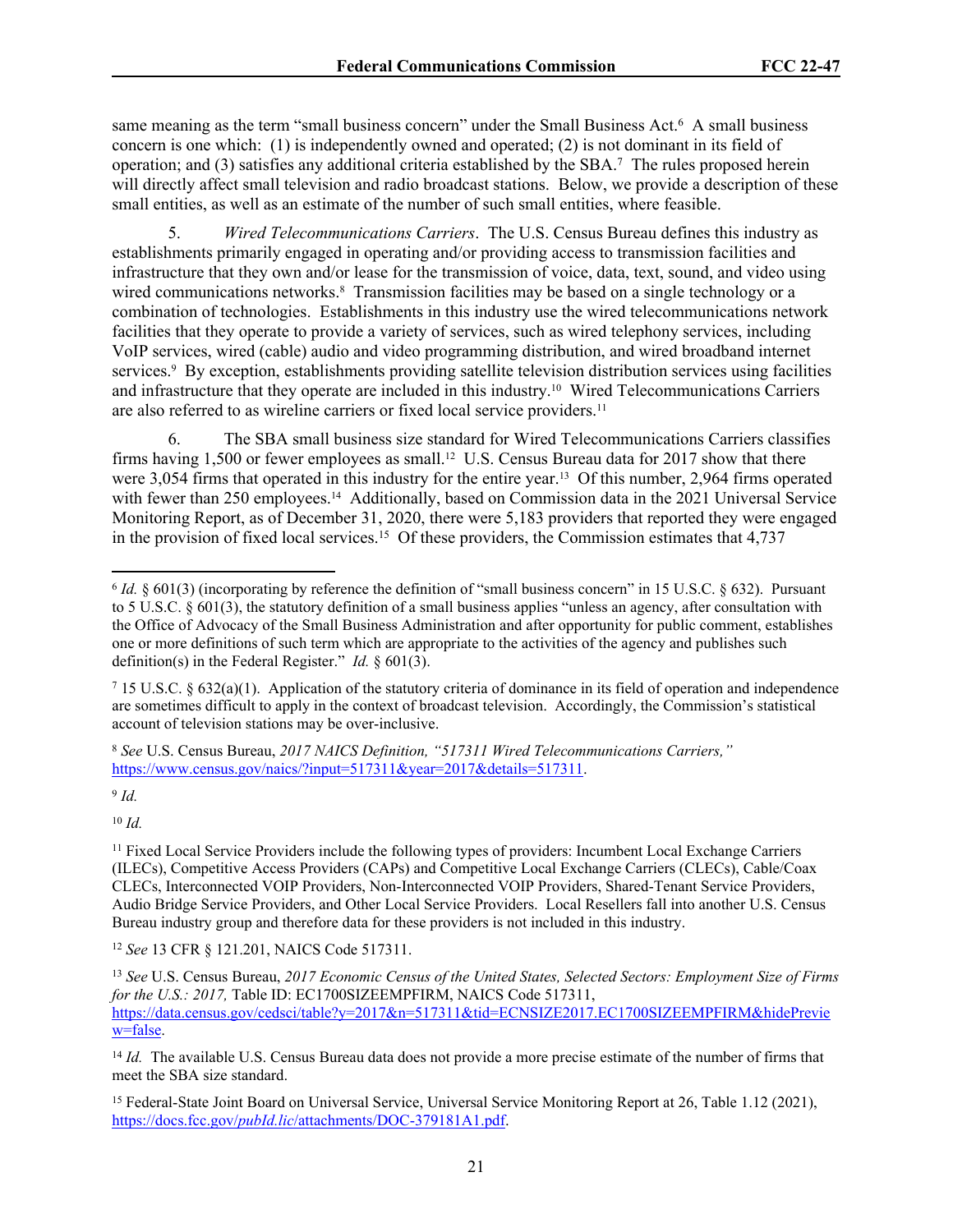providers have 1,500 or fewer employees.16 Consequently, using the SBA's small business size standard, most of these providers can be considered small entities.

7. *Cable Companies and Systems (Rate Regulation)*. The Commission has developed its own small business size standard for the purpose of cable rate regulation. Under the Commission's rules, a "small cable company" is one serving 400,000 or fewer subscribers nationwide.<sup>17</sup> Based on industry data, there are about 420 cable companies in the U.S.<sup>18</sup> Of these, only seven have more than 400,000 subscribers.19 In addition, under the Commission's rules, a "small system" is a cable system serving 15,000 or fewer subscribers.20 Based on industry data, there are about 4,139 cable systems (headends) in the U.S.<sup>21</sup> Of these, about 639 have more than 15,000 subscribers.<sup>22</sup> Accordingly, the Commission estimates that the majority of cable companies and cable systems are small.

8. *Cable System Operators (Telecom Act Standard)*. The Communications Act of 1934, as amended, contains a size standard for a "small cable operator," which is "a cable operator that, directly or through an affiliate, serves in the aggregate fewer than one percent of all subscribers in the United States and is not affiliated with any entity or entities whose gross annual revenues in the aggregate exceed \$250,000,000."<sup>23</sup> For purposes of the Telecom Act Standard, the Commission determined that a cable system operator that serves fewer than 677,000 subscribers, either directly or through affiliates, will meet the definition of a small cable operator based on the cable subscriber count established in a 2001 Public Notice.<sup>24</sup> Based on industry data, only six cable system operators have more than 677,000 subscribers.<sup>25</sup> Accordingly, the Commission estimates that the majority of cable system operators are small under this size standard. We note however, that the Commission neither requests nor collects information on whether cable system operators are affiliated with entities whose gross annual revenues exceed \$250 million.26 Therefore, we are unable at this time to estimate with greater precision the number of cable

<sup>16</sup> *Id.*

<sup>17</sup> 47 CFR § 76.901(d).

<sup>18</sup> S&P Global Market Intelligence, S&P Capital IQ Pro, U.S. MediaCensus, *Operator Subscribers by Geography* (last visited May 26, 2022).

<sup>19</sup> S&P Global Market Intelligence, S&P Capital IQ Pro, *Top Cable MSOs 12/21Q (*last visited May 26, 2022); S&P Global Market Intelligence, *Multichannel video subscriptions, top 10* (April 2022).

<sup>20</sup> 47 CFR § 76.901(c).

<sup>21</sup> S&P Global Market Intelligence, S&P Capital IQ Pro, U.S. MediaCensus, *Operator Subscribers by Geography* (last visited May 26, 2022).

<sup>22</sup> S&P Global Market Intelligence, S&P Capital IQ Pro, *Top Cable MSOs 12/21Q (*last visited May 26, 2022).

 $23$  47 U.S.C.  $\frac{23}{47}$  U.S.C.

<sup>24</sup> *FCC Announces New Subscriber Count for the Definition of Small Cable Operator*, Public Notice, 16 FCC Rcd 2225 (CSB 2001) (*2001 Subscriber Count PN*). In this Public Notice, the Commission determined that there were approximately 67.7 million cable subscribers in the United States at that time using the most reliable source publicly available. *Id*. We recognize that the number of cable subscribers changed since then and that the Commission has recently estimated the number of cable subscribers to be approximately 58.1 million. *See Communications Marketplace Report*, GN Docket No. 20-60, 2020 Communications Marketplace Report, 36 FCC Rcd 2945, 3049, para. 156 (2020) (*2020 Communications Marketplace Report*). However, because the Commission has not issued a public notice subsequent to the *2001 Subscriber Count PN,* the Commission still relies on the subscriber count threshold established by the *2001 Subscriber Count PN* for purposes of this rule. *See* 47 CFR § 76.901(e)(1).

<sup>25</sup> S&P Global Market Intelligence, S&P Capital IQ Pro, *Top Cable MSOs 12/21Q (*last visited May 26, 2022); S&P Global Market Intelligence, *Multichannel video subscriptions, top 10* (April 2022).

<sup>26</sup> The Commission does receive such information on a case-by-case basis if a cable operator appeals a local franchise authority's finding that the operator does not qualify as a small cable operator pursuant to § 76.901(e) of the Commission's rules. *See* 47 CFR § 76.910(b).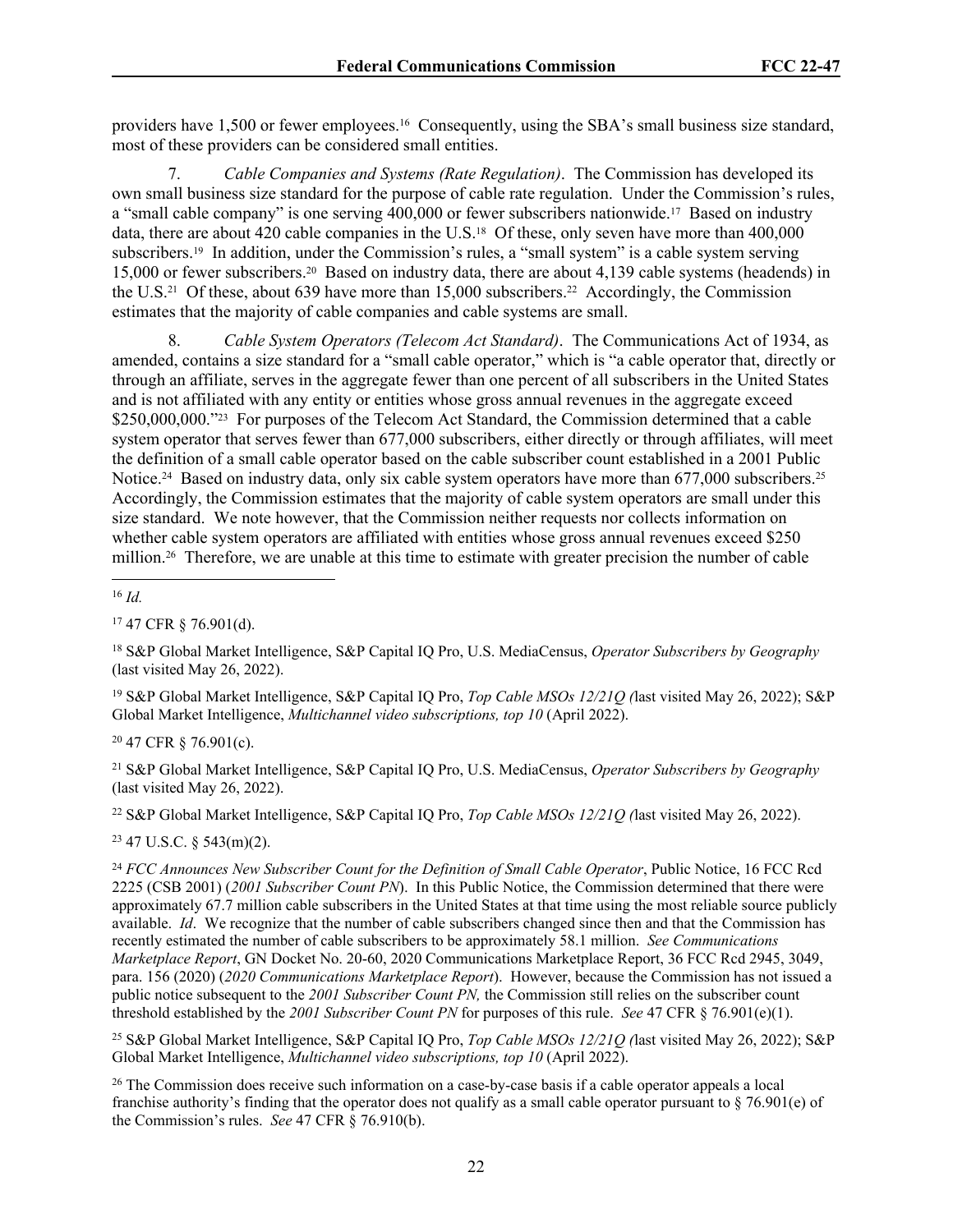system operators that would qualify as small cable operators under the definition in the Communications Act.

9. *Direct Broadcast Satellite ("DBS") Service*. DBS service is a nationally distributed subscription service that delivers video and audio programming via satellite to a small parabolic "dish" antenna at the subscriber's location. DBS is included in the Wired Telecommunications Carriers industry which comprises establishments primarily engaged in operating and/or providing access to transmission facilities and infrastructure that they own and/or lease for the transmission of voice, data, text, sound, and video using wired telecommunications networks.27 Transmission facilities may be based on a single technology or combination of technologies.28 Establishments in this industry use the wired telecommunications network facilities that they operate to provide a variety of services, such as wired telephony services, including VoIP services, wired (cable) audio and video programming distribution; and wired broadband internet services.<sup>29</sup> By exception, establishments providing satellite television distribution services using facilities and infrastructure that they operate are included in this industry.<sup>30</sup>

10. The SBA small business size standard for Wired Telecommunications Carriers classifies firms having 1,500 or fewer employees as small.<sup>31</sup> U.S. Census Bureau data for 2017 show that 3,054 firms operated in this industry for the entire year.<sup>32</sup> Of this number, 2,964 firms operated with fewer than 250 employees.33 Based on this data, the majority of firms in this industry can be considered small under the SBA small business size standard. According to Commission data however, only two entities provide DBS service - DIRECTV (owned by AT&T) and DISH Network, which require a great deal of capital for operation.34 DIRECTV and DISH Network both exceed the SBA size standard for classification as a small business. Therefore, we must conclude based on internally developed Commission data, in general DBS service is provided only by large firms.

11. *Satellite Master Antenna Television (SMATV) Systems, also known as Private Cable Operators (PCOs)*. SMATV systems or PCOs are video distribution facilities that use closed transmission paths without using any public right-of-way. They acquire video programming and distribute it via terrestrial wiring in urban and suburban multiple dwelling units such as apartments and condominiums, and commercial multiple tenant units such as hotels and office buildings. SMATV systems or PCOs are included in the Wired Telecommunications Carriers' industry which includes

<sup>30</sup> *Id*.

<sup>31</sup> *See* 13 CFR § 121.201, NAICS Code 517311.

<sup>27</sup> *See* U.S. Census Bureau, *2017 NAICS Definition, "517311 Wired Telecommunications Carriers,"* [https://www.census.gov/naics/?input=517311&year=2017&details=517311.](https://www.census.gov/naics/?input=517311&year=2017&details=517311)

<sup>28</sup> *Id.*

<sup>29</sup> *See id*. Included in this industry are: broadband Internet service providers (*e.g.*, cable, DSL); local telephone carriers (wired); cable television distribution services; long-distance telephone carriers (wired); closed-circuit television (CCTV) services; VoIP service providers, using own operated wired telecommunications infrastructure; direct-to-home satellite system (DTH) services; telecommunications carriers (wired); satellite television distribution systems; and multichannel multipoint distribution services (MMDS).

<sup>32</sup> *See* U.S. Census Bureau, *2017 Economic Census of the United States, Selected Sectors: Employment Size of Firms for the U.S.: 2017,* Table ID: EC1700SIZEEMPFIRM, NAICS Code 517311, [https://data.census.gov/cedsci/table?y=2017&n=517311&tid=ECNSIZE2017.EC1700SIZEEMPFIRM&hidePrevie](https://data.census.gov/cedsci/table?y=2017&n=517311&tid=ECNSIZE2017.EC1700SIZEEMPFIRM&hidePreview=false) [w=false.](https://data.census.gov/cedsci/table?y=2017&n=517311&tid=ECNSIZE2017.EC1700SIZEEMPFIRM&hidePreview=false)

<sup>&</sup>lt;sup>33</sup> *Id.* The available U.S. Census Bureau data does not provide a more precise estimate of the number of firms that meet the SBA size standard.

<sup>34</sup> *See Annual Assessment of the Status of Competition in the Market for the Delivery of Video Programming, Eighteenth Report,* Table III.A.5*,* 32 FCC Rcd 568, 595 (Jan. 17, 2017).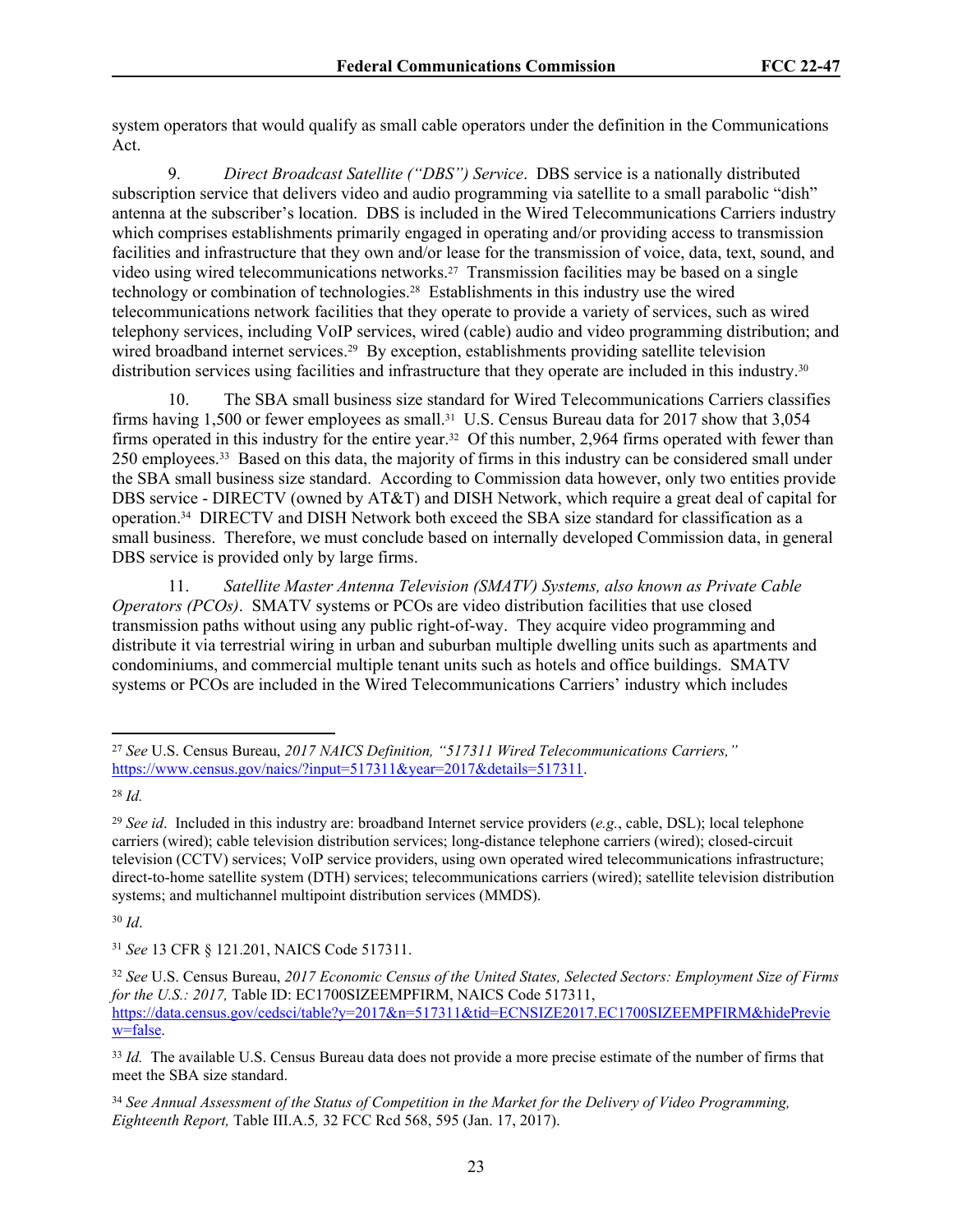wireline telecommunications businesses.<sup>35</sup> The SBA small business size standard for Wired Telecommunications Carriers classifies firms having 1,500 or fewer employees as small.36 U.S. Census Bureau data for 2017 show that there were 3,054 firms in this industry that operated for the entire year.<sup>37</sup> Of this total, 2,964 firms operated with fewer than 250 employees.<sup>38</sup> Thus under the SBA size standard, the majority of firms in this industry can be considered small.

12. *Home Satellite Dish (HSD) Service*. HSD or the large dish segment of the satellite industry is the original satellite-to-home service offered to consumers and involves the home reception of signals transmitted by satellites operating generally in the C-band frequency. Unlike DBS, which uses small dishes, HSD antennas are between four and eight feet in diameter and can receive a wide range of unscrambled (free) programming and scrambled programming purchased from program packagers that are licensed to facilitate subscribers' receipt of video programming. Because HSD provides subscription services, HSD falls within the industry category of Wired Telecommunications Carriers.<sup>39</sup> The SBA small business size standard for Wired Telecommunications Carriers classifies firms having 1,500 or fewer employees as small.40 U.S. Census Bureau data for 2017 show that there were 3,054 firms that operated for the entire year.41 Of this total, 2,964 firms operated with fewer than 250 employees.42 Thus, under the SBA size standard, the majority of firms in this industry can be considered small.

13. *Open Video Services (OVS)*. The open video system (OVS) framework was established in 1996 and is one of four statutorily recognized options for the provision of video programming services by local exchange carriers. The OVS framework provides opportunities for the distribution of video programming other than through cable systems. OVS operators provide subscription services and therefore fall within the SBA small business size standard for the cable services industry, which is "Wired Telecommunications Carriers."43 The SBA small business size standard for this industry classifies firms having 1,500 or fewer employees as small.<sup>44</sup> U.S. Census Bureau data for 2017 show that there were

<sup>38</sup> *Id.* The available U.S. Census Bureau data does not provide a more precise estimate of the number of firms that meet the SBA size standard.

<sup>39</sup> *See* U.S. Census Bureau, *2017 NAICS Definition, "517311 Wired Telecommunications Carriers,"* <https://www.census.gov/naics/?input=517311&year=2017&details=517311>*.*

<sup>40</sup> *See* 13 CFR § 121.201, NAICS Code 517311.

<sup>35</sup> *See* U.S. Census Bureau, *2017 NAICS Definition, "517311 Wired Telecommunications Carriers,"* [https://www.census.gov/naics/?input=517311&year=2017&details=517311.](https://www.census.gov/naics/?input=517311&year=2017&details=517311)

<sup>36</sup> *See* 13 CFR § 121.201, NAICS Code 517311.

<sup>37</sup> *See* U.S. Census Bureau, *2017 Economic Census of the United States, Selected Sectors: Employment Size of Firms for the U.S.: 2017,* Table ID: EC1700SIZEEMPFIRM, NAICS Code 517311, [https://data.census.gov/cedsci/table?y=2017&n=517311&tid=ECNSIZE2017.EC1700SIZEEMPFIRM&hidePrevie](https://data.census.gov/cedsci/table?y=2017&n=517311&tid=ECNSIZE2017.EC1700SIZEEMPFIRM&hidePreview=false) [w=false.](https://data.census.gov/cedsci/table?y=2017&n=517311&tid=ECNSIZE2017.EC1700SIZEEMPFIRM&hidePreview=false)

<sup>41</sup> *See* U.S. Census Bureau, *2017 Economic Census of the United States, Selected Sectors: Employment Size of Firms for the U.S.: 2017,* Table ID: EC1700SIZEEMPFIRM, NAICS Code 517311, [https://data.census.gov/cedsci/table?y=2017&n=517311&tid=ECNSIZE2017.EC1700SIZEEMPFIRM&hidePrevie](https://data.census.gov/cedsci/table?y=2017&n=517311&tid=ECNSIZE2017.EC1700SIZEEMPFIRM&hidePreview=false) [w=false.](https://data.census.gov/cedsci/table?y=2017&n=517311&tid=ECNSIZE2017.EC1700SIZEEMPFIRM&hidePreview=false)

<sup>42</sup> *Id.* The available U.S. Census Bureau data does not provide a more precise estimate of the number of firms that meet the SBA size standard.

<sup>43</sup> *See* U.S. Census Bureau, *2017 NAICS Definition, "517311 Wired Telecommunications Carriers,"* [https://www.census.gov/naics/?input=517311&year=2017&details=517311.](https://www.census.gov/naics/?input=517311&year=2017&details=517311)

<sup>44</sup> *See* 13 CFR § 121.201, NAICS Code 517311.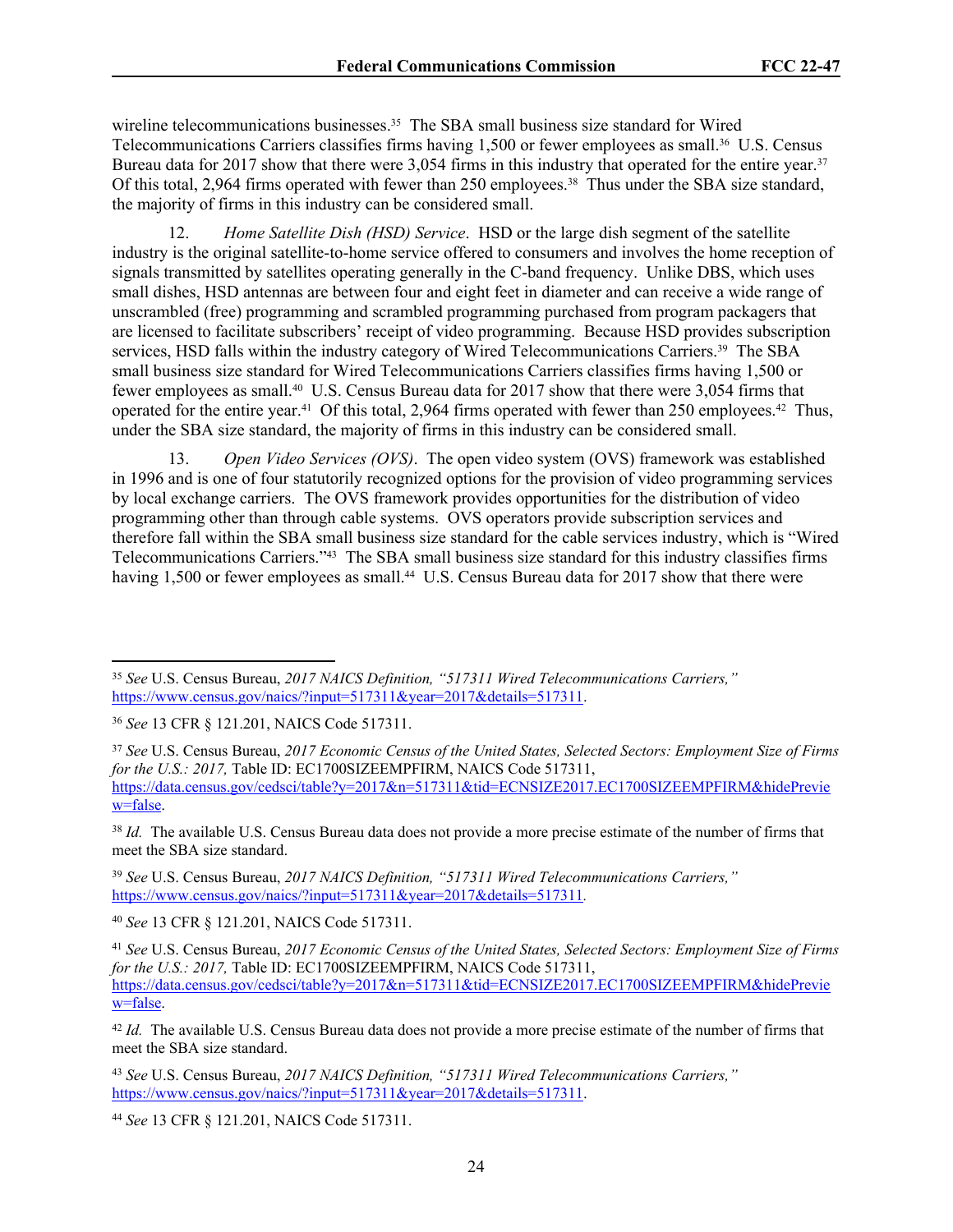3,054 firms in this industry that operated for the entire year.45 Of this total, 2,964 firms operated with fewer than 250 employees.46 Thus, under the SBA size standard the majority of firms in this industry can be considered small. Additionally, we note that the Commission has certified some OVS operators who are now providing service and broadband service providers (BSPs) are currently the only significant holders of OVS certifications or local OVS franchises. The Commission does not have financial or employment information for the entities authorized to provide OVS however, the Commission believes some of the OVS operators may qualify as small entities.

14. *Wireless Cable Systems – Broadband Radio Service and Educational Broadband Service.* Broadband Radio Service systems, previously referred to as Multipoint Distribution Service (MDS) and Multichannel Multipoint Distribution Service (MMDS) systems, and "wireless cable,"47 transmit video programming to subscribers and provide two-way high speed data operations using the microwave frequencies of the Broadband Radio Service (BRS) and Educational Broadband Service (EBS) (previously referred to as the Instructional Television Fixed Service (ITFS)).48 Wireless cable operators that use spectrum in the BRS often supplemented with leased channels from the EBS, provide a competitive alternative to wired cable and other multichannel video programming distributors. Wireless cable programming to subscribers resembles cable television, but instead of coaxial cable, wireless cable uses microwave channels.<sup>49</sup>

15. In light of the use of wireless frequencies by BRS and EBS services, the closest industry with a SBA small business size standard applicable to these services is Wireless Telecommunications Carriers (*except* Satellite).50 The SBA small business size standard for this industry classifies a business as small if it has 1,500 or fewer employees.51 U.S. Census Bureau data for 2017 show that there were 2,893 firms that operated in this industry for the entire year.52 Of this number, 2,837 firms employed

<sup>48</sup> *See* 47 CFR § 27.4; *see also Amendment of Parts 21 and 74 of the Commission's Rules with Regard to Filing Procedures in the Multipoint Distribution Service and in the Instructional Television Fixed Service and Implementation of Section 309(j) of the Communications Act—Competitive Bidding*, Report and Order, 10 FCC Rcd 9589, 9593, para. 7 (1995).

<sup>45</sup> *See* U.S. Census Bureau, *2017 Economic Census of the United States, Selected Sectors: Employment Size of Firms for the U.S.: 2017,* Table ID: EC1700SIZEEMPFIRM, NAICS Code 517311, [https://data.census.gov/cedsci/table?y=2017&n=517311&tid=ECNSIZE2017.EC1700SIZEEMPFIRM&hidePrevie](https://data.census.gov/cedsci/table?y=2017&n=517311&tid=ECNSIZE2017.EC1700SIZEEMPFIRM&hidePreview=false) [w=false.](https://data.census.gov/cedsci/table?y=2017&n=517311&tid=ECNSIZE2017.EC1700SIZEEMPFIRM&hidePreview=false)

<sup>46</sup> *Id.* The available U.S. Census Bureau data does not provide a more precise estimate of the number of firms that meet the SBA size standard.

 $47$  The use of the term "wireless cable" does not imply that it constitutes cable television for statutory or regulatory purposes.

<sup>&</sup>lt;sup>49</sup> Generally, a wireless cable system may be described as a microwave station transmitting on a combination of BRS and EBS channels to numerous receivers with antennas, such as single-family residences, apartment complexes, hotels, educational institutions, business entities and governmental offices. The range of the transmission depends upon the transmitter power, the type of receiving antenna and the existence of a line-of-sight path between the transmitter or signal booster and the receiving antenna.

<sup>50</sup> *See* U.S. Census Bureau, *2017 NAICS Definition, "517312 Wireless Telecommunications Carriers* (*except Satellite*)," [https://www.census.gov/naics/?input=517312&year=2017&details=517312.](https://www.census.gov/naics/?input=517312&year=2017&details=517312)

<sup>51</sup> *See* 13 CFR § 121.201, NAICS Code 517312.

<sup>52</sup> *See* U.S. Census Bureau, *2017 Economic Census of the United States*, *Employment Size of Firms for the U.S.: 2017,* Table ID: EC1700SIZEEMPFIRM, NAICS Code 517312,

[https://data.census.gov/cedsci/table?y=2017&n=517312&tid=ECNSIZE2017.EC1700SIZEEMPFIRM&hidePrevie](https://data.census.gov/cedsci/table?y=2017&n=517312&tid=ECNSIZE2017.EC1700SIZEEMPFIRM&hidePreview=false) [w=false.](https://data.census.gov/cedsci/table?y=2017&n=517312&tid=ECNSIZE2017.EC1700SIZEEMPFIRM&hidePreview=false)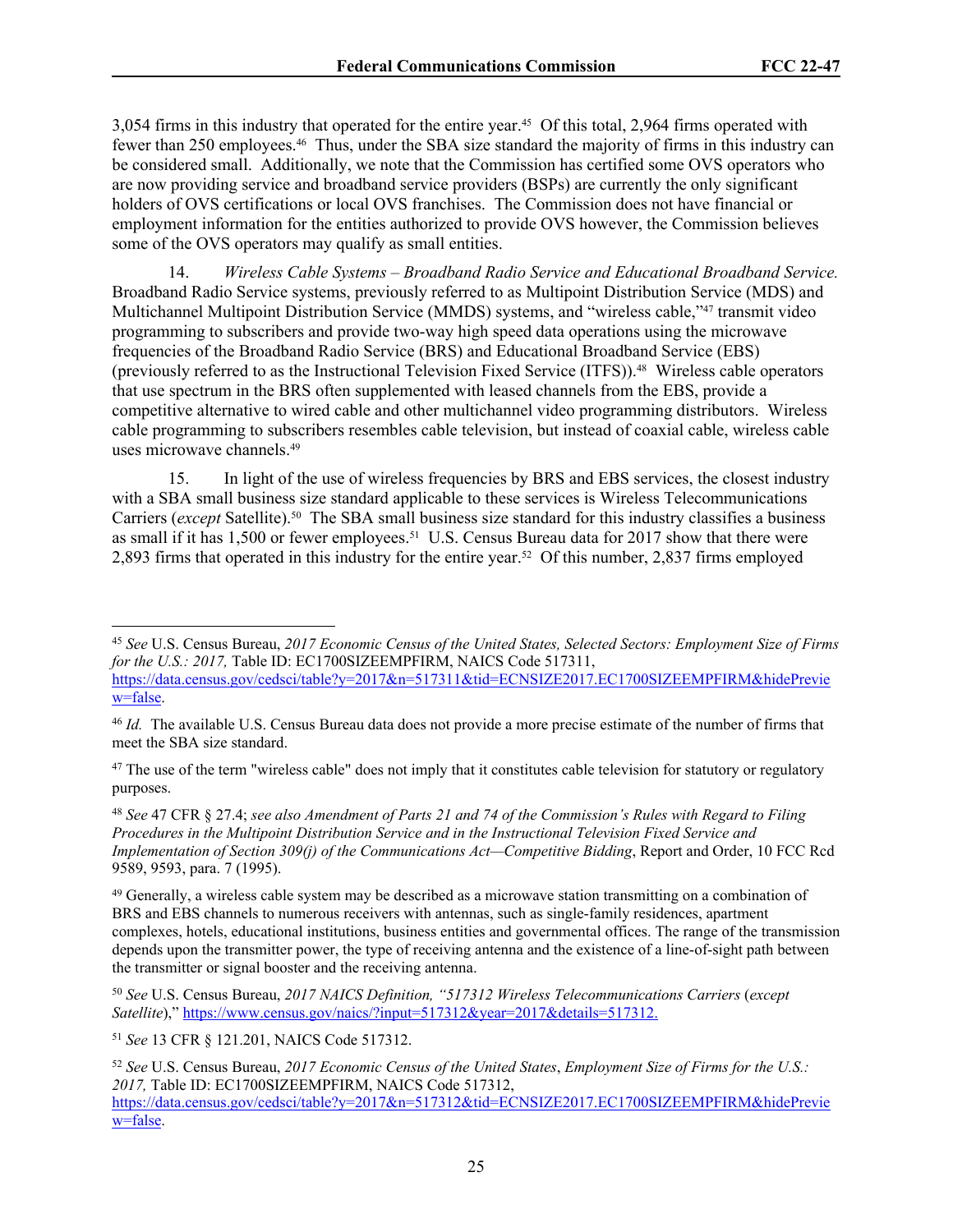fewer than 250 employees.53 Thus under the SBA size standard, the Commission estimates that a majority of licensees in this industry can be considered small.

16. According to Commission data as December 2021, there were approximately 5,869 active BRS and EBS licenses.54 The Commission's small business size standards with respect to BRS involves eligibility for bidding credits and installment payments in the auction of licenses for these services. For the auction of BRS licenses, the Commission adopted criteria for three groups of small businesses. A very small business is an entity that, together with its affiliates and controlling interests, has average annual gross revenues exceed \$3 million and did not exceed \$15 million for the preceding three years, a small business is an entity that, together with its affiliates and controlling interests, has average gross revenues exceed \$15 million and did not exceed \$40 million for the preceding three years, and an entrepreneur is an entity that, together with its affiliates and controlling interests, has average gross revenues not exceeding \$3 million for the preceding three years.<sup>55</sup> Of the ten winning bidders for BRS licenses, two bidders claiming the small business status won 4 licenses, one bidder claiming the very small business status won three licenses and two bidders claiming entrepreneur status won six licenses.<sup>56</sup> One of the winning bidders claiming a small business status classification in the BRS license auction has an active licenses as of December 2021.<sup>57</sup>

17. The Commission's small business size standards for EBS define a small business as an entity that, together with its affiliates, its controlling interests and the affiliates of its controlling interests, has average gross revenues that are not more than \$55 million for the preceding five (5) years, and a very small business is an entity that, together with its affiliates, its controlling interests and the affiliates of its controlling interests, has average gross revenues that are not more than \$20 million for the preceding five (5) years.58 In frequency bands where licenses were subject to auction, the Commission notes that as a general matter, the number of winning bidders that qualify as small businesses at the close of an auction does not necessarily represent the number of small businesses currently in service. Further, the Commission does not generally track subsequent business size unless, in the context of assignments or transfers, unjust enrichment issues are implicated. Additionally, since the Commission does not collect data on the number of employees for licensees providing these services, at this time we are not able to estimate the number of licensees with active licenses that would qualify as small under the SBA's small business size standard.

18. *Incumbent Local Exchange Carriers (ILECs)*. Neither the Commission nor the SBA has developed a small business size standard specifically for incumbent local exchange carriers. Wired

<https://www.fcc.gov/sites/default/files/wireless/auctions/86/charts/86bidder.xls>.

<sup>53</sup> *Id*. The available U.S. Census Bureau data does not provide a more precise estimate of the number of firms that meet the SBA size standard.

<sup>54</sup> Based on a FCC Universal Licensing System search on December 10, 2021,

[https://wireless2.fcc.gov/UlsApp/UlsSearch/searchAdvanced.jsp.](https://wireless2.fcc.gov/UlsApp/UlsSearch/searchAdvanced.jsp) Search parameters: Service Group = All, "Match only the following radio service(s)", Radio Service =BR, ED; Authorization Type = All; Status = Active. We note that the number of active licenses does not equate to the number of licensees. A licensee can have one or more licenses.

<sup>55</sup> *See* 47 CFR § 27.1218(a).

<sup>56</sup> *See* Federal Communications Commission, Economics and Analytics, Auctions, Auction 86: Broadband Radio Service, Summary, Reports, All Bidders,

<sup>57</sup> Based on a FCC Universal Licensing System search on December 10, 2021,

[https://wireless2.fcc.gov/UlsApp/UlsSearch/searchAdvanced.jsp.](https://wireless2.fcc.gov/UlsApp/UlsSearch/searchAdvanced.jsp) Search parameters: Service Group = All, "Match only the following radio service(s)", Radio Service =BR; Authorization Type = All; Status = Active. We note that the number of active licenses does not equate to the number of licensees. A licensee can have one or more licenses.

<sup>58</sup> *See* 47 CFR § 27.1219(a).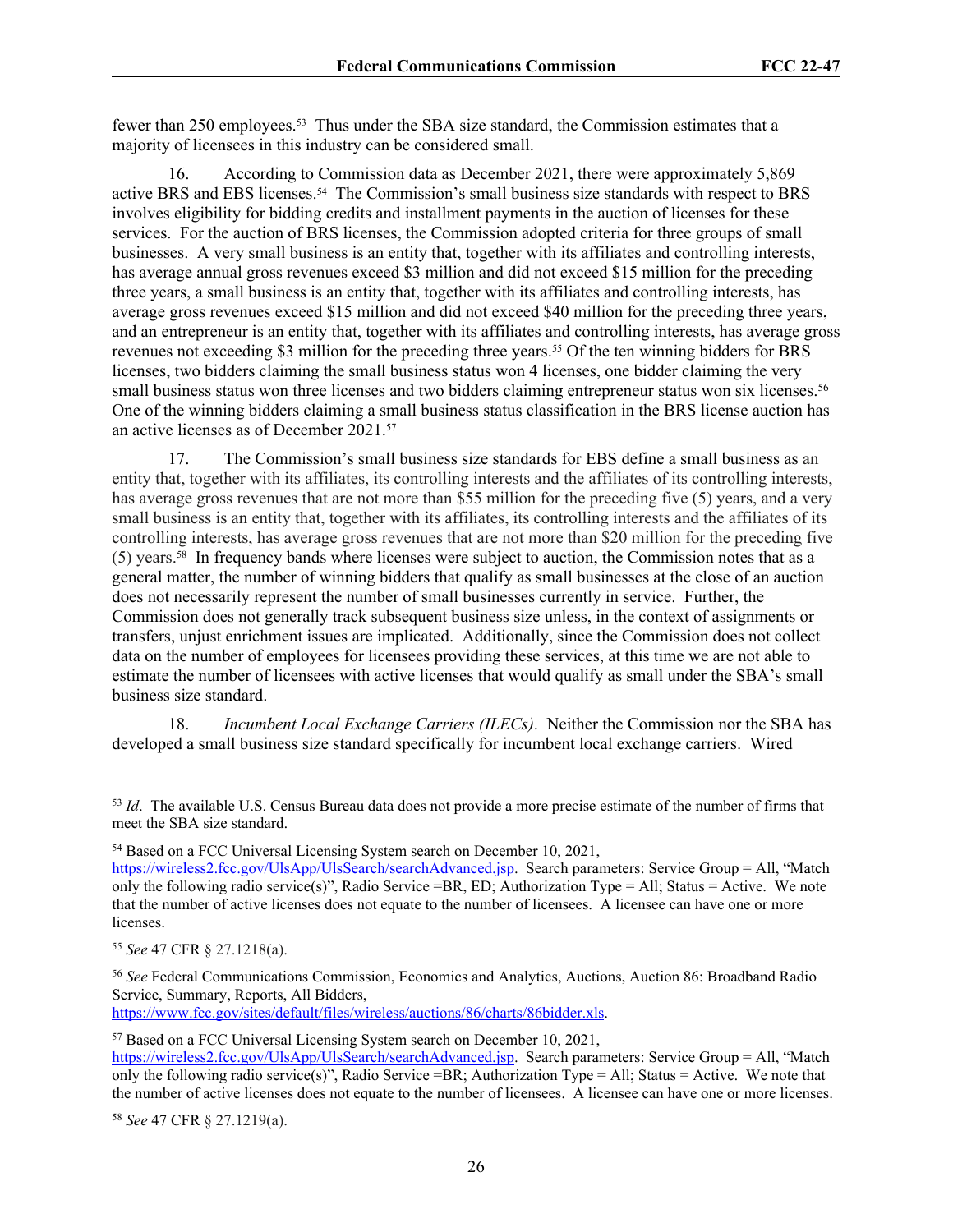Telecommunications Carriers<sup>59</sup> is the closest industry with a SBA small business size standard.<sup>60</sup> The SBA small business size standard for Wired Telecommunications Carriers classifies firms having 1,500 or fewer employees as small.61 U.S. Census Bureau data for 2017 show that there were 3,054 firms in this industry that operated for the entire year.62 Of this number, 2,964 firms operated with fewer than 250 employees.63 Additionally, based on Commission data in the 2021 Universal Service Monitoring Report, as of December 31, 2020, there were 1,227 providers that reported they were incumbent local exchange service providers.64 Of these providers, the Commission estimates that 929 providers have 1,500 or fewer employees.65 Consequently, using the SBA's small business size standard, the Commission estimates that the majority of incumbent local exchange carriers can be considered small entities.

19. *Competitive Local Exchange Carriers (CLECs).* Neither the Commission nor the SBA has developed a size standard for small businesses specifically applicable to local exchange services. Providers of these services include several types of competitive local exchange service providers.<sup>66</sup> Wired Telecommunications Carriers<sup>67</sup> is the closest industry with a SBA small business size standard. The SBA small business size standard for Wired Telecommunications Carriers classifies firms having 1,500 or fewer employees as small.<sup>68</sup> U.S. Census Bureau data for 2017 show that there were 3,054 firms that operated in this industry for the entire year.<sup>69</sup> Of this number, 2,964 firms operated with fewer than 250 employees.70 Additionally, based on Commission data in the 2021 Universal Service Monitoring Report, as of December 31, 2020, there were 3,956 providers that reported they were competitive local exchange service providers.<sup>71</sup> Of these providers, the Commission estimates that 3,808 providers have

<sup>60</sup> *See* 13 CFR § 121.201, NAICS Code 517311.

<sup>61</sup> *Id.*

<sup>62</sup> *See* U.S. Census Bureau, *2017 Economic Census of the United States, Selected Sectors: Employment Size of Firms for the U.S.: 2017.* Table ID: EC1700SIZEEMPFIRM, NAICS Code 517311, [https://data.census.gov/cedsci/table?y=2017&n=517311&tid=ECNSIZE2017.EC1700SIZEEMPFIRM&hidePrevie](https://data.census.gov/cedsci/table?y=2017&n=517311&tid=ECNSIZE2017.EC1700SIZEEMPFIRM&hidePreview=false) [w=false.](https://data.census.gov/cedsci/table?y=2017&n=517311&tid=ECNSIZE2017.EC1700SIZEEMPFIRM&hidePreview=false)

<sup>63</sup> *Id.* The available U.S. Census Bureau data does not provide a more precise estimate of the number of firms that meet the SBA size standard.

<sup>64</sup> Federal-State Joint Board on Universal Service, Universal Service Monitoring Report at 26, Table 1.12 (2021), [https://docs.fcc.gov/public/attachments/DOC-379181A1.pdf.](https://docs.fcc.gov/public/attachments/DOC-379181A1.pdf)

<sup>65</sup> *Id.*

<sup>66</sup> Competitive Local Exchange Service Providers include the following types of providers: Competitive Access Providers (CAPs) and Competitive Local Exchange Carriers (CLECs), Cable/Coax CLECs, Interconnected VOIP Providers, Non-Interconnected VOIP Providers, Shared-Tenant Service Providers, Audio Bridge Service Providers, Local Resellers, and Other Local Service Providers.

<sup>67</sup> *See* U.S. Census Bureau, *2017 NAICS Definition, "517311 Wired Telecommunications Carriers,"* [https://www.census.gov/naics/?input=517311&year=2017&details=517311.](https://www.census.gov/naics/?input=517311&year=2017&details=517311)

<sup>68</sup> *See* 13 CFR § 121.201, NAICS Code 517311.

<sup>70</sup> *Id.* The available U.S. Census Bureau data does not provide a more precise estimate of the number of firms that meet the SBA size standard.

<sup>71</sup> Federal-State Joint Board on Universal Service, Universal Service Monitoring Report at 26, Table 1.12 (2021), https://docs.fcc.gov/*pubId.lic*[/attachments/DOC-379181A1.pdf.](https://docs.fcc.gov/public/attachments/DOC-379181A1.pdf)

<sup>59</sup> *See* U.S. Census Bureau, *2017 NAICS Definition, "517311 Wired Telecommunications Carriers,"* [https://www.census.gov/naics/?input=517311&year=2017&details=517311.](https://www.census.gov/naics/?input=517311&year=2017&details=517311)

<sup>69</sup> *See* U.S. Census Bureau, *2017 Economic Census of the United States, Selected Sectors: Employment Size of Firms for the U.S.: 2017, Table ID: EC1700SIZEEMPFIRM, NAICS Code 517311,* [https://data.census.gov/cedsci/table?y=2017&n=517311&tid=ECNSIZE2017.EC1700SIZEEMPFIRM&hidePrevie](https://data.census.gov/cedsci/table?y=2017&n=517311&tid=ECNSIZE2017.EC1700SIZEEMPFIRM&hidePreview=false) [w=false.](https://data.census.gov/cedsci/table?y=2017&n=517311&tid=ECNSIZE2017.EC1700SIZEEMPFIRM&hidePreview=false)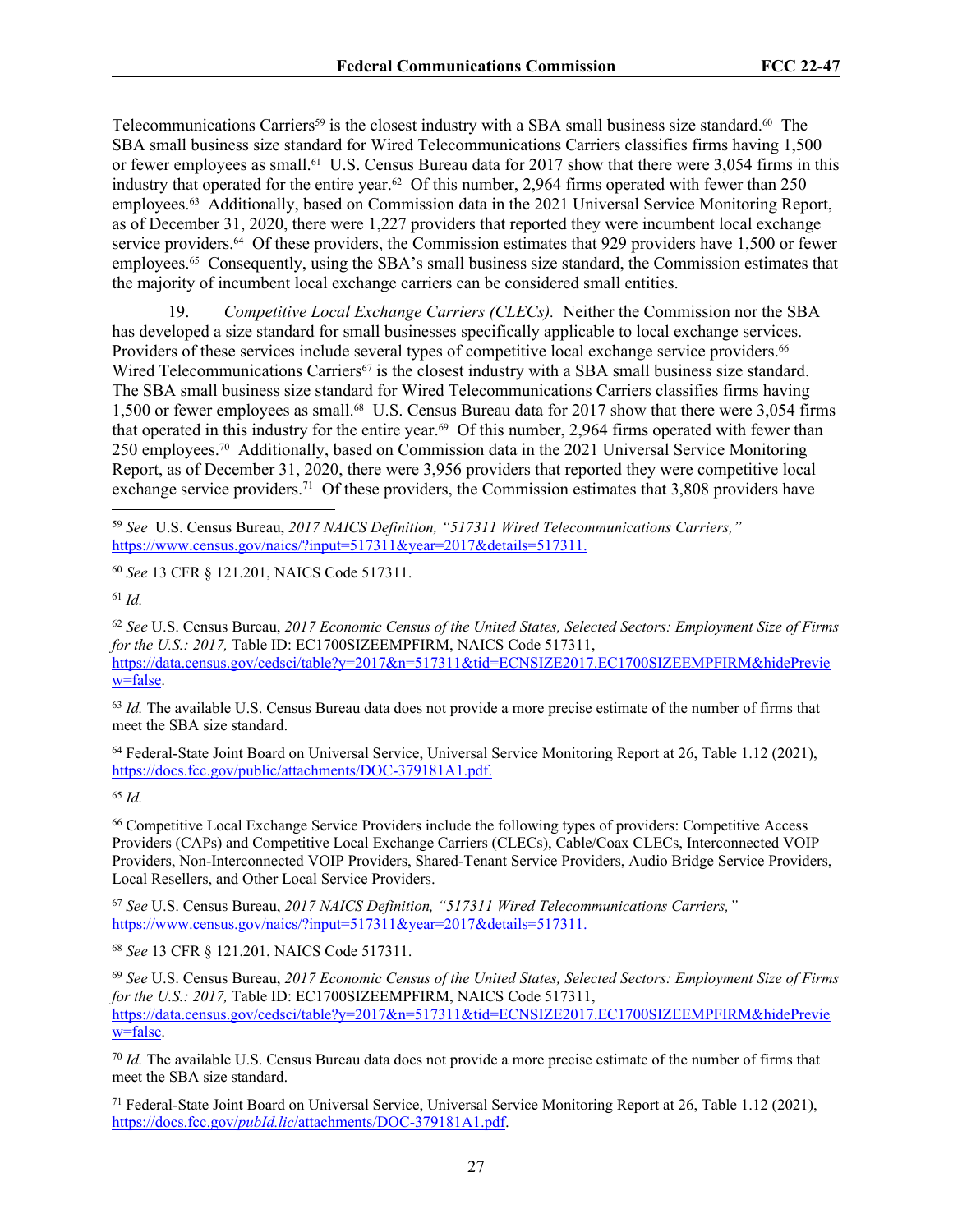1,500 or fewer employees.72 Consequently, using the SBA's small business size standard, most of these providers can be considered small entities.

20. *Radio and Television Broadcasting and Wireless Communications Equipment Manufacturing*. This industry comprises establishments primarily engaged in manufacturing radio and television broadcast and wireless communications equipment.73 Examples of products made by these establishments are: transmitting and receiving antennas, cable television equipment, GPS equipment, pagers, cellular phones, mobile communications equipment, and radio and television studio and broadcasting equipment.74 The SBA small business size standard for this industry classifies businesses having 1,250 employees or less as small.<sup>75</sup> U.S. Census Bureau data for 2017 show that there were 656 firms in this industry that operated for the entire year.76 Of this number, 624 firms had fewer than 250 employees.77 Thus, under the SBA size standard, the majority of firms in this industry can be considered small.

21. *Audio and Video Equipment Manufacturing*. This industry comprises establishments primarily engaged in manufacturing electronic audio and video equipment for home entertainment, motor vehicles, and public address and musical instrument amplification. Examples of products made by these establishments are video cassette recorders, televisions, stereo equipment, speaker systems, householdtype video cameras, jukeboxes, and amplifiers for musical instruments and public address systems.78 The SBA small business size standard for this industry classifies firms with 750 employees or less as small.<sup>79</sup> According to 2017 U.S. Census Bureau data, 464 firms in this industry operated that year.80 Of this number, 399 firms operated with less than 250 employees.<sup>81</sup> Based on this data and the associated SBA size standard, we conclude that the majority of firms in this industry are small.

<sup>72</sup> *Id.*

<https://www.census.gov/naics/?input=334220&year=2017&details=334220>*.* 

<sup>74</sup> *Id*.

<sup>75</sup> *See* 13 CFR § 121.201, NAICS Code 334220.

<sup>76</sup> *See* U.S. Census Bureau, *2017 Economic Census of the United States*, *Employment Size of Firms for the U.S.: 2017,* Table ID: EC1700SIZEEMPFIRM, NAICS Code 334220, [https://data.census.gov/cedsci/table?y=2017&n=334220&tid=ECNSIZE2017.EC1700SIZEEMPFIRM&hidePrevie](https://data.census.gov/cedsci/table?y=2017&n=334220&tid=ECNSIZE2017.EC1700SIZEEMPFIRM&hidePreview=false) [w=false.](https://data.census.gov/cedsci/table?y=2017&n=334220&tid=ECNSIZE2017.EC1700SIZEEMPFIRM&hidePreview=false) [https://factfinder.census.gov/bkmk/table/1.0/en/ECN/2012\\_US/31SG2//naics~334220](https://factfinder.census.gov/bkmk/table/1.0/en/ECN/2012_US/31SG2//naics~334220)

<sup>77</sup> *Id*. The available U.S. Census Bureau data does not provide a more precise estimate of the number of firms that meet the SBA size standard.

<sup>78</sup> *See* U.S. Census Bureau, *2017 NAICS Definition*, *"334310 Audio and Video Equipment Manufacturing,"* [https://www.census.gov/naics/?input=334310&year=2017&details=334310.](https://www.census.gov/naics/?input=334310&year=2017&details=334310)

<sup>79</sup> *See* 13 CFR 121.201, NAICS Code 334310.

<sup>73</sup> *See* U.S. Census Bureau, *2017 NAICS Definition, "334220 Radio and Television Broadcasting and Wireless Communications Equipment Manufacturing,*"

<sup>80</sup> *See* U.S. Census Bureau, *2017 Economic Census of the United States*, *Selected Sectors: Employment Size of Firms for the U.S.: 2017, Table ID: EC1700SIZEEMPFIRM, NAICS Code 334310,* [https://data.census.gov/cedsci/table?y=2017&n=334310&tid=ECNSIZE2017.EC1700SIZEEMPFIRM&hidePrevie](https://data.census.gov/cedsci/table?y=2017&n=334310&tid=ECNSIZE2017.EC1700SIZEEMPFIRM&hidePreview=false) [w=false.](https://data.census.gov/cedsci/table?y=2017&n=334310&tid=ECNSIZE2017.EC1700SIZEEMPFIRM&hidePreview=false)

<sup>81</sup> *Id.* The available U.S. Census Bureau data does not provide a more precise estimate of the number of firms that meet the SBA size standard. We also note that the U.S. Census Bureau withheld publication of the number of firms that operated for the entire year and the number of firms that operated with 5 to 9 employees, to avoid disclosing data for individual companies (see Cell Notes for "Firms operated for the entire year" and "Firms operated for the entire year with 5 to 9 employees"). Therefore, the number of firms with employees that meet the SBA size standard would be higher that noted herein.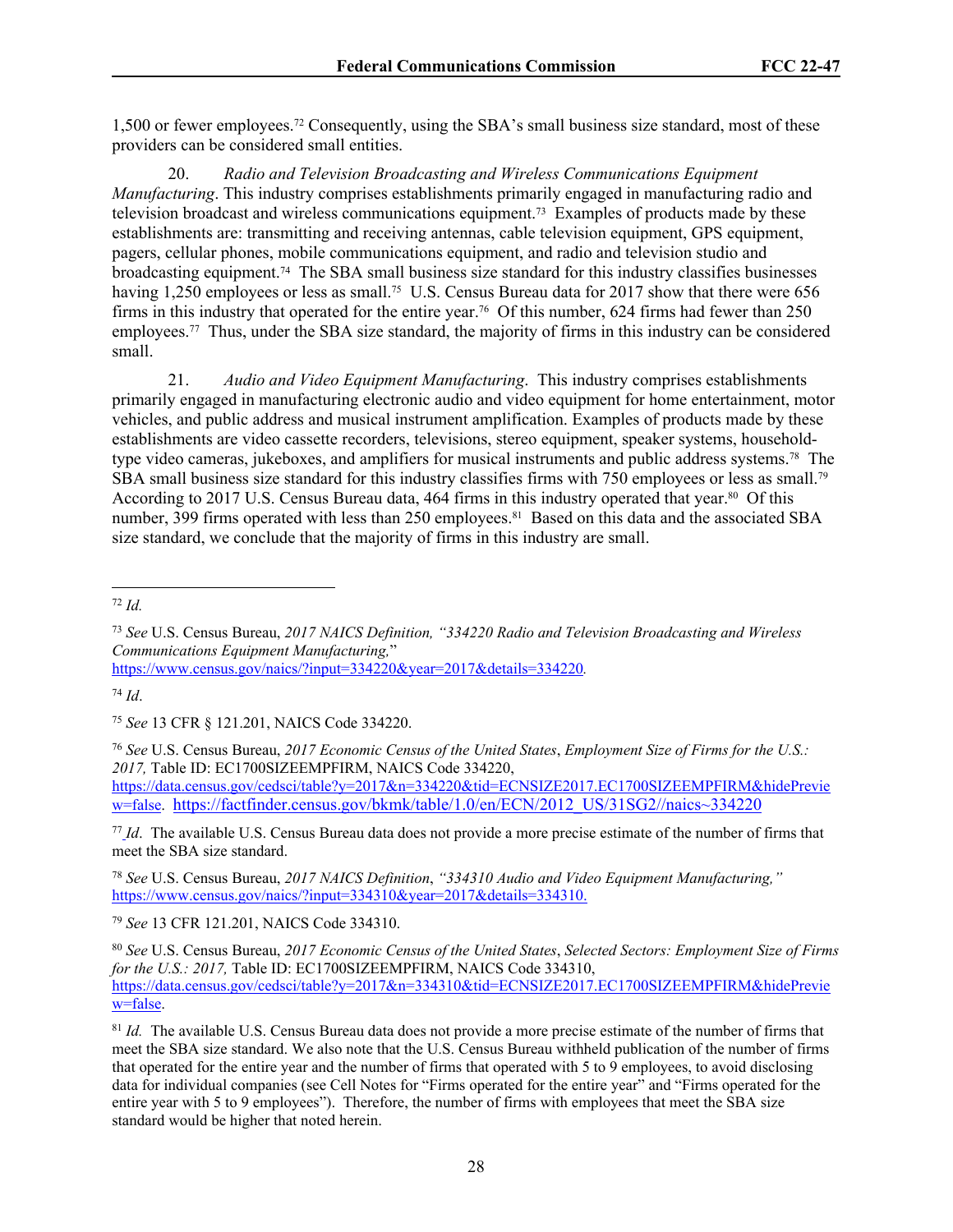22. *Television Broadcasting.* This industry is comprised of "establishments primarily engaged in broadcasting images together with sound."82 These establishments operate television broadcast studios and facilities for the programming and transmission of programs to the public.83 These establishments also produce or transmit visual programming to affiliated broadcast television stations, which in turn broadcast the programs to the public on a predetermined schedule. Programming may originate in their own studio, from an affiliated network, or from external sources. The SBA small business size standard for this industry classifies businesses having \$41.5 million or less in annual receipts as small.84 2017 U.S. Census Bureau data indicate that 744 firms in this industry operated for the entire year.85 Of that number, 657 firms had revenue of less than \$25,000,000.86 Based on this data we estimate that the majority of television broadcasters are small entities under the SBA small business size standard.

23. The Commission estimates that as of March 2022, there were 1,373 licensed commercial television stations.<sup>87</sup> Of this total, 1,280 stations (or 93.2 percent) had revenues of \$41.5 million or less in 2021, according to Commission staff review of the BIA Kelsey Inc. Media Access Pro Television Database (BIA) on June 1, 2022, and therefore these licensees qualify as small entities under the SBA definition. In addition, the Commission estimates as of March 2022, there were 384 licensed noncommercial educational (NCE) television stations, 383 Class A TV stations, 1,840 LPTV stations and 3,231 TV translator stations.88 The Commission however does not compile, and otherwise does not have access to financial information for these television broadcast stations that would permit it to determine how many of these stations qualify as small entities under the SBA small business size standard. Nevertheless, given the SBA's large annual receipts threshold for this industry and the nature of these television station licensees, we presume that all of these entities qualify as small entities under the above SBA small business size standard.

## **D. Description of Projected Reporting, Recordkeeping, and Other Compliance Requirements.**

24. The *FNPRM* considers whether to retain two existing compliance requirements, both of which are scheduled to expire in 2023. The *FNPRM* does not propose any new reporting or recordkeeping requirements.

25. *Substantially Similar Rule*. The FNPRM considers whether to retain the "substantially similar" rule. This rule requires that the programming aired on a Next Gen TV station's ATSC 1.0 simulcast channel be "substantially similar" to that of the primary video programming stream on the

<sup>82</sup> *See* U.S. Census Bureau, *2017 NAICS Definition, "515120 Television Broadcasting,*" [https://www.census.gov/naics/?input=515120&year=2017&details=515120.](https://www.census.gov/naics/?input=515120&year=2017&details=515120)

<sup>83</sup> *Id.*

<sup>84</sup> *See* 13 CFR § 121.201, NAICS Code 515120.

<sup>85</sup> *See* U.S. Census Bureau, *2017 Economic Census of the United States*, *Selected Sectors: Sales, Value of Shipments, or Revenue Size of Firms for the U.S.: 2017,* Table ID: EC1700SIZEREVFIRM, NAICS Code 515120, https://data.census.gov/cedsci/table?y=2017&n=515120&tid=ECNSIZE2017.EC1700SIZEREVFIRM&hidePrevie w=false.

<sup>86</sup> *Id*. The available U.S. Census Bureau data does not provide a more precise estimate of the number of firms that meet the SBA size standard. We also note that according to the U.S. Census Bureau glossary, the terms receipts and revenues are used interchangeably, *see* [https://www.census.gov/glossary/#term\\_ReceiptsRevenueServices](https://www.census.gov/glossary/#term_ReceiptsRevenueServices).

<sup>87</sup> *Broadcast Station Totals as of March 31, 2022*, Public Notice, DA 22-365 (rel. April 5, 2022) (*March 2022 Broadcast Station Totals PN*), [https://www.fcc.gov/document/broadcast-station-totals-march-31-2022.](https://www.fcc.gov/document/broadcast-station-totals-march-31-2022.b)

<sup>88</sup> *Id*.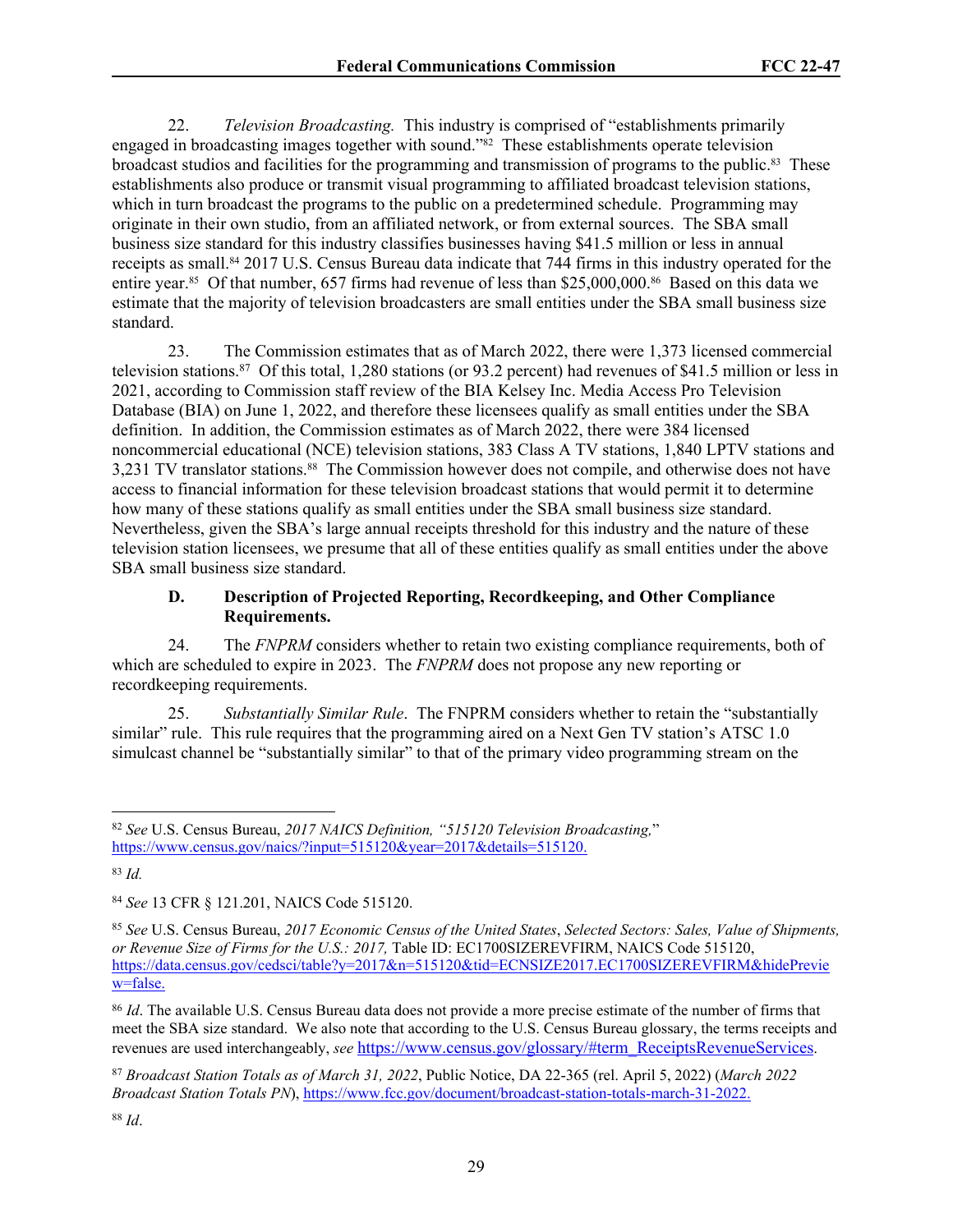ATSC 3.0 channel.<sup>89</sup> This means that the programming must be the same, except for programming features that are based on the enhanced capabilities of ATSC 3.0, including targeted advertisements, and promotions for upcoming programs.<sup>90</sup>

26. *Requirement to comply with the ATSC A/322 standard*. The FNPRM considers whether to retain the requirement to comply with the ATSC A/322 standard. In authorizing use of the Next Gen TV broadcast transmission standard, the Commission in the *First Next Gen TV Report and Order* required compliance with only two parts of the ATSC 3.0 suite of standards: (1) ATSC A/321:2016 "System Discovery & Signaling"  $(A/321)$ ,<sup>91</sup> which is the standard used to communicate the RF signal type that the ATSC 3.0 signal will use; and (2) A/322:2016 "Physical Layer Protocol" (A/322),<sup>92</sup> which is the standard that defines the waveforms that ATSC 3.0 signals may take.<sup>93</sup> The requirement to comply with  $A/321$ does not have a sunset date but the requirement to comply with A/322 will expire in 2023 unless the Commission takes action to extend it.

## **E. Steps Taken to Minimize Significant Impact on Small Entities and Significant Alternatives Considered.**

27. The RFA requires an agency to describe any significant alternatives that it has considered in reaching its proposed approach, which may include the following four alternatives (among others): (1) the establishment of differing compliance or reporting requirements or timetables that take into account the resources available to small entities; (2) the clarification, consolidation, or simplification of compliance or reporting requirements under the rule for small entities; (3) the use of performance, rather than design, standards; and (4) an exemption from coverage of the rule, or any part thereof, for small entities.<sup>94</sup>

28. The Commission has authorized television broadcasters to use the Next Gen TV (ATSC 3.0) standard on a voluntary, market-driven basis. As observed in the Final Regulatory Flexibility Analysis of the 2017 *First Next Gen TV Report and Order*, <sup>95</sup> this means that broadcasters decide whether (and if so when) to deploy ATSC 3.0 service and bear the costs associated with such deployment. The substantially similar requirement and the requirement to comply with A/322 only apply to TV broadcast stations that voluntarily choose to implement the Next Gen TV (ATSC 3.0) standard. Because the decision to deploy ATSC 3.0 service is voluntary, broadcasters, including small entities, do not need to undertake any costs or burdens associated with ATSC 3.0 service unless they choose to do so.

<sup>91</sup> *See* ATSC A/321:2016 "System Discovery & Signaling" (2016), [https://www.atsc.org/wp](https://www.atsc.org/wp-content/uploads/2016/03/A321-2016-System-Discovery-and-Signaling.pdf)[content/uploads/2016/03/A321-2016-System-Discovery-and-Signaling.pdf.](https://www.atsc.org/wp-content/uploads/2016/03/A321-2016-System-Discovery-and-Signaling.pdf)

<sup>92</sup> *See* ATSC A/322:2016 "Physical Layer Protocol" (2016), [https://atsc.org/wp-content/uploads/2016/10/A322-](https://atsc.org/wp-content/uploads/2016/10/A322-2016-Physical-Layer-Protocol.pdf) [2016-Physical-Layer-Protocol.pdf.](https://atsc.org/wp-content/uploads/2016/10/A322-2016-Physical-Layer-Protocol.pdf)

<sup>93</sup> These two standards were incorporated by reference into the Commission's rules. *See* 47 CFR § 73.682(f). The Commission applied the A/322 standard only to a Next Gen TV station's primary, free, OTA video programming stream.

<sup>94</sup> 5 U.S.C. § 603(c).

<sup>89</sup> 47 CFR §§ 73.3801(b)(1), 73.6029(b)(1), 74.782(b)(1); *First Next Gen TV Report and Order*, 32 FCC Rcd at 9942-43, para. 22. We refer to this as the substantially similar rule. The substantially similar rule is independent of the requirement for Next Gen TV broadcasters to simulcast in 1.0 format, which requirement does not have a sunset date. *See* 47 CFR §§ 73.3801(b), 73.6029(b), 74.782(b).

<sup>90</sup> Such enhanced content or features that cannot reasonably be provided in ATSC 1.0 format include: "hyperlocalized" content (e.g., geo-targeted weather, targeted emergency alerts, and hyper-local news), programming features or improvements created for the 3.0 service (e.g., emergency alert "wake up" ability and interactive programming features), enhanced formats made possible by 3.0 technology (e.g., 4K or HDR), and any personalization of programming performed by the viewer and at the viewer's discretion.

<sup>95</sup> *First Next Gen TV Report and Order*, 32 FCC Rcd at 10026-27, para. 32.